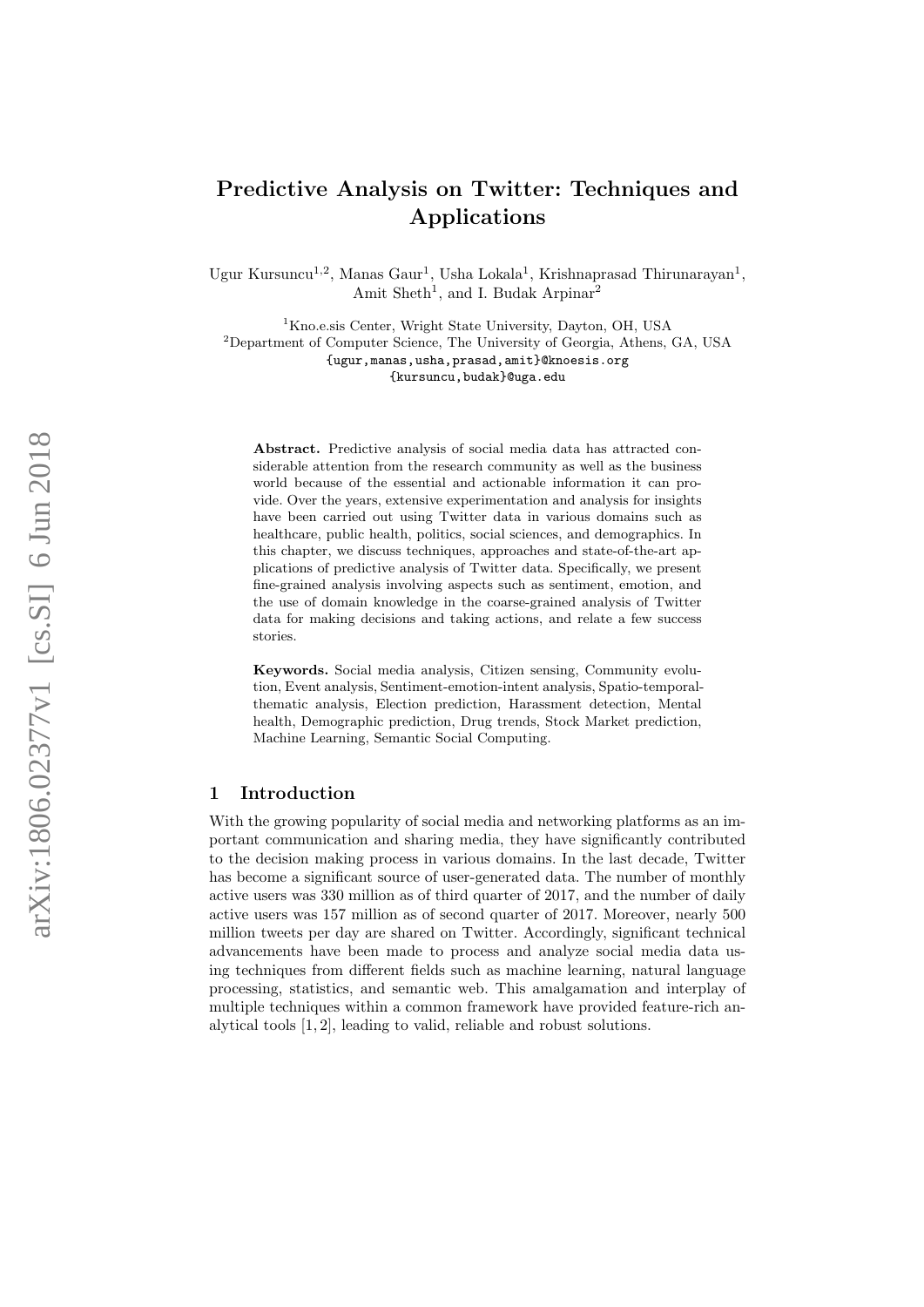Twitter provides multimodal data containing text, images, and videos, along with contextual and social metadata such as temporal and spatial information, and information about user connectivity and interactions. This rich usergenerated data plays a significant role in gleaning aggregated signals from the content and making sense of public opinions and reactions to contemporary issues. Twitter data can be used for predictive analysis in many application areas, ranging from personal and social to public health and politics. Predictive analytics on Twitter data comprises a collection of techniques to extract information and patterns from data, and predict trends, future events, and actions based on the historical data.

Gaining insights and improving situational awareness on issues that matter to the public are challenging tasks, and social media can be harnessed for a better understanding of the pulse of the populace. Accordingly, state-of-theart applications, such as Twitris [3] and OSoMe [2], have been developed to process and analyze big social media data in real time. Regarding availability and popularity, Twitter data is more common than data from web forums and Reddit<sup>1</sup>. It is a rich source of user behavior and opinions. Although analytical approaches have been developed to process Twitter data, a systematic framework to efficiently monitor and predict the outcome of events has not been presented. Such a framework should account for the granularity of the analysis over a variety of domains such as public health, social science, and politics, and it has been shown in Figure 1.

We discuss a predictive analysis paradigm for Twitter data considering prediction as a process based on different levels of granularity. This paradigm contains two levels of analysis: fine-grained and coarse-grained. We conduct finegrained analysis to make tweet-level predictions on domain independent aspects such as sentiment, topics, and emotions. On the other hand, we perform coarsegrained analysis to predict the outcome of a real-world event, by aggregating and combining fine-grained predictions. In the case of fine-grained prediction, a predictive model is built by analyzing social media data, and prediction is made through the application of the model to previously unseen data. Aggregation and combination of these predictions are made from individual tweets form signals that can be used for coarse-grained predictive analysis. In essence, low-level signals from tweets, such as sentiment, emotions, volume, topics of interest, location and timeframe, are used to make high-level predictions regarding real-world events and issues.

In this chapter, we describe use of Twitter data for predictive analysis, with applications to several different domains. In Section 2, we discuss both processing and analytic techniques for handling Twitter data and provide details of feature extraction as well as machine learning algorithms. In Section 3, we explain a predictive analysis paradigm for Twitter that comprises two levels: fine-grained and coarse-grained. We also provide use cases, based on real-world events, of how coarse-grained predictions can be made by deriving more profound insights about a situation from social media using signals extracted through fine-grained

<sup>1</sup> https://goo.gl/Jo1h9U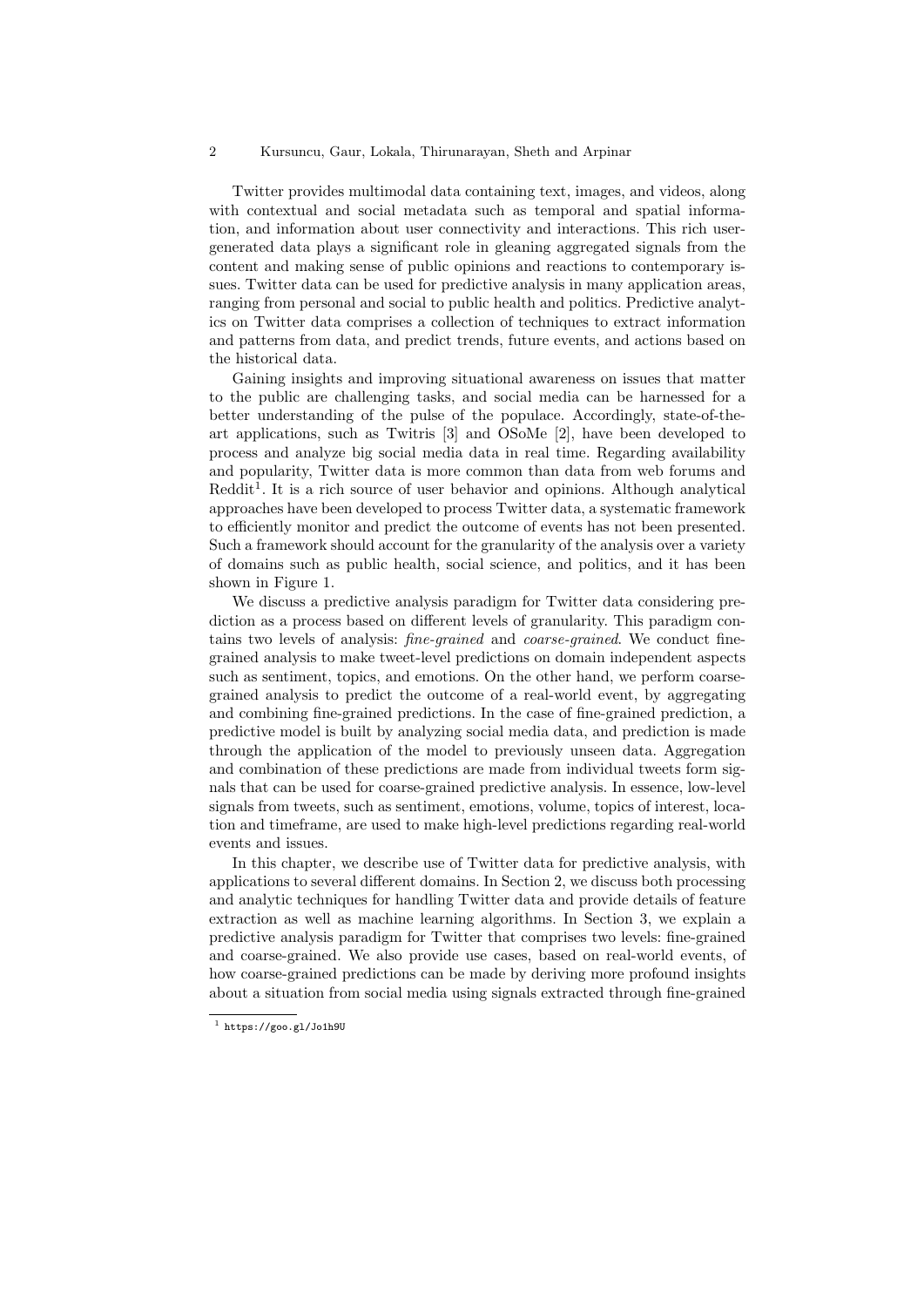

Fig. 1. Overview of Predictive Analysis on Twitter Data.

predictions. We also describe common domain-independent building blocks that can serve as the foundation for domain-specific predictive applications. In Section 4, we give further details on specific state-of-the-art applications of Twitter analytics that have been developed for different domains, such as public health, social and political issues. In Section 5, we conclude with a discussion of the impact of social media on the evolvement of real-world events and actions, challenges to overcome, for broader coverage and more reliable prediction. We also provide a comparative table relating techniques used with corresponding applications.

# 2 Language Understanding of Tweets

Novel processing and analysis techniques are required to understand and derive reliable insights to predict trends and future events from Twitter data due to their unique nature – it contains slangs, unconventional abbreviations and grammatical errors as a matter of course. Moreover, due to the evolving nature of many events, may it be political, sports, or disaster-related, collecting relevant information as the event unfolds is crucial [4, 5]. Overcoming the challenges posed by the volume, velocity, and variety of incoming social, big data is non-trivial [6]. Sole keyword-based crawling suffers from low precision as well as low recall. For instance, obtaining tweets related to marijuana legislation [7] using its street name spice pulls irrelevant content about pumpkin spice latte and spice in food. To improve recall without sacrificing precision, Sheth et al. [8] provided a solution for adapting and enhancing filtering strategies that (a) obtains customized tweet streams containing topics of user interest [9] by constructing a hierarchical knowledge base by analyzing each users tweets and profile information [10], (b) selects and employs a domain-specific knowledge graph (e.g., using the Drug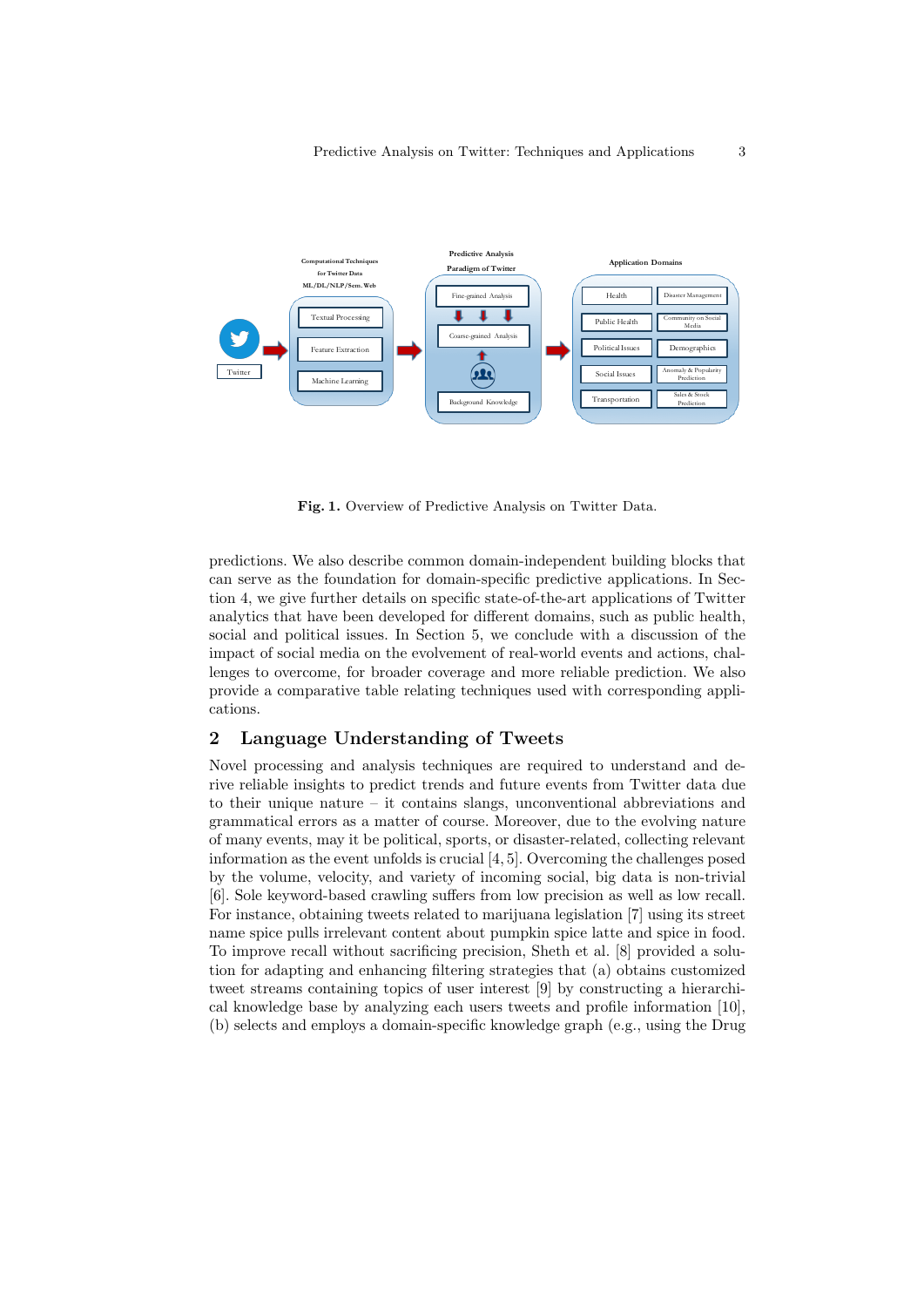Abuse Ontology for opioid related analysis [11]) for focus, and (c) reuses a broad knowledge graph such as DBPedia for coverage and generality. In Twitter data analysis, the processing phase includes natural language processing using techniques such as TF-IDF, word2vec, stemming, lemmatization, eliminating words with a rare occurrence, and tokenizing. On the other hand, some of the commonly used techniques, such as removal of stop-words, have proven ineffective. Saif [12] has compared six different stop words identification methods over six different Twitter datasets using two well-known supervised machine learning methods and assessed the impact of removing stop words by observing fluctuations in the level of data sparsity, the size of the classifiers feature space and the classifier performance. Saif concludes that in most cases that removing stop words from tweets has a negative impact on the classification performance.

## 2.1 Unique Nature of Tweets

Twitters limit on the number of characters in a message encourages the use of unconventional abbreviations, misspellings, grammatical errors and slang terms. For instance, since a tweet was limited to 140 characters (until recent doubling to 280 character in December 2017), different sets of techniques and metadata have been considered to identify the best features to optimize the overall performance of the model being built. Due to the heterogeneous nature of the Twitter content, one can develop a variety of features [13] ranging from textual, linguistic, visual, semantic, network-oriented, to those based on the tweet and user metadata. Further, to handle tweets textual data, the extracted features, techniques and tools [3, 14, 15] have been customized to exploit as well as being robust concerning misspellings, abbreviations, and slangs. Gimpel et al. [14] addressed this problem in the context of part-of-speech (PoS) tagging, by developing a new tagset along with features specific to tweets, and reported 89% accuracy as opposed to Stanford tagger with 85% accuracy.

Tweets also include hashtags, URLs, emoticons, mentions, and emoji in their content. As these components contribute to the meaning of a tweet, it is imperative that we incorporate them in the analysis, on a par with textual content.

Hashtags are meant to help in categorizing tweet's topics. They are frequently used to collect and filter data as well as for sentiment [16–18], emotion [6], and topical analysis [19, 20]. Wang et al. [16] used hashtags in their topical hashtag level sentiment analysis incorporating co-occurrence and literal meaning of hashtags as features in a graph-based model and reported better results compared to a sentiment analysis approach at the tweet level. In emotion analysis, Wang et al. [6] collected about 2.5 million tweets that contain emotion-related hashtags such as  $\#$ excited,  $\#$ happy, and  $\#$ annoyed, and used them as the selflabeled training set for developing a high accuracy, supervised emotion classifier.

URL presence in a tweet is usually indicative the content being an index for a longer explanatory story pointed to by the URL. Researchers found URLs in a tweet to be discriminative in various studies such as sentiment analysis [21, 22], popularity prediction [23, 24], spam detection [25]. They reported that the feature for URL presence in a tweet appeared as a top feature or has a substantial contribution to the accuracy of the model.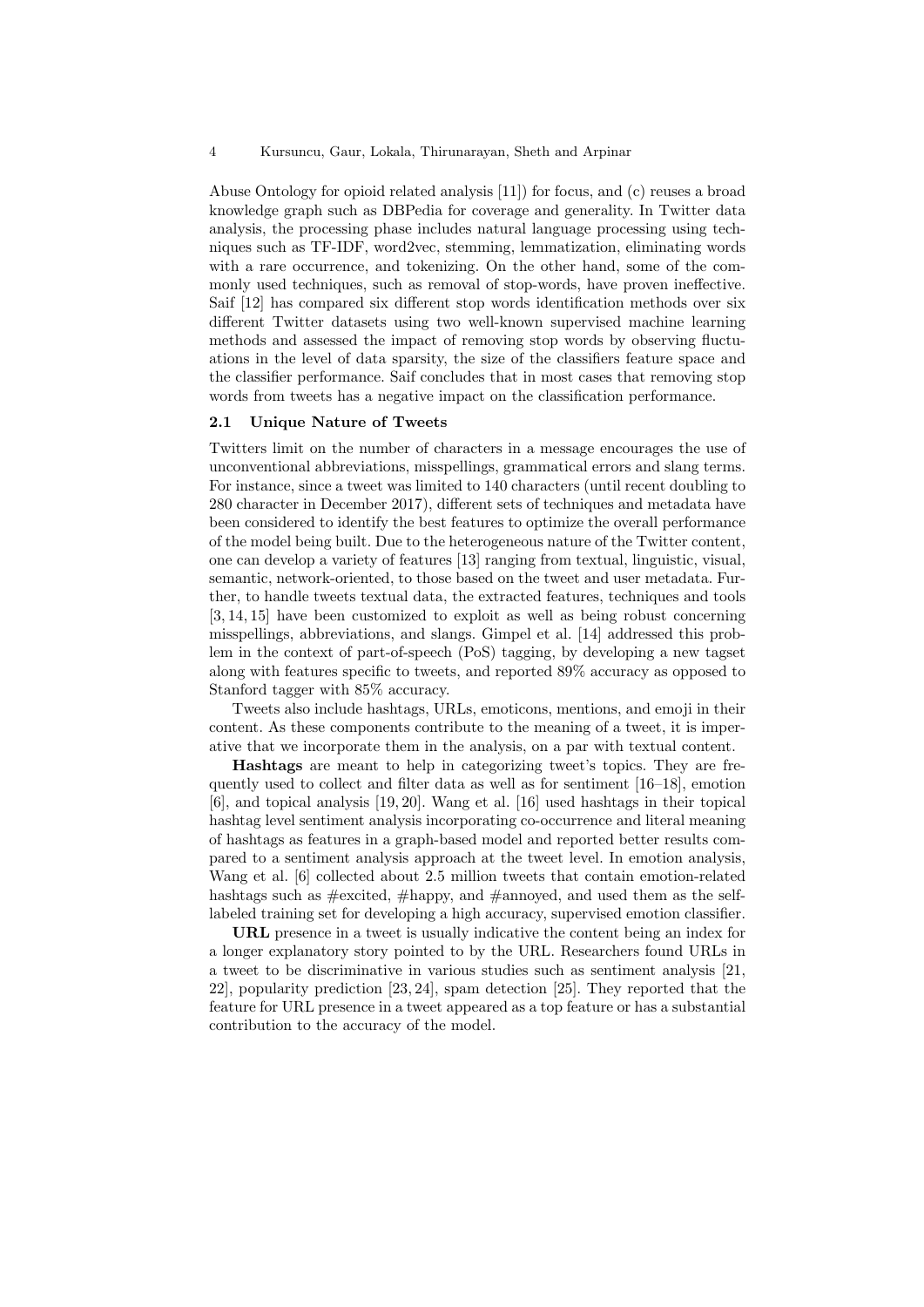**Emoticons** (e.g., :),  $\langle 3 \rangle$  have been exploited by Liu et al. [26] in their Twitter sentiment analysis study, such as by interpreting :) as conveying positive sentiment and :( as conveying the negative sentiment. They used all tweets containing those emoticons as self-labeled training set and integrated them with the manually labeled training set [27]. They have achieved significant improvement over the model trained with only manually labeled data. Go et al. [21], and other researchers [28, 29] conducted sentiment analysis on Twitter in 2009, and they found that they were able to achieve a better accuracy using models trained with emoticon data.

Emoji is a pictorial representation of facial expressions, places, food and many other objects, being used very often on social media to express opinions and emotions on contemporary issues of contentions and discussions. The use of emoji is similar to emoticon since they both provide a shorter means of expression of an idea and thought. The difference is that an emoji use a small image for the representation as opposed to emoticon that uses a sequence of characters. Kelly et al. [30] studied the use of emoji in different contexts by conducting interviews and found that the use of emoji goes beyond the context that the designer intended. Novak et al. [31] created an emoji sentiment lexicon analyzing the sentiment properties of emojis, and they pointed that the emoji sentiment lexicon can be used along with the lexicon of sentiment-bearing words to train a sentiment classifier. On the other hand, Miller et al. [32] found that the emoji provided by different platforms are not interpreted similarly. Wijeratne et al. [33] gathered possible meanings of 2,389 emojis in a dataset called EmojiNet, providing a set of words (e.g., smile), its POS tag (e.g., verb), and its definition, that is called its sense. It associates 12,904 sense labels with 2,389 emojis, addressing the problem of platform-specific meanings by identifying 40 most confused emoji to a dataset.

## 2.2 Metadata for Tweet and User

There are mainly two types of metadata in a tweet object, namely, tweet meta $data<sup>2</sup>$  and user metadata<sup>3</sup>. Tweet metadata contains temporal and spatial information along with user interactions and other information such as replies and language. On the other hand, user metadata contains information pertaining to the user that authored the tweet, such as screen-name and description. Some of the available metadata are described below.

#### 2.2.1 Tweet Metadata

createdAt: This field contains the information on when the tweet was created, which is especially important when a time series analysis is being done [34]. favoriteCount: The users on Twitter can like a tweet, and this is one way of interacting with the platform. The number of likes for a tweet has been used as a feature in various applications that includes trend detection [34], identification

 $^2$  TweetObject.https://developer.twitter.com/en/docs/tweets/data-dictionary/overview/ tweet-object

 $^3$  UserObject.https://developer.twitter.com/en/docs/tweets/data-dictionary/overview/ user-object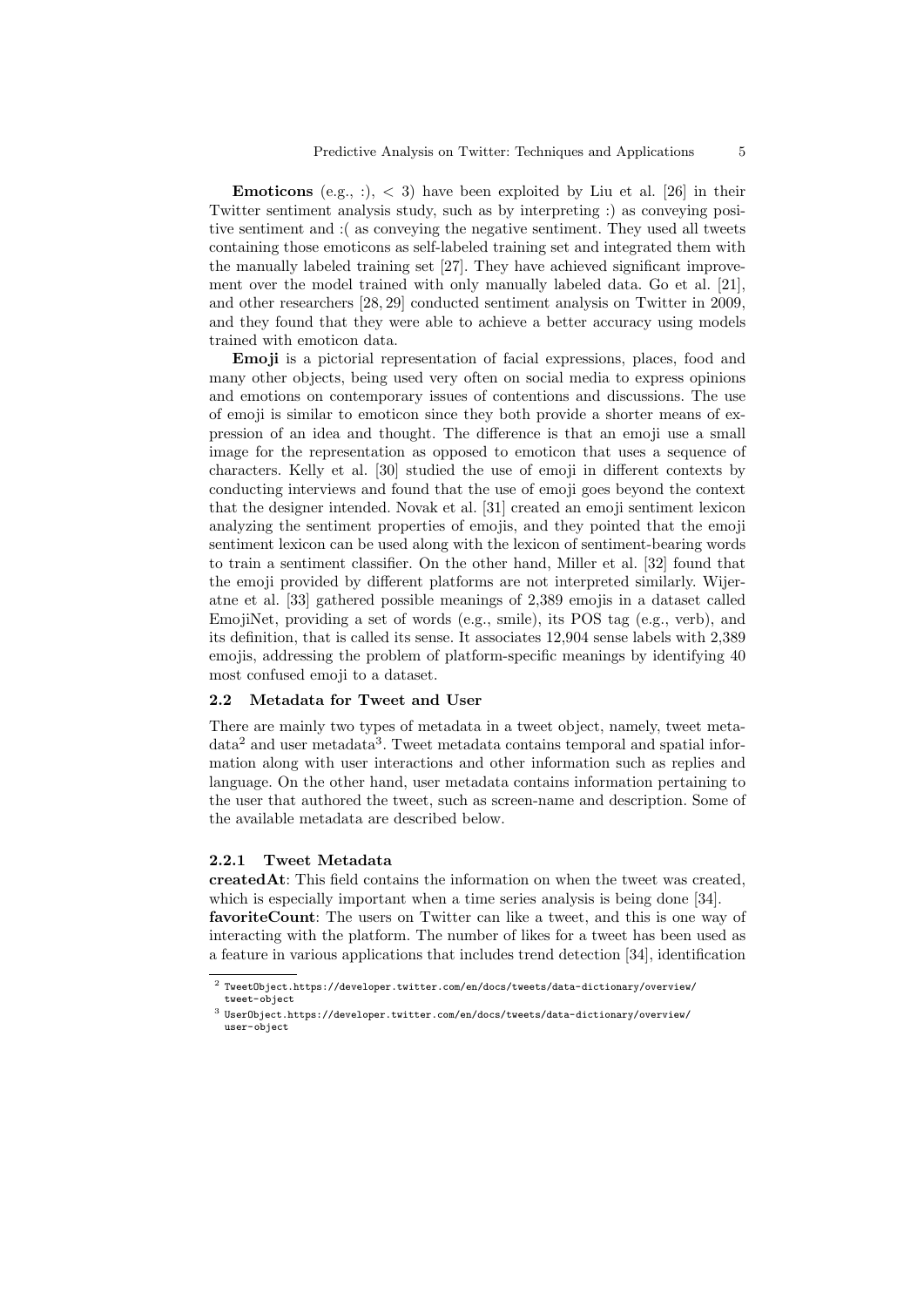#### of influence and popularity.

inReplyToScreenName: If this field of the tweet object is not null, it is a reply to another tweet, and this field will hold the username of the user that authored the other tweet. This information is valuable, especially to predict the engagement of the audience over an issue that tweets relate to, and to find influential users.

geoLocation: the Twitter platform has a feature that can attach the users geolocation to the tweet, but this is up to the users to make it publically available. Most of the users prefer not to share their geolocation.

retweet\_count: Twitter allows users to repost a tweet by retweeting to their audience, and the original tweet holds this field to keep how many times this tweet has been retweeted. This information is useful to incorporate the prediction of popularity and trending topics.

# 2.2.2 User Metadata

description: This field holds the description of the account. As this metadata carries information on characteristics of the user, it is mostly used in user classification.

followers count: This field holds the number of followers the user has, and as it is changeable information over time, the information located in a specific tweet may not be up to date.

friends count: Twitter calls the accounts that a user follows as "friends," but it is also known as "followees." The numbers of followers and followees are used to determine the popularity of user and topics.

statuses count: Twitter also calls tweets as status, and in this case, status count refers to the number of tweets that a user has posted.

## 2.3 Network and Statistical Features

The users interact on the social networking platform Twitter with each other through follows, replies, retweets, likes, quotes, and mentions. Centrality metrics have been developed to compute and reveal users position and their importance based on their connections in their network. These centrality measures can help identify influential users. These metrics include in-degree, out-degree, closeness, betweenness, PageRank and eigenvector centrality. Closeness centrality is defined by Freeman [35] as the sum of distances from all other nodes, where the distance from a node to another is defined as the length (in links) of the shortest path from one to the other. The smaller the closeness centrality value, the more central the node. Betweenness [36] measures the connectivity of a node by computing the number of shortest paths which pass through the node. This aspect makes this node, a user in a Twitter social network, an essential part of the network as it controls the flow of information in the network. Therefore, removing this node would disconnect the network. EigenVector [37, 38] metric measures the importance of a node based on the importance of its connections within the network. Therefore, the more critical connections a node gets, the more critical the node becomes. These metrics were used in a user classification application as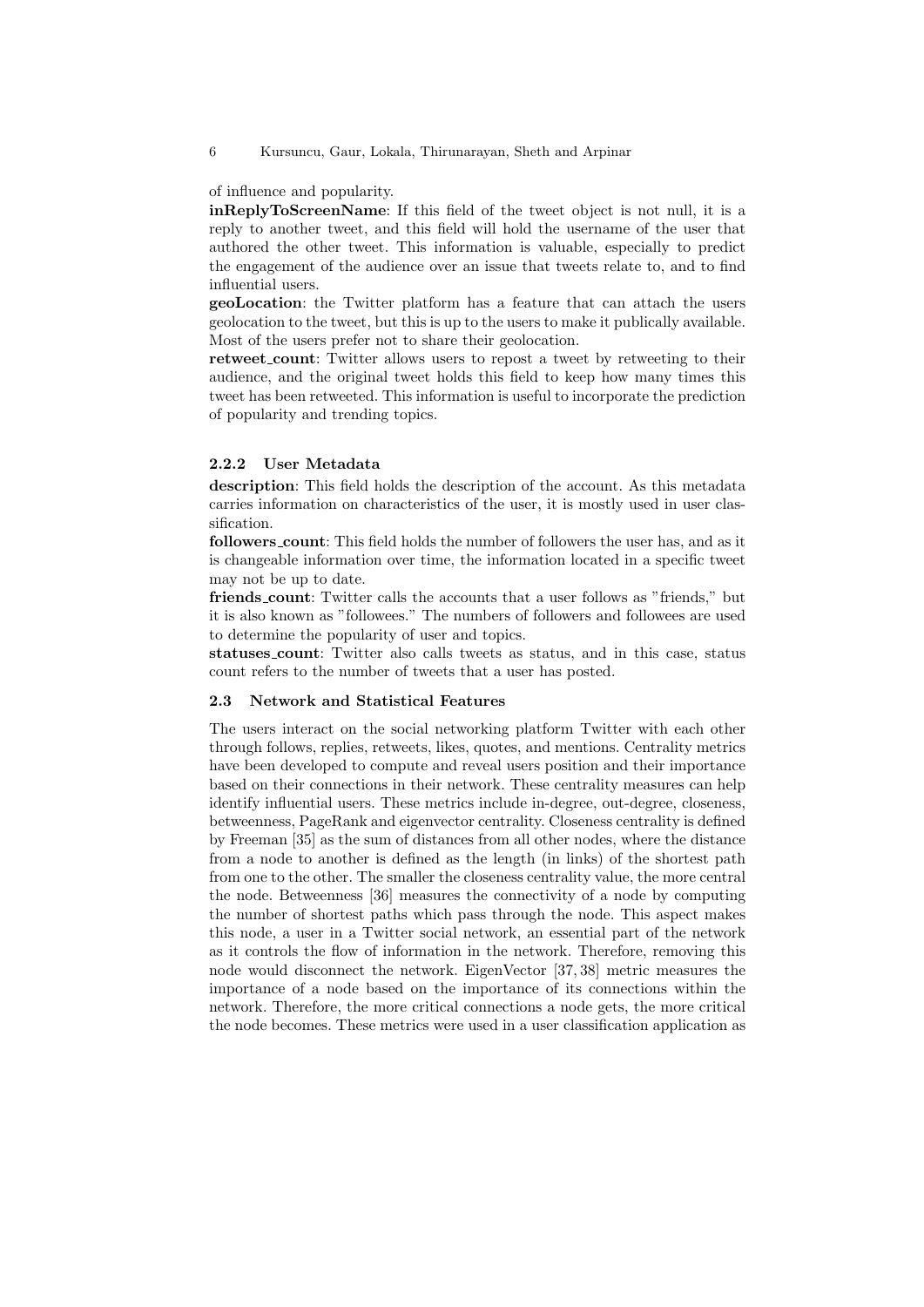features by Wagner et al. [15] because of the intuition that similar users would have similar network connectivity characteristics.

Statistical features such as min, max, median, mean, average, standard deviation, skewness, kurtosis, and entropy can be computed for several data attributes [34]. Machine learning determines a subset of these features that have the discriminative power necessary for particular applications and domains, especially for predicting user behaviors and user types [39]. For instance, [34] extracted statistical features of a user, tweet, network. The statistical analysis was done over attributes such as senders follower count, originators followee count, the time between two consecutive tweets, and the number of hashtags in a tweet. They conducted a time series analysis to predict if a trending meme is organic or promoted by a group. On the other hand, [39] utilized statistical features to predict the type of users on social media based on their political leanings, ethnicity, and affinity for a particular business. As they classified users, they computed statistical characteristics of tweeting behavior of users such as average number of messages per day, average number of hashtags and URLs per tweet, average number and standard deviation of tweets per day.

## 2.4 Machine Learning and Word Embeddings

Machine learning algorithms play a crucial role in the predictive analysis for modeling relationships between features. It is well-known that there is no universal optimal algorithm for classification or regression task, and in fact requires us to tailor the algorithm to the structure of the data and the domain of discourse. Recent survey papers [40–43] and our comparative analysis (see Table 1) of related influential studies show what algorithms we found to perform well for various applications. As can be seen, this covers a wide variety – Random Forest, Naive Bayes, Support Vector Machine, Artificial Neural Networks, ARIMA and Logistic Regression.

Furthermore, deep learning (a.k.a advanced machine learning) enhanced the performance of learning applications. Deep learning is a strategy to minimize the human effort without compromising performance. It is because of the ability of deep neural networks to learn complex representations from data at each layer, where it mimics learning in the brain by abstraction<sup>4</sup>. The presence of big data, GPU, and sufficiently large labeled/unlabeled datasets improve its efficacy. We discuss some of the applications that make use of deep learning for prediction task on social media in section 4.

Textual data processing benefits from the lexico-semantic representation of content. TF-IDF [44], Latent/Hierarchical Dirichlet Allocation(LDA/HDA) [45], Latent Semantic Analysis (LSA) [46] and Latent Semantic Indexing have been utilized in prior studies for deriving textual feature representations. In a recent paper [47], they put forward a word embedding approach called Word2Vec that generates a numerical vector representation of a word that captures its contextual meaning incorporating its nearby words in a sentence. Training the word embedding model on a problem-specific corpus is essential for high-quality

<sup>4</sup> How do Neural networks mimic the human brain? https://www.marshall.usc.edu/blog/ how-do-neural-networks-mimic-human-brain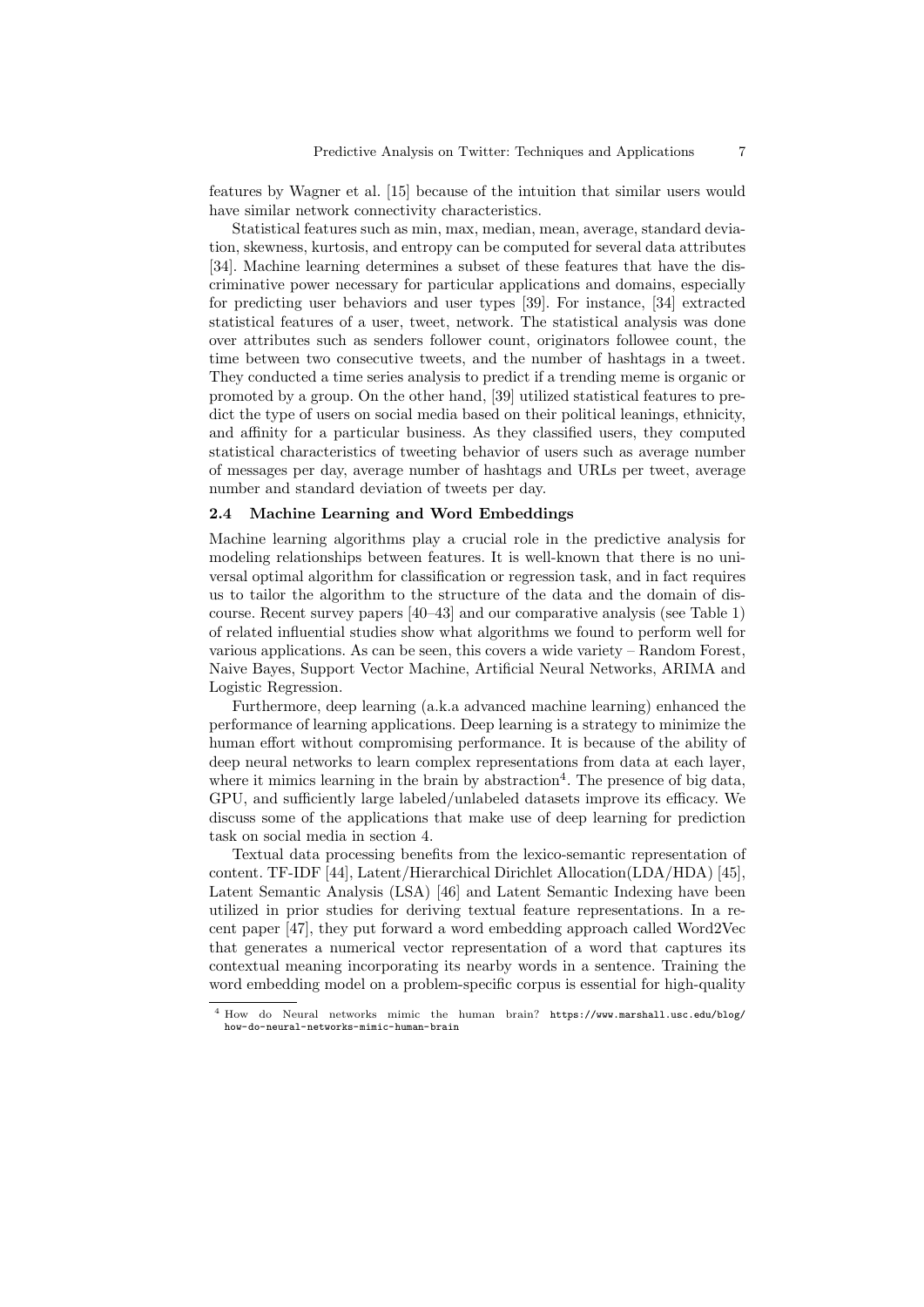domain-specific applications, since the neighborhood set of words for an input term impacts its word embedding. For instance, pre-trained models of word2vec on news corpora generate poor word embeddings over a Twitter corpus. Wijeratne et al. [48] used word embeddings to further enhance the prediction of gang members on Twitter by training their model on a problem-specific corpus.

#### 2.5 Multi-modality on Twitter

Visual elements such as images and videos are often used on social media platforms. While users can attach images and videos to their tweets, they can also upload a profile image and a header image. Since the latter images are mostly related to the users characteristics, personality, interest or a personal preference, these images are mostly used for classification of account type (e.g., media, celebrity, company), detection of user groups [49, 48] and identification of demographic characteristics (e.g., gender, age) [50]. Balasuriya et al. [49] used the profile image of users in their feature set for finding street gang members on Twitter since gang members usually set their profile image in a particular way to intimidate other people and members of rival gangs. They retrieved a set of 20 words and phrases for each image through the Clarifai<sup>5</sup> web service to be used as features. As image processing is costly regarding time and computational resources required for training a model to retrieve information from images, it is usually preferred to use off-the-shelf web services that provide cheaper, yet effective alternative, for scalable social media analytics.

# 3 Prediction on Twitter Data

Gaining understanding about and predicting an events outcome and its evolvement over time using social media, requires incorporation of analysis of data that may differ in granularity and variety. As tools [14, 51] are developed and customized for Twitter, its dynamic environment requires human involvement in many aspects. For instance, verification of a classification process [52] and annotation of a training dataset [33, 53, 54] are essential in the predictive analysis that can benefit from human expert guidance in creating ground truth dataset. Social media analysis in the context of complex and dynamic domains [55–57] is challenging. Our approach to overcoming this challenge and dealing with a variety of domains is to customize domain independent building blocks to derive low-level/fine-grained signals from individual tweets. Then, we aggregate and combine these signals to predict high-level/coarse-grained domain-specific outcomes and actions with a human in the loop.

# 3.1 A Predictive Analysis Paradigm for Twitter

We consider predictive analysis on Twitter data as a two-phase approach: The first phase is fine-grained predictive analysis and the second phase is coarsegrained predictive analysis. An illustration of this paradigm is depicted in figure 2. The fine-grained analysis is a tweet-level prediction for individual signals, such as sentiment and emotions, about an event that is being monitored. This low-level prediction is made by building a predictive model that employs feature

<sup>5</sup> https://www.clarifai.com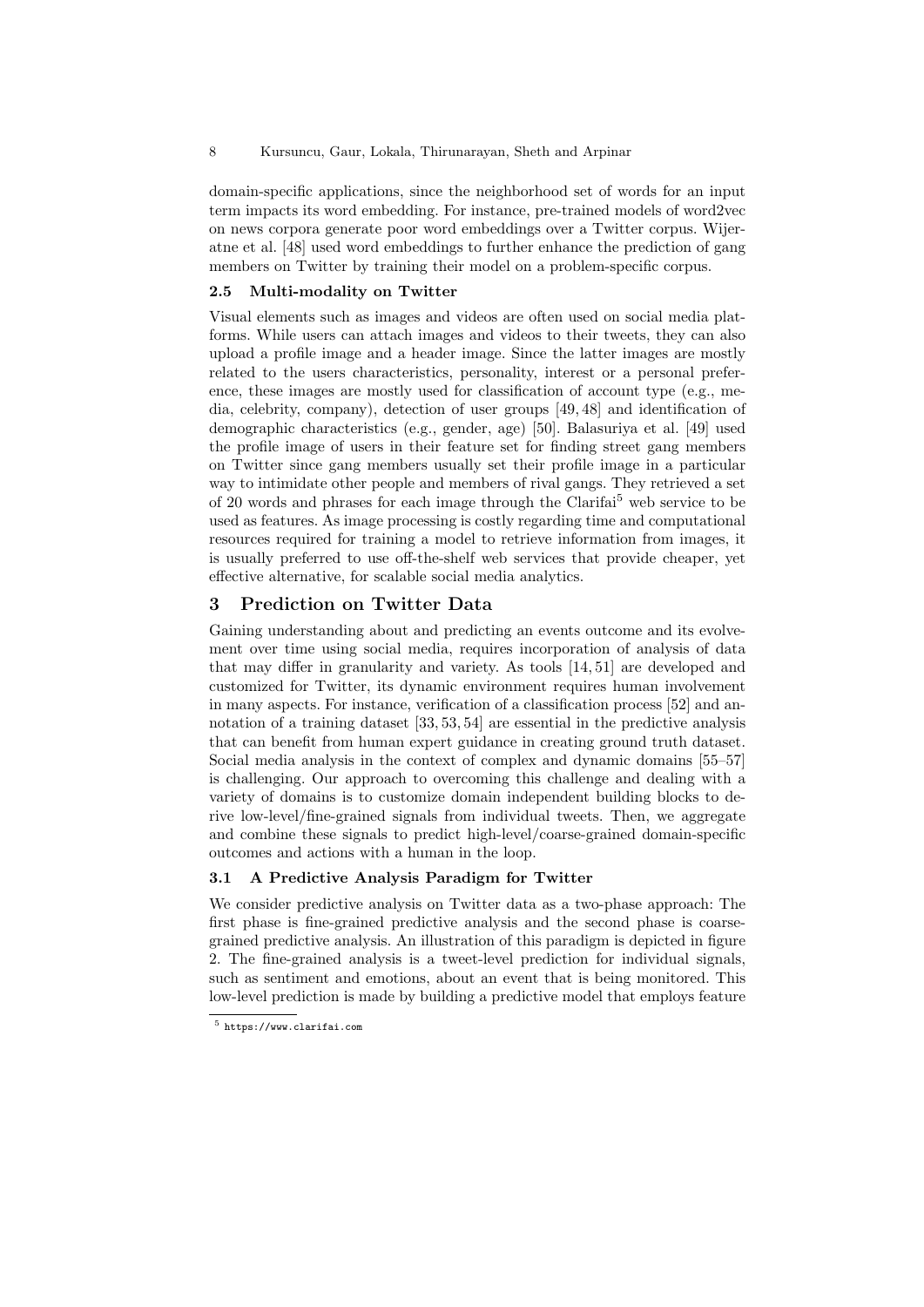

Fig. 2. Two level Predictive Analysis Paradigm for Twitter.

engineering and machine learning algorithms. Aggregating the tweet-level predictions for a specific time frame and location generates signals. For instance, a predictive model for sentiment predicts the sentiment of each tweet about an event in question as negative  $(-1)$  neutral  $(0)$  or positive  $(+1)$ , and we produce a signal between  $-1$  and  $+1$  for a particular location and time frame. A collection of such signals (e.g., emotions, topics) helps domain experts form insights while monitoring or predicting the outcome of an event, in their higher level analysis. Extraction of these signals is discussed further in subsequent section.

Coarse-grained analysis is a higher level prediction involving outcomes and trends of a real-world event, such as elections[58], social movements[59] and disaster coordination[60–63]. In this case, we gather the signals which we generated from the fine-grained predictions and make a judgment call for the outcome by making sense of these signals in the context of the event and the related domain. Sentiment, emotions, volume, topics, and interactions between Twitter users can be considered as signals, while the importance and informativeness of each of these parameters may vary depending on the event and its domain. For instance, gauging the sentiment of a populace towards an electoral candidate would be very significant to predict the outcome of an election [56], but the same kind of information may not be as critical in the context of disaster management because, in the latter case, the sentiment may be largely negative. Further, for reliable decision making, the sentiment must be interpreted in a broader context. Predominantly positive sentiment towards democratic candidates in California is not as significant as that in Ohio. Similarly, the context provided by county demographics may be crucial in generalizing, predicting, and determining the outcome of an election. Moreover, temporal and spatial context plays an important role to understand the ongoing events better and obtain more profound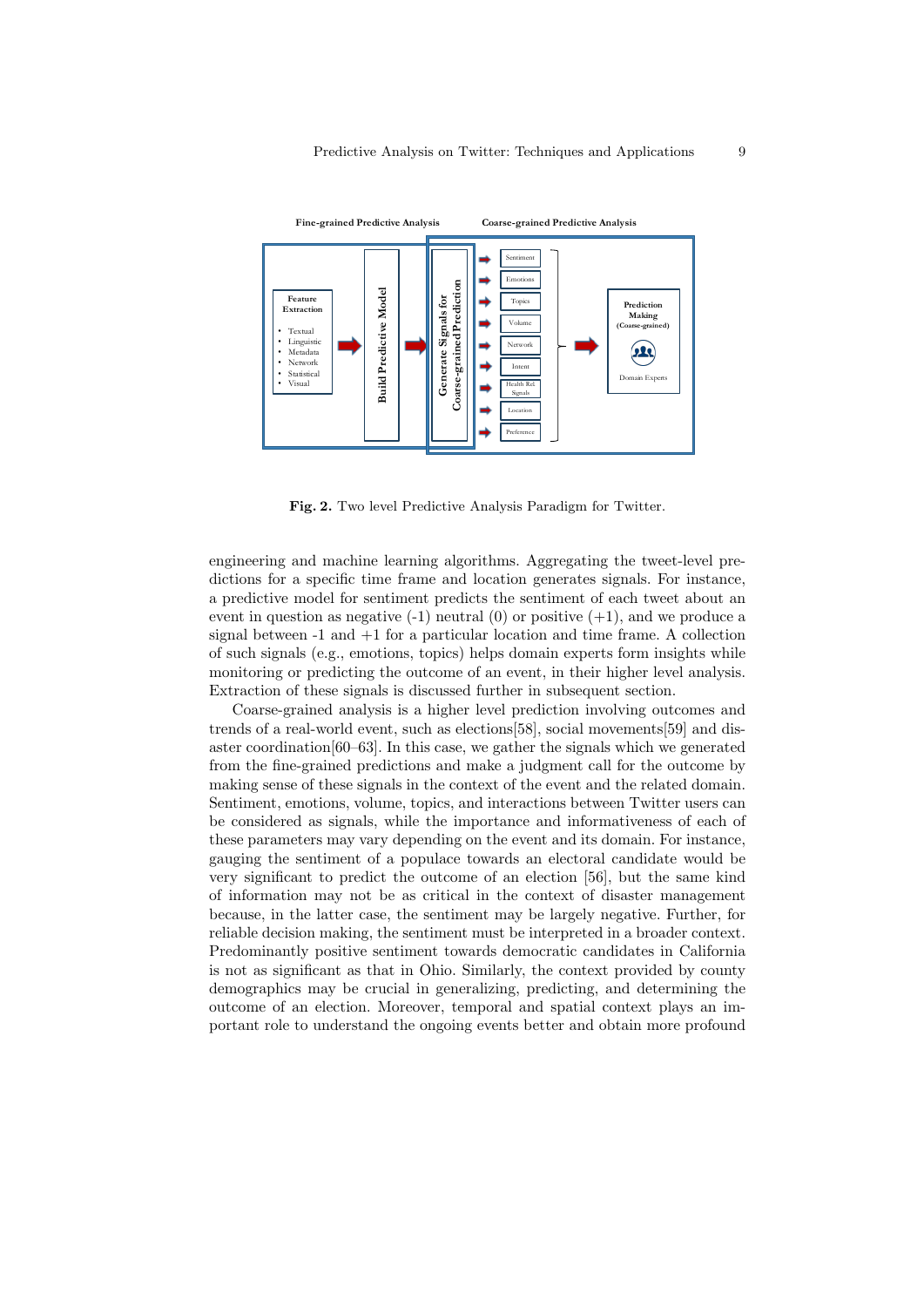insights. In US presidential elections, some states, called the swing states (as the electorates choice has changed between Republican and Democratic candidates through the previous elections in these states), typically determine the eventual outcome of US elections. Therefore, narrowing down the analysis to the state level and gathering signals from these particular states would meaningfully contribute to the prediction of the outcome of the Presidential election and the future direction of the country.

In general, prediction analytics requires domain-specific labeled datasets created with the assistance of domain experts, and customization of feature space, classification algorithm, and evaluation. Real world events have a dynamic nature in which critical happenings may change the course of discussions on social media. For example, breaking news about a candidate in an election may change the vibe in echo chambers of Twitter; thus, affecting the public opinion in one or another direction. For this reason, it is imperative to conduct the analysis accounting for essential milestone events happening during the process. Therefore, the analysis of such events would require an active learning paradigm that incorporates evolving domain knowledge in real-time.

## 3.2 Use Cases for Coarse-grained Prediction

Coarse-grained prediction requires taking into account many signals, and evaluating them concerning both present and historical context that varies with location and time frame. Importance of the signals in some domains and their related events may vary, and sole use of these signals would not be sufficient to make a reliable judgment call, although these signals are essential parameters in a real-world event context. For instance, an election usually whips up discussions on various sub-topics, such as unemployment, foreign policy; and necessitates proper cultivation of a diverse variety of signals following contextual knowledge of the domain [56]. We provide two use cases in this subsection to illustrate how a coarse-grained or high-level predictive analysis can be conducted.

#### 3.2.1 US 2016 Presidential Election

During the 2016 US Presidential elections where swing states played a key role in determining the outcome, many polling agencies failed to predict it accurately<sup>67</sup>. On the other hand, researchers<sup>8</sup> conducted a real-time predictive analysis using a social media analytics platform [3], making the prediction accurately before the official outcome was announced, by analyzing the state-level signals, such as from Florida and Ohio. Temporal aspect was also important in this use case to explain the evolution of the public opinion based on milestone events over the period of the election, as well as the election day because people tend to express, who they voted in the same day. They analyzed 60 million tweets by looking at the sentiment, emotions, volume, and topics narrowing down their analysis to state-level. On the election day, they focused on specific states such as Florida,

 $^6$  http://www.pewresearch.org/fact-tank/2016/11/09/why-2016-election-polls-missed-their-mark/

<sup>7</sup> https://goo.gl/mFtzvb

<sup>8</sup> https://goo.gl/AJVpKf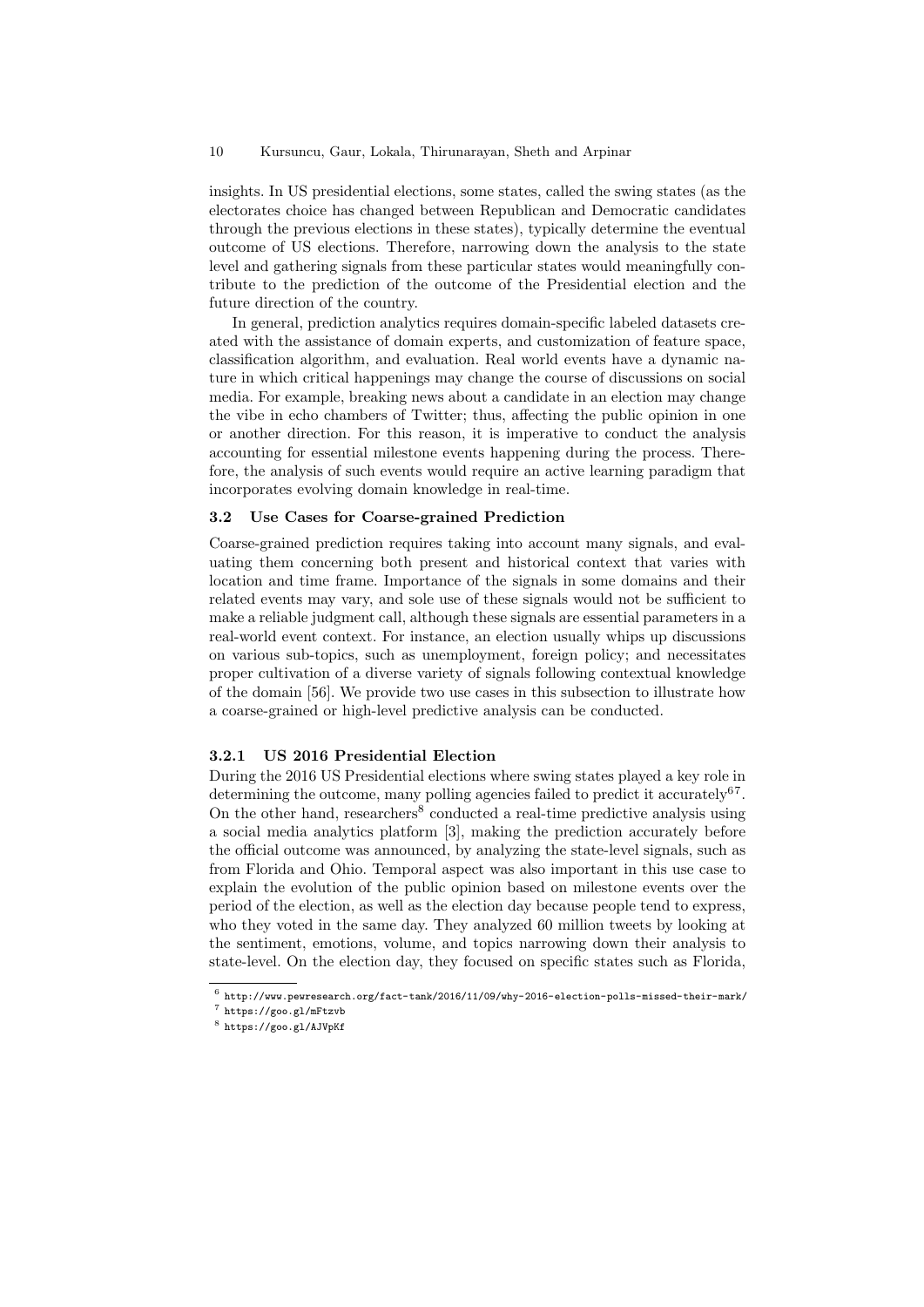which, before the election day, they predicted would be a pathway for Donald Trump to win the election<sup>9</sup>. In their analysis of Florida, volume and positive emotion (joy) for Trump was higher, whereas positive sentiment for Clinton was higher, eliciting report<sup>10</sup> such as limited to professed votes from Florida until 1pm is not looking in her favor. Later in the day, the volume of tweets for Trump increased to 75% of all tweets based on the hashtag "#ivoted". Particularly in critical states of Florida, North Carolina, and Michigan, volume and positive emotions for Trump were significantly higher than for Clinton, although the sentiment was countering the overall signal. They made the call that the winner of Presidency and Congress as Donald Trump and the GOP respectively. While conducting this analysis [56], they noticed that the predictive model that they have built for sentiment signal was not successful due to the dynamic nature of the election with changing topics in conversations. A similar analysis was made for UK Brexit polls in 2012 by the same researchers, correctly predicting the outcome utilizing the volume and sentiment signals $111213$ .

# 3.2.2 US Gun Reform Debate 2018

Researchers<sup>14</sup> monitored gun reform discussions on Twitter to predict the public support using the Twitris platform after the tragic shooting at a high school in Parkland, Florida, in February 2018. The public started demanding a gun control policy reform, and it has attracted the attention of legislative and executive branches of both state and federal governments. As polls measured the public opinion<sup>15</sup>, researchers reported that the public support for a gun reform on social media was increasing over time since the Parkland shooting, confirming the overall outcome of these polls. They observed that reactions from public on social media in terms of the volume, sentiment, emotions and topics of interest, are strongly aligned with the milestone events related to this issue such as (i) POTUS (President of the United States) meeting with families of the victims on February 21, (ii) CPAC(Conservative Political Action Conference) between February 22 and 24, (iii) POTUS meeting with lawmakers on February 28 expressing strong support for a gun control policy change. These events significantly affected the public opinion on social media based on the aforementioned signals.

At the beginning of the gun reform discussions on social media, sentiment for pro-gun reform tweets was strong whereas the sentiment for anti-gun reform was relatively weak. However, the CPAC meeting changed the climate on social media, and it significantly boosted the momentum of anti-gun reform tweets, especially after the NRA (National Rifle Association) CEO Wayne LaPierres speech in the morning of February  $22^{16}$ . Overall the volume of tweets for pro-gun

<sup>15</sup> http://time.com/5180006/gun-control-support-has-surged-to-its-highest-level-in-25-years/

<sup>&</sup>lt;sup>9</sup> https://goo.gl/sh7WNr

<sup>10</sup> https://goo.gl/iCqzk3

 $11$  https://goo.gl/i2Ztm6

<sup>12</sup> https://goo.gl/dFCGL9

<sup>13</sup> https://goo.gl/2EhSma

 $^{14}$ http://blog.knoesis.org/2018/04/debate-on-social-media-for-gun-policy.html

<sup>16</sup> https://goo.gl/kgbqWC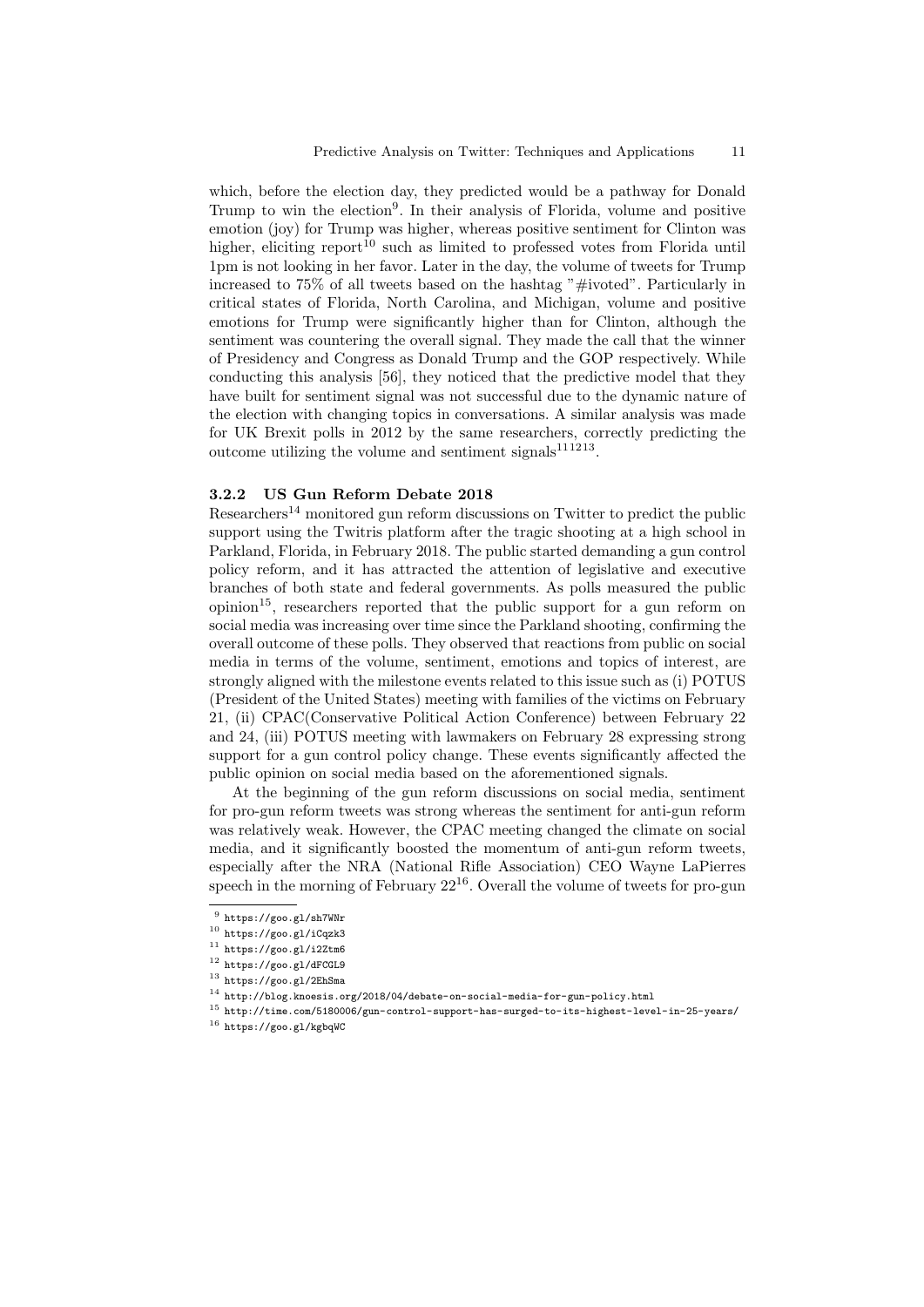reform was mostly higher than the anti-gun overhaul, except between February 22 and February  $24^{17}$ , which covers the CPAC meeting where NRA CEO, VP Pence, and POTUS gave speeches. It surged the volume, positive sentiment and emotions in anti-gun reform posts radically, and those parameters for pro-gun reform posts dropped in the same manner. Effect of the meeting lasted a few days, and boycott calls for NRA and NRAs sponsors started to pick up in the meantime. After the meeting, sentiment for pro-gun reform tweets increased consistently, and the emotions expressed in pro-gun reform tweets became more intensified.

Emotions in anti-gun reform tweets were intense especially during and after the CPAC meeting, but later emotions in pro-gun reform tweets took over. Especially volume, positive sentiment, and emotions were overwhelmingly high right after the POTUS meeting with lawmakers on Wednesday, February 28, expressing his support for a gun policy reform.

Furthermore, some of the most popular topics that users were discussing in their tweets included midterm elections, parkland students, boycott the nra, stupid idea and individual freedoms, where pro-gun reform arguments were expressed more frequently. The topic of midterm elections being one of the most popular topics on social media in gun reform discussions, also suggests that politicians from both Democrats and Republicans sensed the likely effect of this public opinion change on the midterm elections on November 2018. They have concluded in their predictive analysis that the public support for gun reform was significantly higher based on the signals they observed in the context of related events.

## 3.3 Extraction of Signals

We make predictions for the outcome of real-world events based on the insights we collect from big social data, and these insights are extracted as various signals such as sentiment, emotions, volume, and topics. The sentiment is a qualitative summary of opinions on a particular issue, and sentiment analysis techniques are utilized to extract such information computationally. The emotional analysis provides another stream of qualitative summary that is expressed by users about a particular event. The volume of tweets is an important signal about the engagement of the public in an event or an issue of consequence. Topical analysis is a process that extracts topics that contain particular themes in the domain of interest. We can produce and make use of more specific signals depending on the domain such as preference, intent, and symptoms. The signals described below are commonly used parameters in higher level prediction tasks, and we describe related state-of-the-art applications and their technical details in the following.

#### 3.3.1 Sentiment Analysis

Sentiment is one of the essential signals that can be used to measure the public opinion about an issue. As users on Twitter express their opinions freely, sentiment analysis of tweets attracted the attention of many researchers. Their ap-

 $^{17}$ https://goo.gl/LMFu3B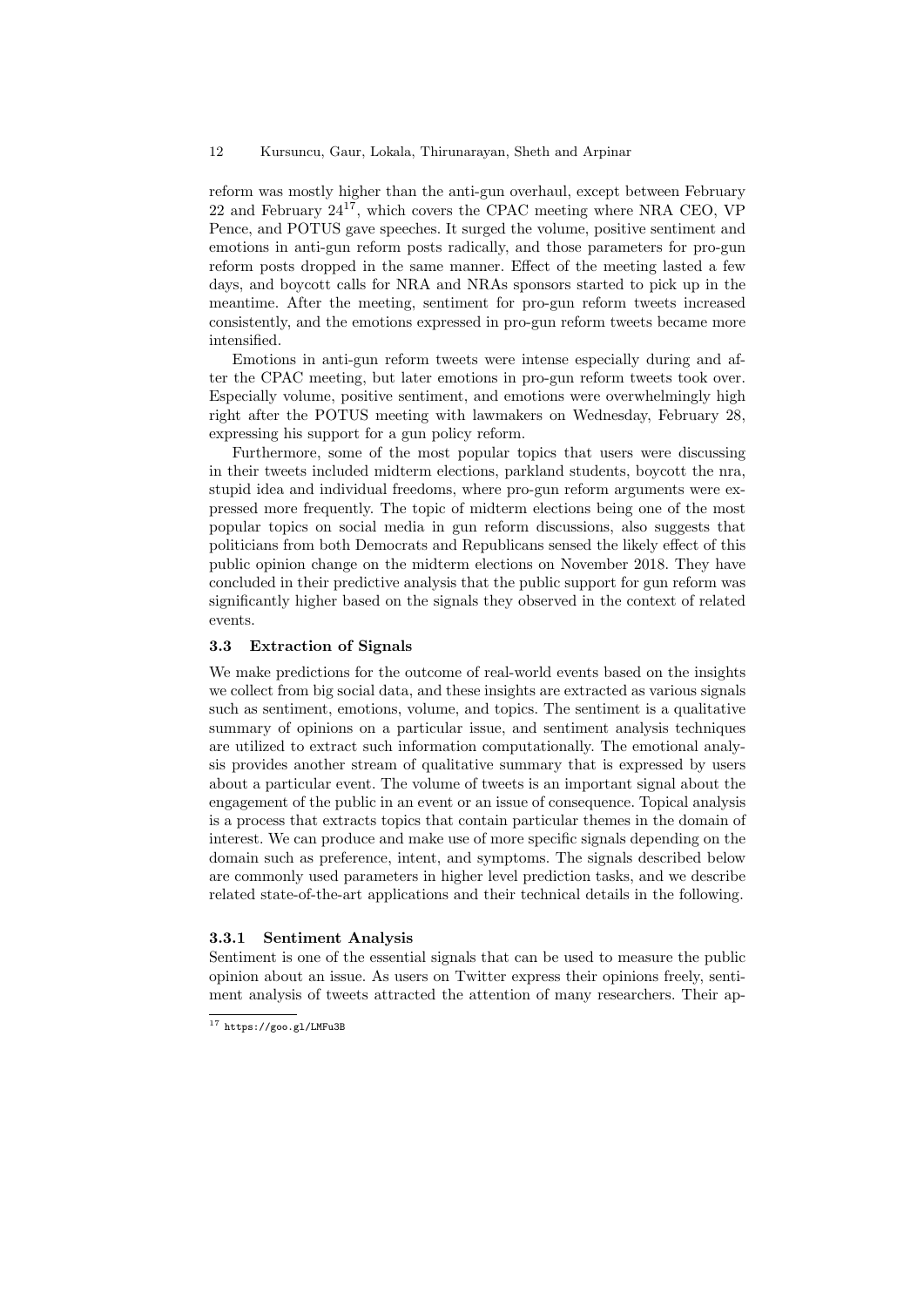proaches differ regarding the feature set, machine learning algorithm, and text processing techniques. Considering feature set, [18] used n-grams, POS-tags, emoticons, hashtags and subjectivity lexicon for sentiment analysis. For machine learning, Naive Bayes, SVM, and Conditional Random Fields (CRF) have been employed, and Naive Bayes has shown good performance [29]. Also, text processing techniques like stopwords removal, word-pattern identification, and punctuation removal have shown to improve sentiment analysis in [17]. Nguyen et al. [64] used time series analysis to be able to predict the public opinion so that the stakeholders on a stock market can react or pro-act against the public opinion by posting balanced messages to revert the public opinion based on the measurement that they performed using social media. Their objective was to use the sentiment change over time by identifying key features that contribute to this change. They measured the sentiment change regarding the fraction of positive tweets. They employed SVM, logistic regression and decision tree, and found that SVM and logistic regression provided similar results outperforming the decision tree. They modeled the sentiment change overall twitter data and achieved around 73% F-score on sentiment prediction using time series analysis. [65] employs a deep learning approach combining convolutional and gated recurrent neural network (CGRNN) for a diverse representation of tweets for sentiment analysis. Such a system was trained on GloVe word embedding created on a crawled dataset. The system was ranked among the top 10, evaluated using average F1 score, average recall, mean absolute error (MAE), Kullback-Leibler divergence (KLD), and EMD score [66] for SemEval-2016 sub-tasks B, C, D, E. Exclusion of hand-crafted features and improved performance on SemEval 2016 shows the potency of the approach.

#### 3.3.2 Emotion Analysis

Identification of emotions in tweets can provide valuable information about the public opinion on an issue. Wang et al. [6] predicted seven categorical emotions from the content of tweets using 131 emotion hashtags and utilizing the features such as n-grams, emotion lexicon words, part-of-speech tags, and ngram positions. They used two machine learning algorithms: LIBLINEAR and Multinomial Naive Bayes. In a similar study, Lewenberg et al. [54] examined the relationship between the emotions that users express and their perceived areas of interest, based on a sample of users. They used Ekmans emotion categories and crowdsourced the task of examining the users and their tweets content to determine the emotions as well as their interest areas. They created a tweet-emotion dataset consisting of over 50,000 labeled tweet-emotion pairs, then trained a logistic regression model to classify the emotions in tweets according to emotion categories, using textual, linguistic and tweet metadata features. The model predicted a users emotion score for each emotion category, and they determined the user's interest in areas such as sports, movies, technical computing, politics, news, economics, science, arts, health, and religion.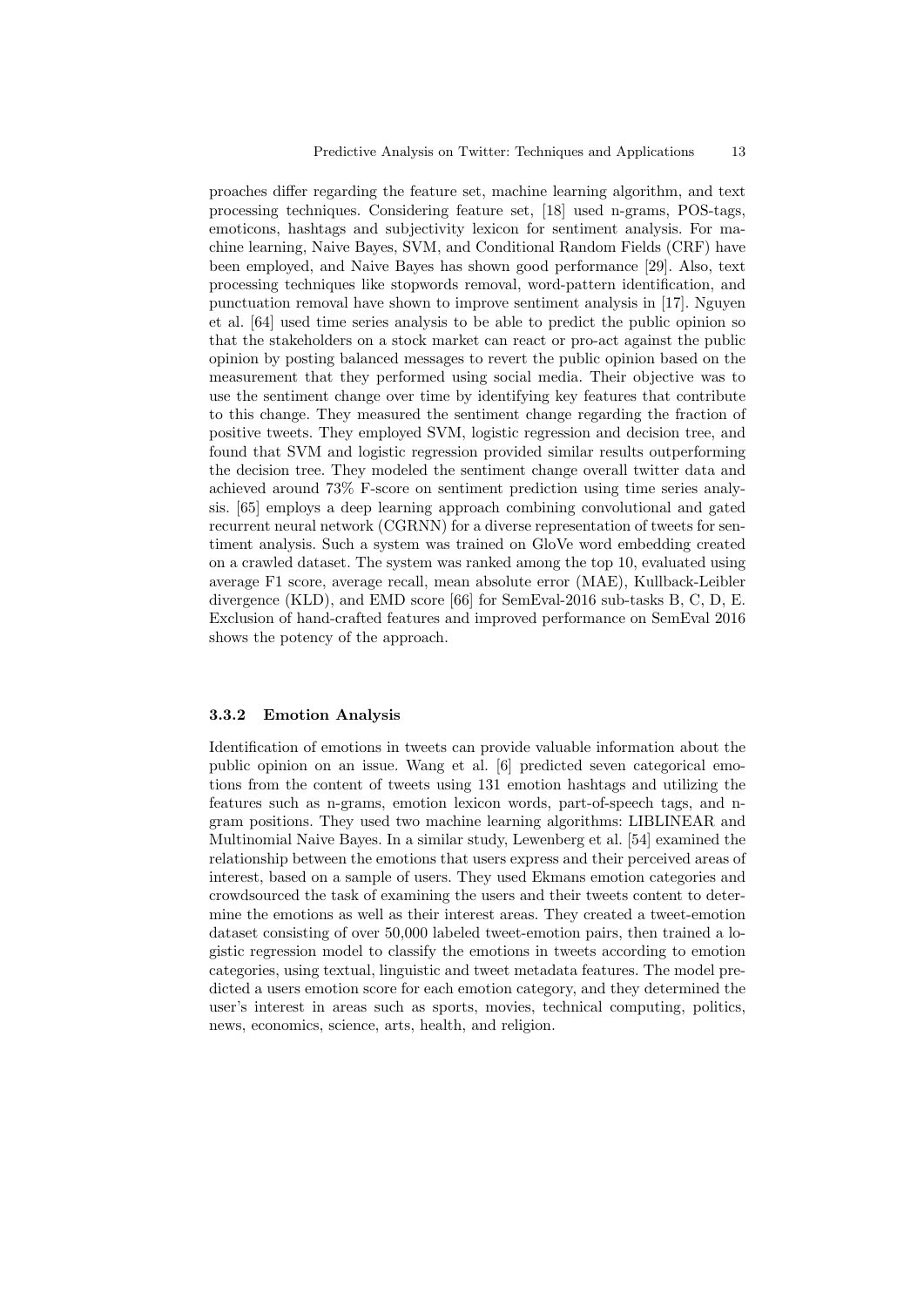## 3.3.3 Topical Analysis

Topical analysis is one of the essential strategies under the umbrella of information extraction techniques that capture semantically relevant topics from the social media content [67]. Extraction of topics in the context of social media analysis helps understand the subtopics associated with an event or issue and what aspects of the issue have attracted the most attention from the public. As discussed in use cases for elections and gun reform debate, it is imperative to have the topics extracted from tweets for a better understanding of the underlying dynamics of relevant discussions. Chen et al. [68] associated topics of interest with their relative sentiment to monitor the change in sentiments on the extracted topics. Furthermore, utilizing the extracted topics as features for a supervised model improved the performance of the classification task in [69]. In [70], researchers assessed quality of topics using coherence analysis, contextsensitive topical PageRank based ranking and probabilistic scoring function. This approach was used in a crime prediction application [71].

# 3.3.4 Engagement Analysis

The volume is the size of the dataset that has been collected and indicates the user engagement on an event being monitored. In general, the larger the dataset, the better is the accuracy and consistency of a predictive model because it minimizes the possibility of bias. Engagement analysis enables human experts to improve their confidence in the learned representations/patterns for an accurate high-level prediction. However, while maintaining the sufficient size of the dataset to make reliable predictions from representative data is critical, data collection strategies need to be chosen strategically since relying solely on keyword-based crawling can bring in noise and irrelevant[72] data from a different context into the dataset. Therefore, a suitable filtering mechanism is essential for better quality data with high recall as well as precision. A semantic filtering mechanism [8, 73] as in the Twitris platform, can be implemented that selects and employs a domain-specific knowledge graph (e.g., using the Drug Abuse Ontology for related opioid analysis [11]) for precision, and reuses a broad knowledge graph such as DBPedia for coverage and generality (see section 2). Thus, a significant and relevant dataset can be collected with high recall and precision that will allow one to obtain insights on the user engagement.

# 4 Applications

Twitter data has enabled researchers and analysts to deal with diverse domains ranging from healthcare, finance, and economy to socio-political issues and crisis management. Approaches to retrieve as much information as possible requires the inclusion of domain-specific features as well as the use of domain knowledge in the analysis. In this section, we provide a list of domains where predictive analysis applications on Twitter were implemented, along with the technical details. A comprehensive table is also included at the end to give a comparative overview of application domains, the features and machine learning algorithms being used, and their performance. The included applications were selected be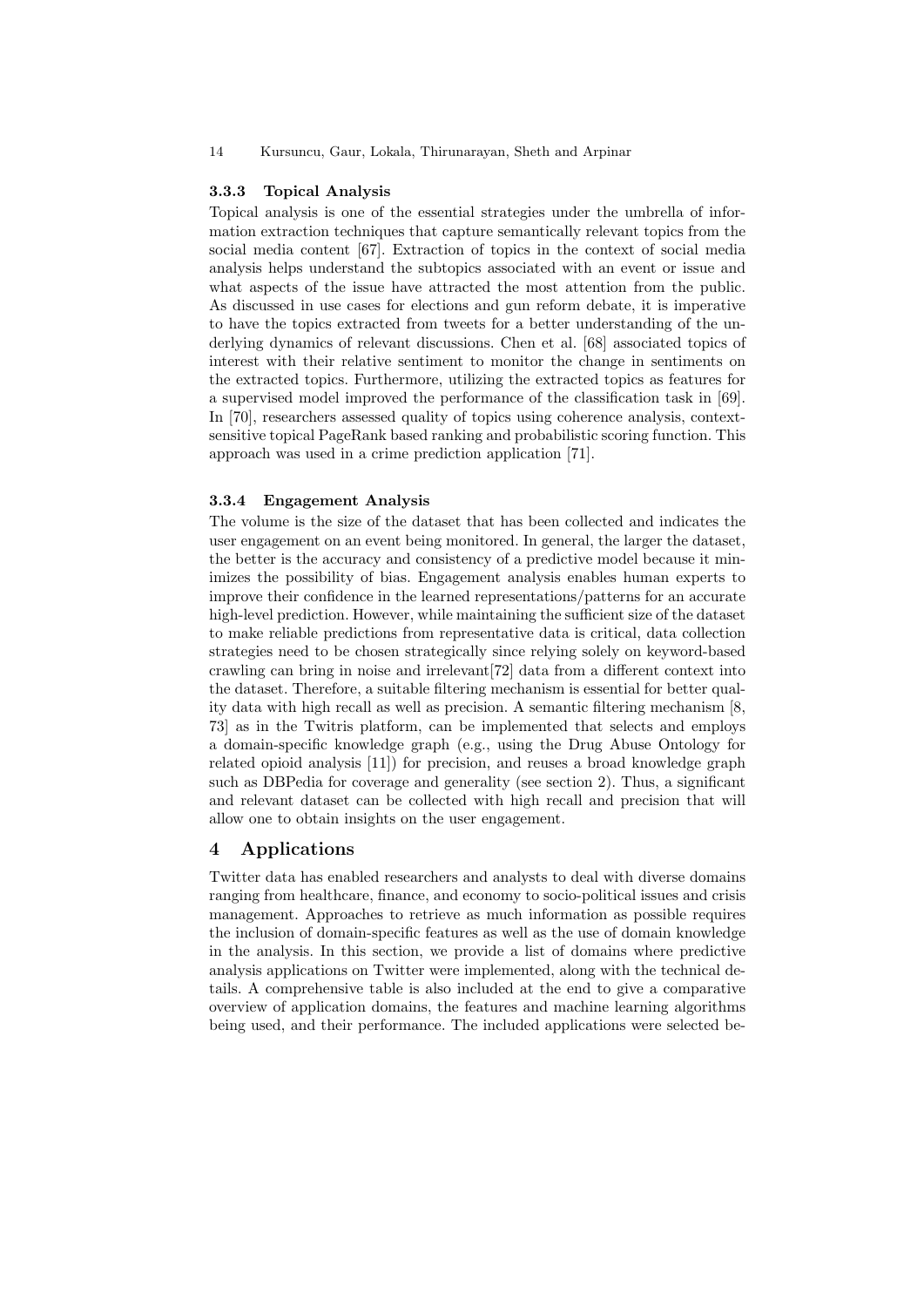cause they were state-of-the-art in their respective domains or had been influential. The applications that we describe in this section combine a variety of signals that can be the basis for coarse-grained predictive analysis. Since some of the applications in this section make use of the Twitris platform; therefore, we first provide background information about the platform. Purohit et al. [1] introduced the Twitris platform for citizen sensing that performs analysis of tweets, complemented by shared information from contextually relevant Web of Data and background knowledge. They describe it as a scalable and interactive platform which continuously collects, integrates, and analyzes tweets to give more profound insights. They demonstrate the capabilities of the platform with an analysis in various dimensions including spatio-temporal-thematic, peoplecontent network, and sentiment-emotion-subjectivity, with examples from business intelligence including brand tracking, advertising campaigns, social/political unrests, and disaster events.

#### 4.1 Healthcare

Twitter data can be employed to shed light on many healthcare and diseaserelated aspects of contemporary interest, ranging from Alzheimer and dementia progression [74] to eating disorders [75] and mental health problems [76, 77]. We focus on applications to glean depression in individuals or at a community level using self-reports about these conditions, their consequences, and patient experiences on Twitter.

Depression is a condition that a sizable population in all walks of life experiences in their daily life. Social media platforms including Twitter has been used to voluntarily express the mood changes and feelings as they arise. From these tweets, it is possible to predict whether a user is depressed or not, what symptoms they show as well as the reasons for their depressive mood. Some examples indicative of depression as expressed in tweets<sup>18</sup> include: "I live such a pathetic life.", "Cross the line if you feel insecure about every aspect of your life." ,"That's how depression hits. You wake up one morning afraid that you're going to live.", and "Secretly having a mental breakdown because nothing is going right and all motivation is lost.". These tweets epitomize the expression of emotional tumult that may underlie subsequent conscious actions in the physical world.

An interesting study by Yazdavar et al. [76] explored the detection of clinical depression from tweets by mimicking the PHQ-9 questionnaire which clinicians administer to detect depression in patients. This study is different from traditional clinical studies that use questionnaires and self-reported surveys. They crawled 23M tweets over 45K twitter users to uncover nine significant depressive symptoms; (1) Lack of Interest, (2) Feeling Down, (3) Sleep Disorder, (4) Lack of Energy, (5) Eating Disorder, (6) Low Self-esteem, (7) Concentration Problems, (8) Hyper/Lower Activity, and (9) Suicidal Thoughts. A probabilistic topic model with a semi-supervised approach is developed to assess clinical depression symptoms. This hybrid approach is semi-supervised in that it exploits a

<sup>18</sup> These tweets were modified before we share them in this chapter.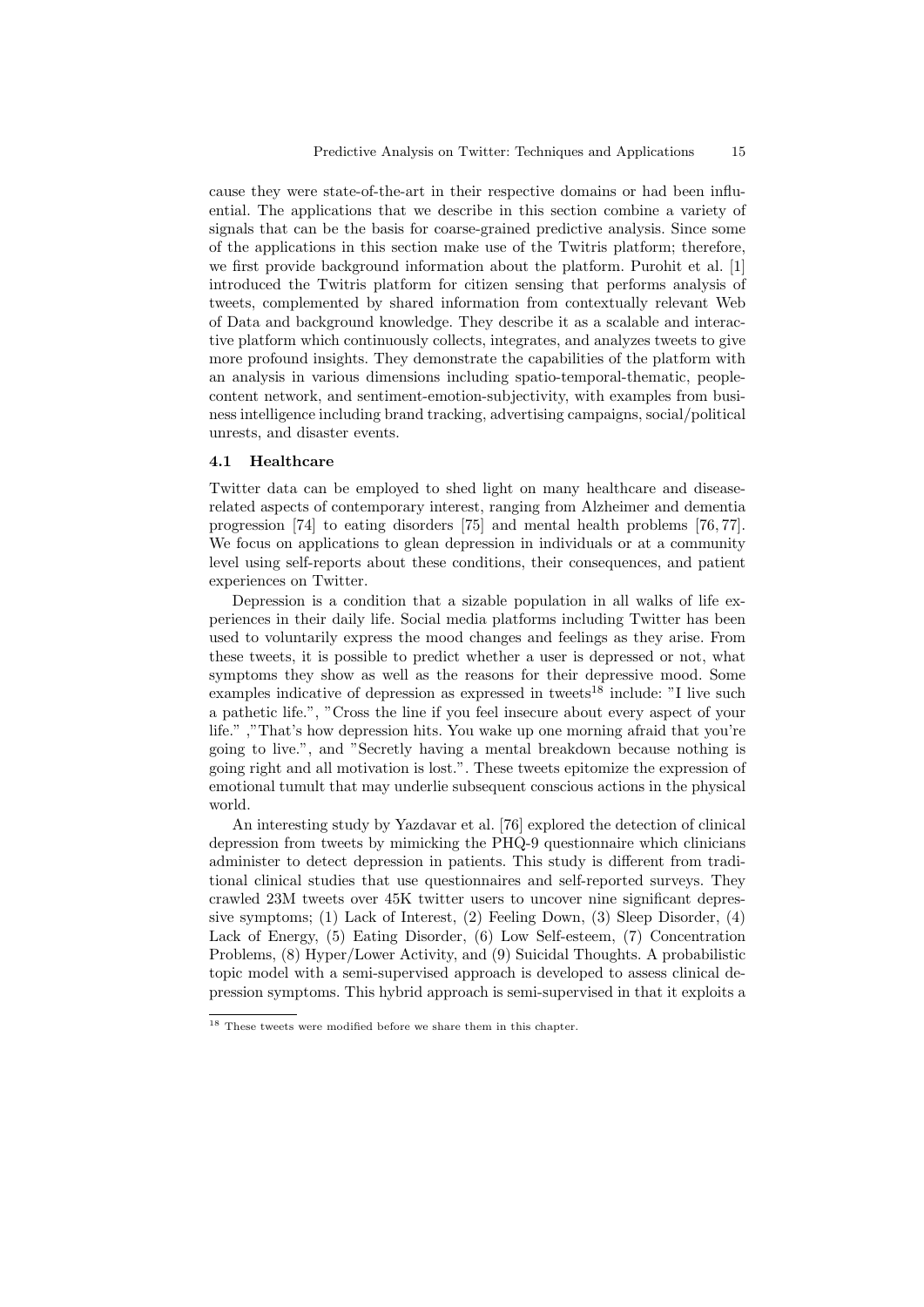lexicon of depression symptoms as background information (top-down) and combines it with generative model gleaned from the social media data (bottom-up) to achieve a precision of 72% on unstructured text.

De Choudhury et al. [53] predicted the depression in an individual by exploiting their tweets. For ground truth dataset, they used, crowdsourcing to collect and label data. They utilized tweet metadata, network, statistical, textual and linguistic features, and time series analysis over a year of data to train an SVM model, obtaining an accuracy of 0.72.

The extraction of the location of people who experience depression using textual and network features can further assist in locating depression help centers. [78] utilizes a multiview<sup>19</sup> and deep learning based model, to predict the user location. The multi-entry neural network architecture (MENET) developed for location prediction uses words, the semantics of the paragraph (using doc2vec [79]), network features and topology (using node2vec [80]) and time-stamps to deduce users location. They achieved an accuracy over  $60\%$  for  $GeoText^{20}$ , UT-Geo11<sup>21</sup> and 55% for TwitterWorld[81]. Furthermore, MENET achieves an accuracy of 76% in region classification and 64.4% in state classification using GeoText dataset.

# 4.2 Public Health

Social media platforms including web forums, Reddit and Twitter, has become a venue where people seek advice and provide feedback for problems concerning public health. These conversations can be leveraged to predict trends in health-related issues that may threaten the well-being of the society. Moreover, caregivers have also seen these sources to be a game changer in its potential for actionable insights because of the information circulation. Particularly, cannabis legalization issue in the U.S. has been a trending topic<sup>22</sup> in the country as well as social media. Prior research on Twitter data analysis in this domain proved that it is an essential tool for epidemiological prediction of emerging trends.

Existing studies have involved identifying syntactic and statistical features for public health informatics, such as PREDOSE (PRescription Drug abuse Online Surveillance and Epidemiology) which is a semantic web platform that uses the web of data, background domain knowledge and manually created drug abuse ontology for extraction of contextual information from unstructured social media content. PREDOSE performs lexical, pattern recognition (e.g., slang term identification), trend analysis, triple extraction (subject-predicate-object) and content analysis. It is helpful in detecting substance abuse involving marijuana and related products. Not only can it analyze generic marijuana but also its concentrates like butane hash oil, dabs, and earwax that are used in the form of vaporizers or inhalers. In a similar analysis of Twitter data, the marijuana concentrate use and its trends were identified in states where cannabis was le-

 $^{19}$ http://www.wcci2016.org/document/tutorials/ijcnn8.pdf

<sup>20</sup> https://www.cs.cmu.edu/~ark/GeoText/README.txt

<sup>21</sup> http://www.cs.utexas.edu/~roller/research/kd/corpus/README.txt

 $^{22}$ http://www.pewresearch.org/fact-tank/2018/01/05/americans-support-marijuana-legalization/ ft\_18-01-05\_marijuana\_line\_update/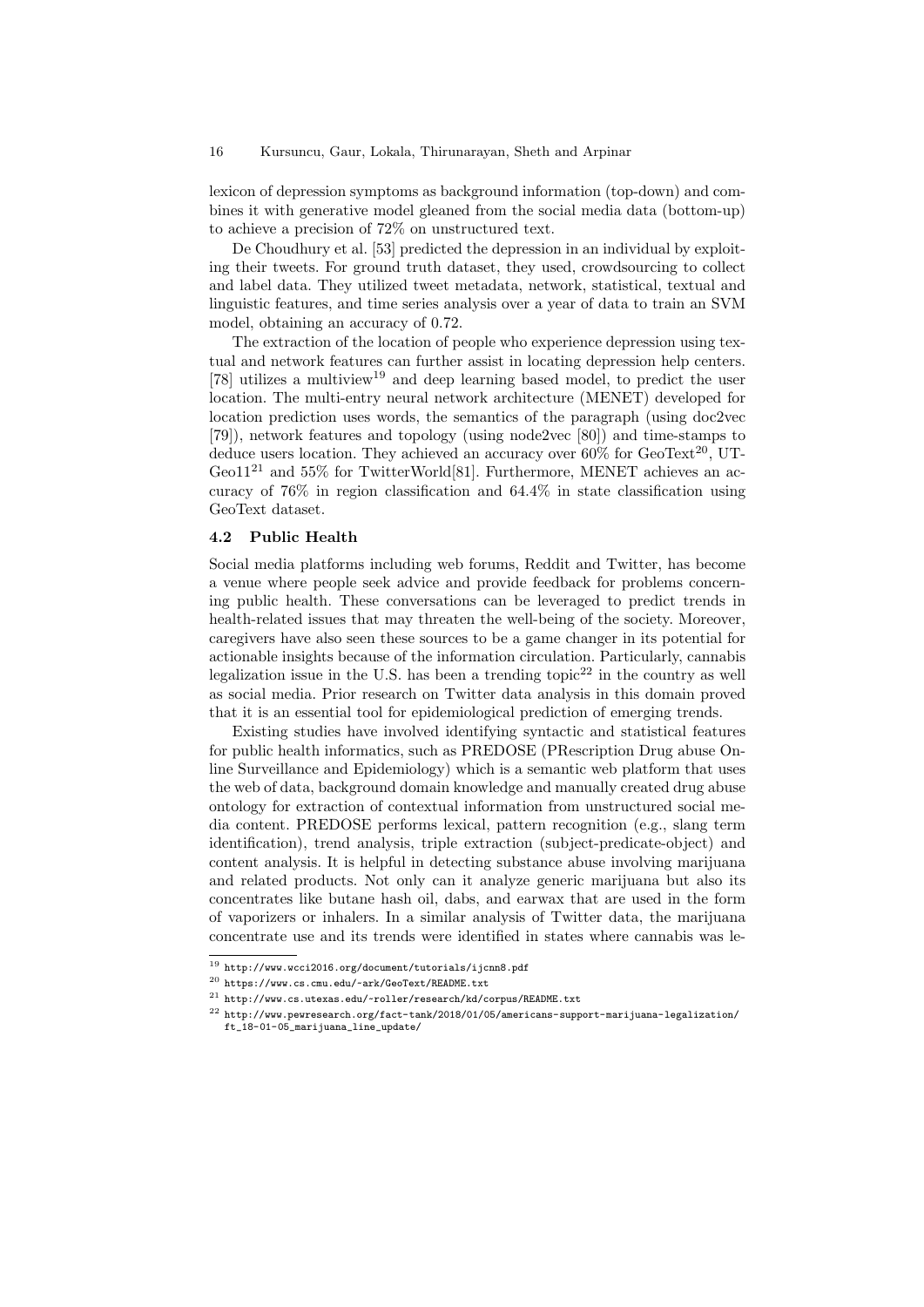galized as well as not legalized. In 2014, utilizing the eDrugTrends<sup>23</sup> Twitris platform, researchers collected a total of 125,255 tweets for a two-month period, and 22% of these tweets have state-level location information[82]. They found that the percentage of dabs-related tweets was highest in states that allowed recreational or medicinal cannabis use and lowest in states that have not passed medical cannabis laws, where the differences were statistically significant. A similar study in 2015 [83] reported adverse effects of Cannabis edibles and estimated the relationship between edibles-related tweeting activity and local cannabis legislation. Another study [82] was to automatically classify drug-related tweets by user type and the source of communication as to what type of user has authored the tweet, where the user types are defined as user, retailer and media. They employed supervised machine learning techniques incorporating the sentiment of tweets (e.g., positive, negative, neutral).

#### 4.3 Political Issues

Political discussions on Twitter, which capture dynamic evolvement of public opinion, can directly impact the outcome of any political process. Arab Spring demonstrations [84–86] in the middle eastern countries, Gezi protests [87, 85] in Turkey, as well as US Presidential elections in 2016 involving influence peddling on several social media platforms [88] provide impactful illustrative examples. Researchers have explored user classification and profiling in the context of such political events on Twitter to predict the issue trends and eventual outcome.

Researchers [39, 89, 90] used Twitter data to predict political opinions of users based on linguistic characteristics (e.g., Tf-IDF) of their tweet content. While classification of users based on their political stance on Twitter has been well studied, Cohen et al. [91] have claimed that much of the studies and their datasets to date have covered very narrow portion of the Twittersphere, and their approaches were not transferable to other datasets. Pennacchiotti et al. [39] focused on the user profiling task on Twitter, and used user-centric features such as profile, linguistic, behavioral, social and statistical information, to detect their political leanings, ethnicity, and affinity for a particular business.

Moreover, prediction of dynamic groups of users has been employed [58] to monitor the polarity during a political event by analyzing tweeting behavior and content through clustering. Usage of hashtags and URL, retweeting behaviors and semantic associations between different events were key to clustering. 56% of the Twitter users participated in 2012 US Republican Primaries by posting at least one tweet, while 8% of the users tweeted more than 10 tweets. 35% of all users mostly retweet, separating them from the remaining. In terms of dynamic user groups, they formed the following bilateral groups: silent majority and vocal minority, high and low engaged users, right and left-leaning users, where users were from different political beliefs and ages. They analyzed these dynamic groups of users to predict the election outcomes of Super Tuesday primaries in 10 states. They also reported that the characterization of users by tweet properties (frequency of engagement, tweet mode, and type of content) and

 $^{23}$ http://wiki.knoesis.org/index.php/EDrugTrends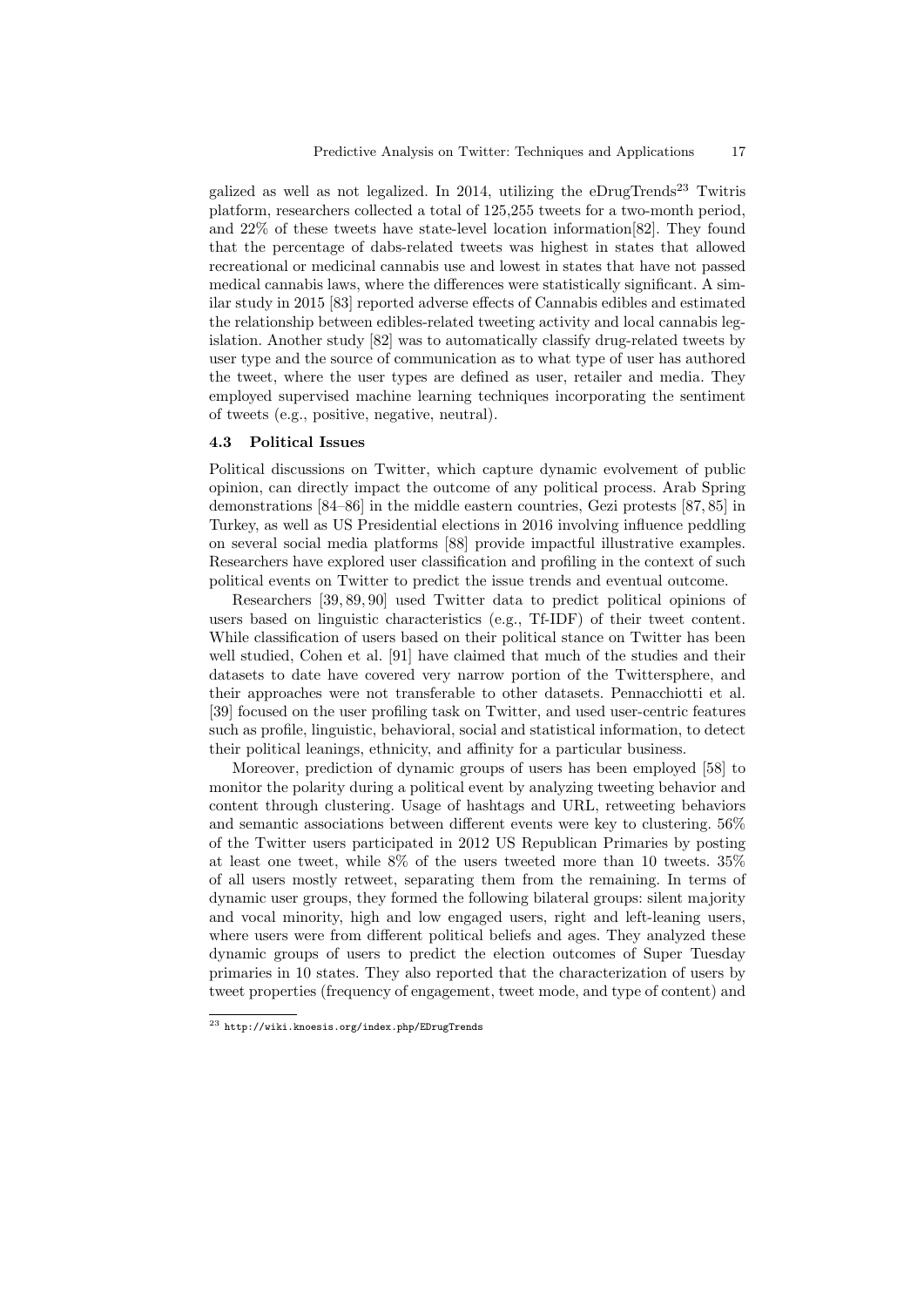political preference provided insights to make reliable predictions. 8 weeks of data comprising 6,008,062 tweets from 933,343 users about 4 Republican candidates: Newt Gingrich, Ron Paul, Mitt Romney and Rick Santorum, was analyzed to assess the accuracy of predicting the winner. Prediction of user location using a knowledge base such as LinkedGeoData<sup>24</sup> in tweets also contributed to the election prediction. Furthermore, an error of 0.1 between the prediction and actual votes attest to the efficacy of the approach. Such a low error rate in prediction is attributed to original tweets (not retweets) from users who are highly engaged and right leaned.

## 4.4 Social Issues

Social issues and related events have been a part of discussions on Twitter, which gives opportunities to the researchers to address problems concerning individuals as well as the society at large. Solutions to such problems can be provided by measuring public opinion and identification of cues for detrimental behavior on Twitter by employing predictive analysis. We explain three problems and their respective solutions in this subsection.

# 4.4.1 Harassment

Harassment<sup>25</sup> is defined as an act of bullying an individual through aggressive offensive word exchanges leading to emotional distress, withdrawal from social media and then life. According to a survey from Pew Research Center<sup>26</sup>, 73\% of the adult internet users have observed, and 40% have experienced harassment, where 66% percent of them are attributed to social media platforms. Also, according to a report from Cyberbullying<sup>27</sup> research center,  $25\%$  of teenagers claimed to be humiliated online. While it is imperative to solve this problem, frequency and severe repercussions of online harassment exhibit social and technological challenges.

Prior work [92] has modeled harassment on social media to identify the harassing content which was a binary classification approach. However, in their predictive analysis, the context, network of users and dynamically evolving communities shed more light on the activity than pure content-based analysis. For instance, sarcastic communication between two friends on social media may not be conceived as harassment while the aggressive conversation between two strangers can be considered as an example of bullying. For reliably identifying and predicting harassment on Twitter, it is essential to detect language-oriented features (e.g., negation, offensive words), emotions, and intent. [93] employs machine learning algorithms along with word embedding, and DBpedia knowledge graph to capture the context of the tweets and user profiles for harassment prediction.

Edupuganti et al. [94] focused on reliable detection of harassment on Twitter by better understanding the context in which a pair of users is exchanging messages, thereby improving precision. Specifically, it uses a comprehensive set

 $\overline{a^24}$  http://linkedgeodata.org/About

 $^{25}$ http://wiki.knoesis.org/index.php/Context-Aware\_Harassment\_Detection\_on\_Social\_Media

<sup>26</sup> http://www.pewinternet.org/2014/10/22/online-harassment/

 $^{27}$ http://cyberbullying.us/facts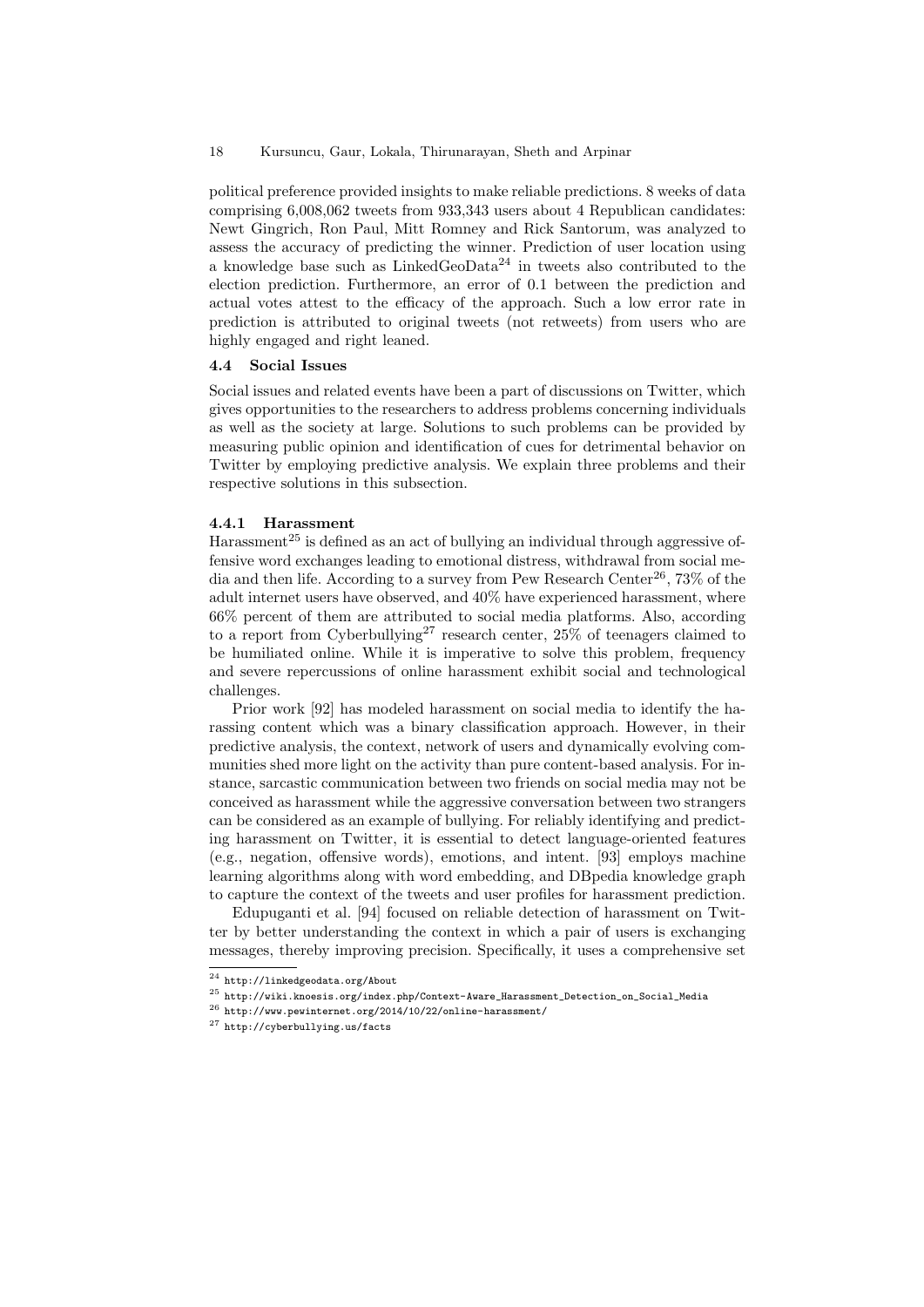of features involving content, profiles of users exchanging messages, and the sequence of messages, we call conversation. By analyzing the conversation between users and features such as change of behavior during their conversation, length of conversation and frequency of curse words, the harassment prediction can be significantly improved over merely using content features and user profile information. Experimental results demonstrate that the comprehensive set of features used in our supervised machine learning classifier achieves F-score of 88.2 and Receiver Operating Characteristic (ROC) of 94.3. Kandakatla et al. [95] presents a system that identifies offensive videos on YouTube by characterizing features that can be used to predict offensive videos efficiently and reliably. It exploits using content and metadata available for each YouTube video such as comments, title, description, and the number of views to develop Nave Bayes and Support Vector Machine classifiers.The training dataset of 300 videos and test dataset of 86 videos were collected, and the classifier obtained an F-Score of 0.86.

#### 4.4.2 Gang Communities & Their Members and Gun Violence

Gang communities and their members have been using Twitter to subdue their rivals, and identification of such users on Twitter facilitates the law enforcement agencies to anticipate the crime before it can happen. Balasuriya et al. [49] investigated conversations for finding street gang members on Twitter. A review of the profiles of gang members segregates them from rest of the Twitter population by checking hashtags, YouTube links, and emojis in their content [96]. In [49], nearly 400 gang member profiles were manually identified using seed terms, including gang affiliated rappers, their retweeters, followers as well as followees. They used textual features of the tweet, YouTube video descriptions and comments, emojis and profile pictures to power various machine learning algorithms including Naive Bayes, Logistic Regression, Random Forest and Support Vector Machines, to train the model. Random Forest performed well for Gang and Non-Gang classification. It is interesting to notice that gang members usually make use of their profile images in a specific way to intimidate other people and members of rival gangs.

As gun control policies in big cities, such as Chicago, have changed over the years, the volume of the taunting and threatening conversations on social media has also relatively increased [97]. Such conversations can be leveraged to assist law enforcement officers by providing insights on situational awareness as well as predicting a conflict between gang groups for a possible gun violence incident. Blevins et al. [97] used a Twitter dataset that was manually labeled by a team of researchers with expertise in cyber-bullying, urban-based youth violence and qualitative studies. Their strategy was to collect all tweets, mentions, replies, and retweets from a specific user profile between 29 March and 17 April 2014. Three experts developed the key types of content and used the work by Bushman and Huesmann [98] to identify and categorize types of aggression. To overcome the challenge of recognizing special slang terms and local jargons in tweets as mentioned in Desmond et al. work, Blevins et al.[97] developed a partof-speech (POS) tagger for the gang jargon and mapped the vocabulary they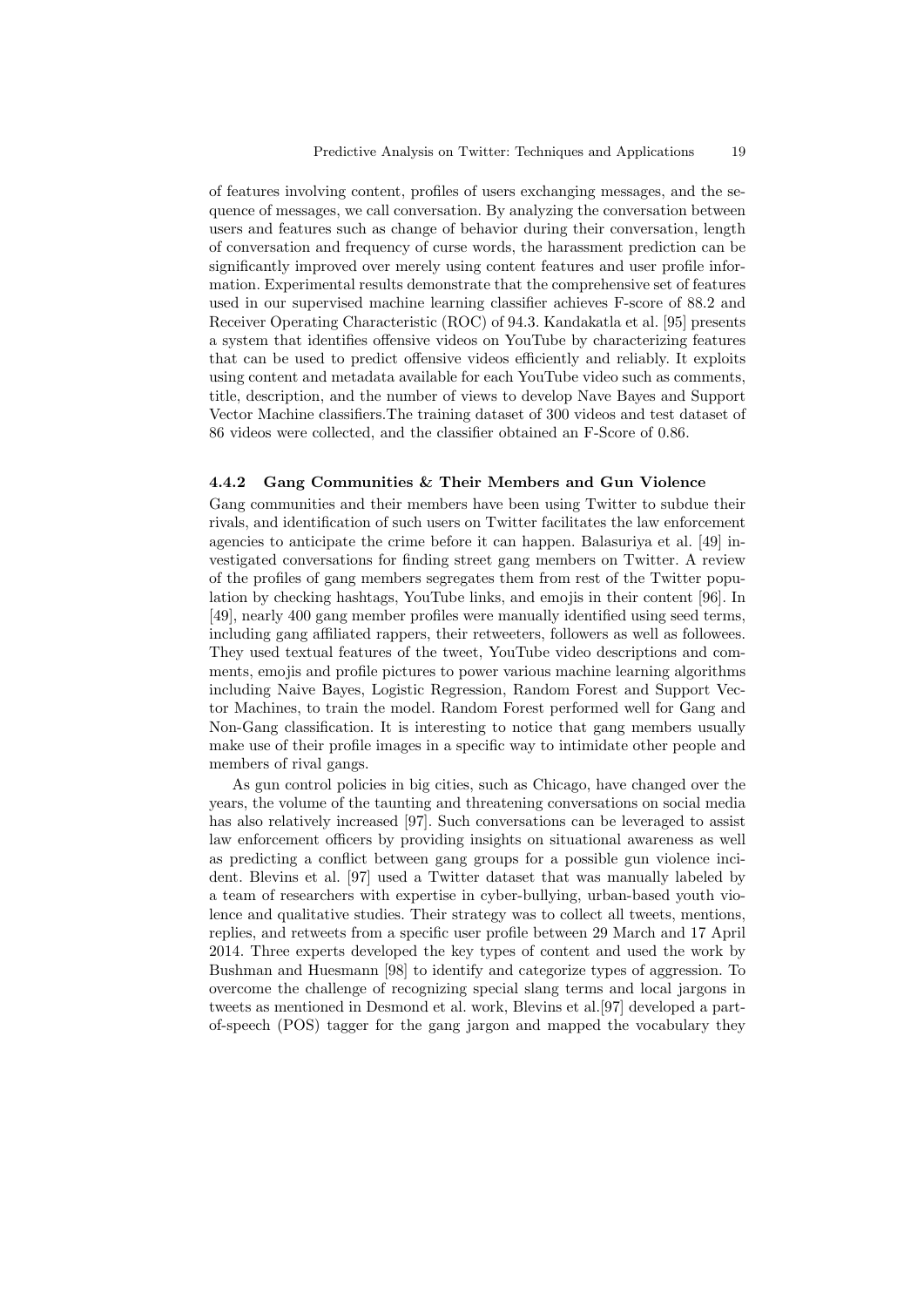use to Standard English using machine translation alignment. They developed emotion classifier that uses the extracted POS tags, and Dictionary of Affect in Language (DAL) quantitative scores (Whissell, 2009) as key features. Ternary classification is applied to the whole dataset (TCF) and binary classification on the aggression-loss subset (BCS). Then they use a cascading classifier (CC), which uses two SVM models. Initially, one SVM model is used to filter the tweets into aggression/loss tweets, and all other tweets fall into the other category. After this filtration, only aggression/loss tweets is passed to second SVM model which is again a binary classifier for loss or aggression. So this Aggression Supervised classifier is able to categorize loss with 62.3% F-score and aggression with 63.6% F-score which beats the baseline model (Unigrams) by 13.7 points (aggression) and 5.8 points (loss) [97].

## 4.5 Transportation

Congestion due to traffic is one of the prevalent problems in the United States (U.S.). Even after having structured rules that govern the flow of the traffic in the U.S., congestion due to non-recurring activities still affects the schedules of people. However, the stationing of police officers to smooth the traffic is a probable solution, although it would not be long-term. Having an estimation of the flow of traffic in the advent of an event can help people to re-route their path to the destination. Leveraging social media and machine learning to estimate traffic is one such long-term solution that can be drafted for active traffic monitoring. Social media is flooded with posts from people about an event. Such posts can provide the location of the event or the tweeter, and it can be used along with other textual features to estimate the traffic flow. In [99], textual features, tweet and user-metadata such as text, hashtags, URLs, number of users and retweeted tweets were used by combining with live event data to predict traffic dynamics. They utilized autoregressive model, neural network, support vector regression, and K-nearest neighbor for traffic prediction. The evaluation was performed using mean absolute percentage error (MAPE), and root means square error (RMSE), with support vector regression (SVR) performing better over other regression models. SVR reduced the error in traffic prediction by 24% in terms of RMSE.

#### 4.6 Location Estimation

Social media serves a vital role in times when people struggle to survive a disastrous event such as hurricane or earthquake, to provide solutions for assisting the public in recovery efforts. These solutions include identification of the demand and its location, and mapping the identified demands with suitable suppliers analyzing Twitter data.

In particular, location extraction plays a significant role in identifying the area that is impacted by a disaster as well as providing assistance [100]. Mahmud et al. [101] developed an approach to predict the location of users at the city level on Twitter combining several classifiers. They removed stop words, performed part-of-speech tagging, extracted hashtags, and extracted a feature called local term, a term used by local people to refer to the city. For detecting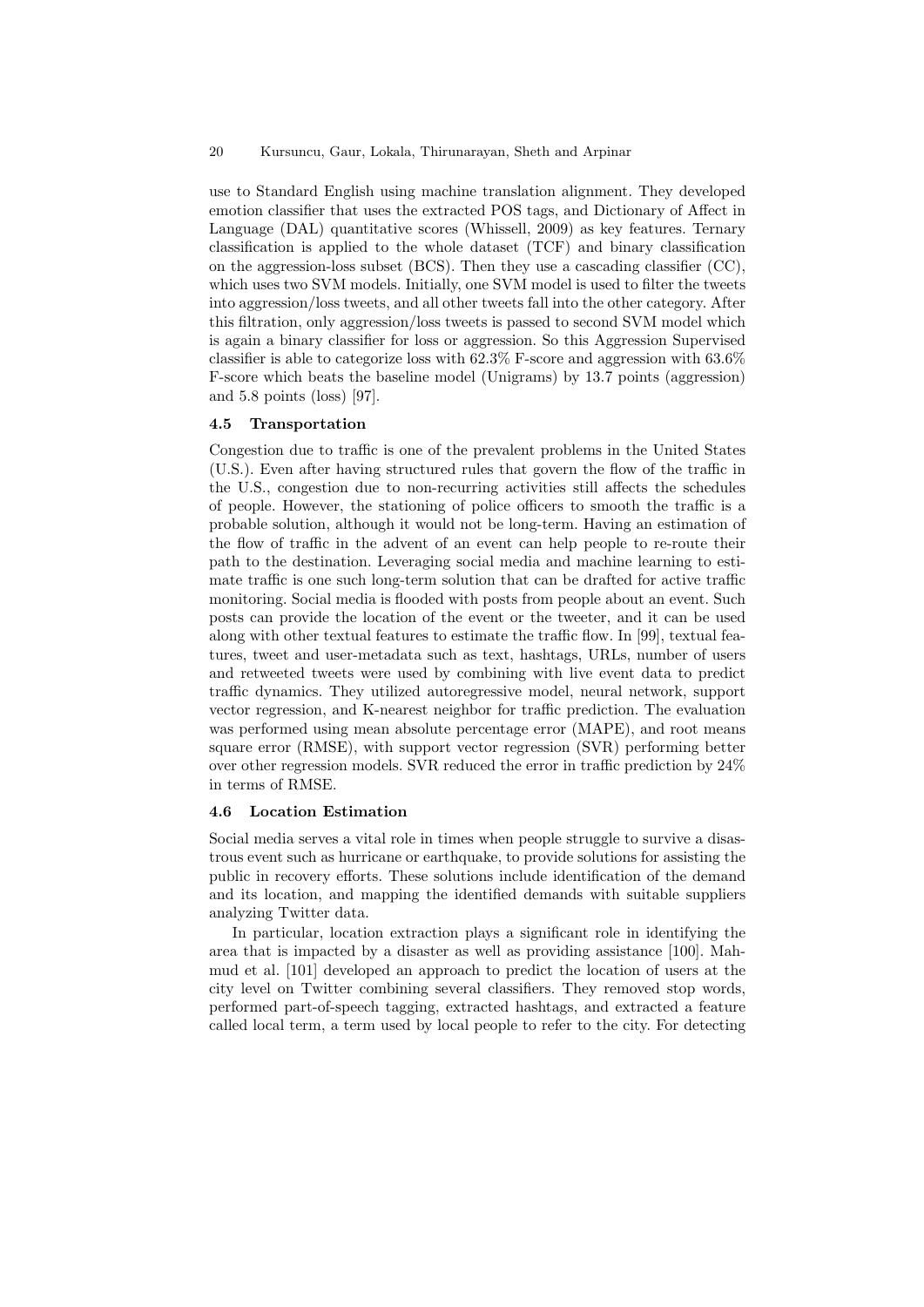the local terms, several classification algorithms and found Nave Bayes, SVM and Decision trees (J48) as the best performing algorithms. Al-Olimat et al. [102] developed a tool called LNEx (Location Name Extraction), that extracts the location from the tweet content by utilizing the OpenStreetMap[103], GeoNames [104] and DBpedia [105] for disambiguation. The information retrieval process from the tweet is two-fold, which are toponym extraction and geoparsing. Toponym is a process to extract city and street names, points of interest, from unstructured text, tweets in particular for this study. Location names are usually abbreviated on Twitter; hence, a text normalization procedure is used for expansion of such brevity. For instance, tweets may contain Rd as an abbreviation, and it is normalized to road. Furthermore, ambiguous location problems are resolved by employing the geoparsing procedure using the OpenStreetMap API28. LNEx improved the average F-Score by 98-145%, outperforming all the state of art taggers.

#### 4.7 Community on Social Media

People with distinct feelings, expression, solutions, and intelligence, share their opinions on Twitter. Such a diversified content can be related to elections, football game or a domain that is influenced by public views. With the abundance of textual data, one can envision the power of collective intelligence that can be harnessed for a wise recommendation, judgment and strategy building. Also, it is a known fact that a judgment call made by a crowd is superior to an individuals decision [106]. Formation of a diverse group can improve the decision-making process through what is known as Wisdom of Crowd (WoC). WoC is meant to minimize regional biases that may cloud objectivity associated with individuals judgment and bring together different perspectives and knowledge that can enhance coverage and comprehensiveness of the analysis. For example, WoC can be used to design a portfolio of stocks that maximize the profit in the stock market trading. However, no existing work illustrates the notion of WoC statistically and analytically. A methodological way for measuring the diversity of the crowd is crucial to the rise of human social engagement on social media. According to a recent survey from Pew Research Center, 76% of the American population is active on social media. It attributes success to a significant amount of online data and can aid in creating WoC of the social system. In [107], fantasy premier league (FPL) is considered to exercise the better judgment of the diverse crowd. In their work, they predict the best performing team captain in the premier league, an element dictating the success of a team, based on the scores retrieved from the fantasy football and content of Twitter users. They utilized Word2vec similarity measure to quantify the diversity of two groups of users during captain selection in FPL. Furthermore, They defined and validated their statistical objective scoring criteria to measure the quality of crowd judgment.

# 4.8 Demographics

In many applications, demographic information is a key to analysis that depends on different segments of the population concerning age groups, ethnicity, and

<sup>28</sup> https://wiki.openstreetmap.org/wiki/API\_v0.6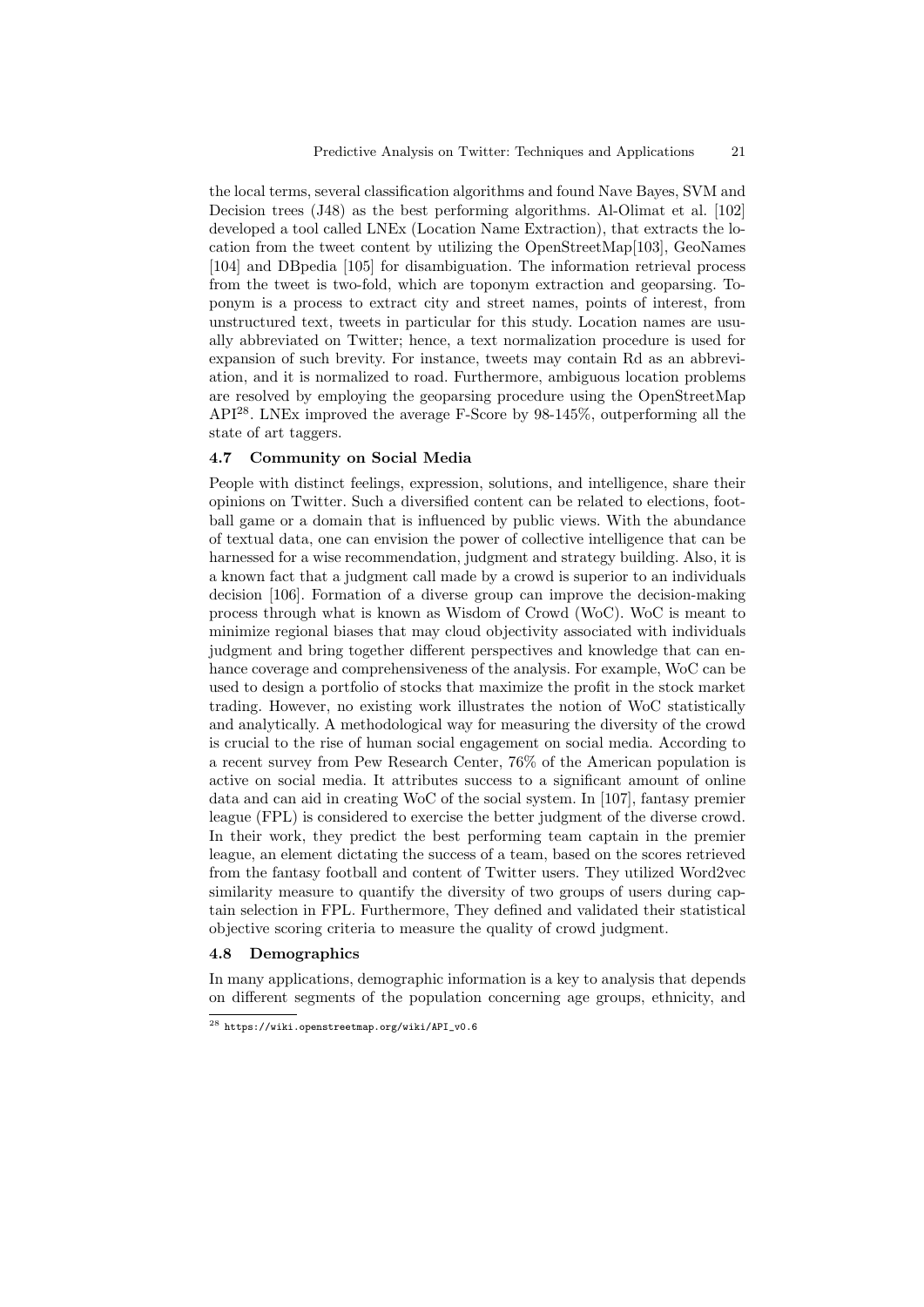gender. For example, age is critical for understanding drug abuse, while gender is critical to understand vulnerability to depression. Twitter in its current state does not require users to provide any demographic information.

#### 4.8.1 Age Estimation using social media

Researchers developed a machine learning system coupled with the DBpedia knowledge graph utilizing the user follower-followee networks to predict the most probable age of a Twitter user, in [108]. They gathered pre-identified famous people from DBpedia, based on their occupations and areas of interest, which also included their birth dates. Then they extracted a sample of 23,120 users who are in one/two hops of follower-followee network of famous people. Some of the user profiles were spam/bot and hence they were removed. Then they selected 16K users among the followers of the top 50 famous figures as their training set and 8K as their testing set. They achieved 84% accuracy in predicting the age of these users. They selected Support Vector Regression (SVR) with K-Fold Cross Validation [109] as their best performing model after evaluating using Linear Regression [110], Least Absolute Shrinkage and Selection Operator (LASSO) [111], and ElasticNet [112].

Zhang et al. [113] studied the problem of age prediction on Twitter, using SVM and least square optimization algorithm in building the model. They utilized various features such as linguistic, textual, and network, to improve their model, achieving an F1 score of 0.81. They discovered that the characteristics of users in the same age groups have similar content and interactions between each other. On the other hand, Nguyen et al. [114] investigated the relationship between the language used in tweets of a user and his/her age. They annotated the dataset that was collected following a guideline formed based on the tweet content of users in different age groups such as explicit or implicit age or life stage mentions. They found that the language use of people in same age groups is similar regarding the word and phrase selections as well as the topics that they are talking about. For instance, the following two sets of words, school, son, daughter, wish, enjoy, thanks, take care and haha, xd, internship, school have been used by users in two different age groups. In their analysis, they used linear and logistic regression models with unigram feature only, achieving an F1 score of 0.76.

## 4.8.2 Gender Estimation using Twitter

Estimation of the gender of a twitter user is beneficial to the analysis of Twitter data for health-related, drug abuse, and harassment activities. Existing approaches utilized statistical features [115] and seldom involved background knowledge along with social information. In [116], a dataset from Sina Weibo, which is a counterpart of the micro-blogging platform Twitter, in China, was used to assess their methodology for gender prediction. [117] exploits online behavioral and textual features and choice of vocabulary for each user. Online behavioral features include the number of fans, attention, messages, comments, forwards and a ratio of original/forwarded messages. Textual features include hashtags,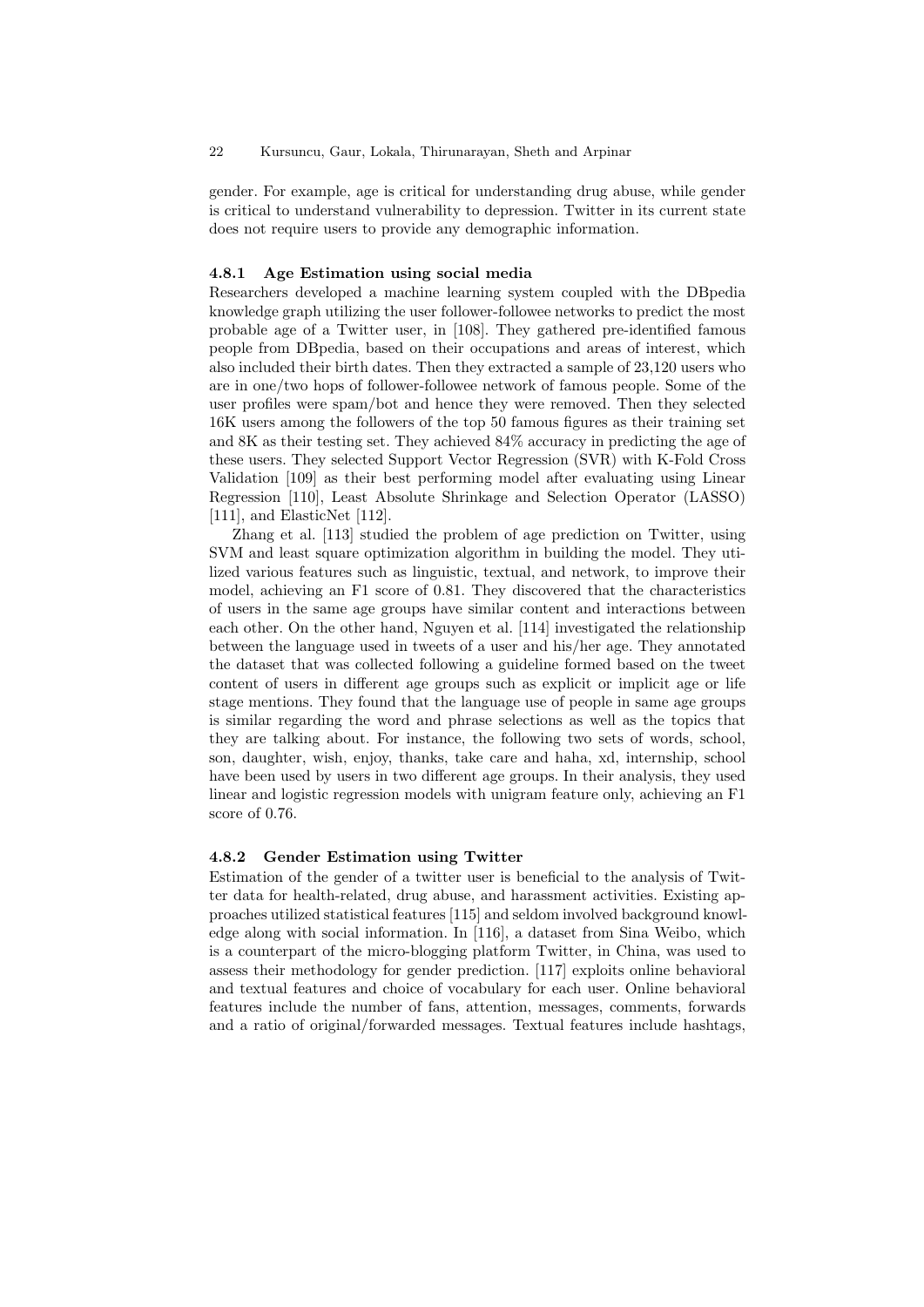URLs, emoticons, and sentence length. They also made use of username and pictures in content. Lexical features were extracted from the content using TF-IDF. They used four algorithms for predicting gender: Decision Tree, Naive Bayes, Logistic Regression and Support Vector Machines (SVMs), and found that SVM outperformed other classifiers by attaining accuracy of 94.3%.

#### 4.9 Anomaly & Popularity Prediction

Twitter has become a playground for spammers. While public conversations on Twitter are diverse and challenging to analyze and summarize, spammers and bots further complicate the reliability of the outcome. Bots are automated software that is programmed to post a predefined content. They are being used mostly to propagate or promote bias and skew votes in politics, views on social issues, or provide impetus to promotional campaigns. On the other hand, prediction of the popularity of trending topics or issues requires robust analysis that takes into account anomalous accounts.

Thomas et al. [25] collected 1.8 billion tweets sent by 32.9 million users and manually identified 1.1 million suspended accounts as spammer accounts along with 80 million anomalous tweets. They used user behavior regarding interactions with other users, public Twitter handler service usage and textual features of tweet content such as shortened URLs created using free web hosting services. Volkova et al. [118] also studied this problem by applying a deep learning technique, Recurrent Neural Networks (RNN), using tweet metadata and network features. They compared their approach with state-of-the-art machine learning methods such as log-linear models. Their RNN model outperformed all the machine learning models built using various combinations of features with 0.95 F1 score. Sentiment has also been used in spam detection works [119, 120] as a feature to detect bots on Twitter. Varol et al. [120] also studied the detection of online bots on Twitter, and utilized Random Forests, AdaBoost, Logistic Regression and Decision Tree algorithms. They found Random Forest classifier achieved the best performance with 0.95 AUC score. They made use of sentiment features that they extracted from the text beside tweet and user metadata, textual, linguistic and network features.

Poblete et al. [121] have investigated the tweet credibility issue in the news disseminated on the platform. They crowdsourced the task of evaluating the credibility of each tweet to determine if it has newsworthy topics, labeling each tweet using automated credibility analysis. Labels given by crowdsourcing process were used in the training phase. They used SVM, decision trees, decision rules and Bayesian networks, and best results were given by J48 decision tree, achieving an 86% F1 score. Ross et al. [122] created a robust and general feature set for learning to rank tweets based on credibility and newsworthiness. In previous works by Gupta et al. [123–125], they have demonstrated that when the training and testing data are from two distinct time periods, the ranker performs poorly. Ross et al. [122] improved upon this by creating a feature set that does not overfit a particular year or a set of topics, which is critical for robust analysis of social media over time and across different domains.

Varol et al. [34] conducted a time series analysis to predict if a trending meme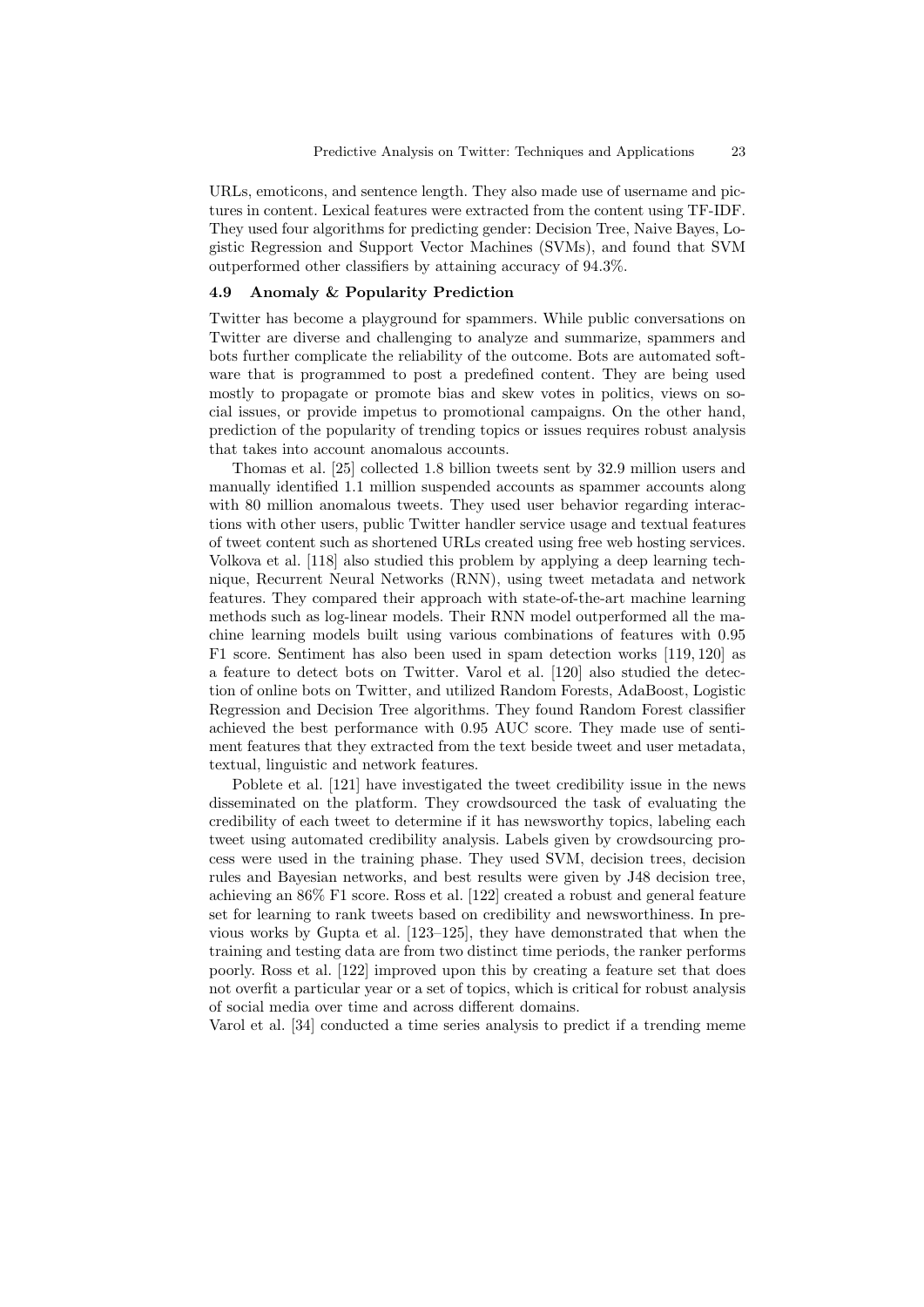is organic or promoted by a group. They aimed to predict memes that have potential to trend before it becomes trending; therefore, the task of predicting trends is naturally forced to utilize a sparse dataset. For this reason, they had to reliably extract textual, linguistic, tweet and user metadata, network and statistical features, from a small dataset. They used three learning algorithms namely, K-Nearest Neighbor (KNN) with Dynamic Time Warping (KNN-DTW), Symbolic Aggregate approXimation with Vector Space Model (SAX-VSM) and KNN. KNN is a machine learning algorithm for classification and DTW for multi-dimensional time series. They found KNN-DTW and KNN showed the best performance in prediction. They used AUC as evaluation metric to measure accuracy because it is not biased by the imbalance in classes (e.g., 75 promoted trends versus 852 organic ones). Weng et al. [126] studied the prediction of the popularity of meme on Twitter. They relied mostly on network features besides tweet and user metadata, using random forest and linear regression. They extracted 13 features such as some early adopters, average shortest network path length between users, the diameter between users, and the number of infected communities. They built their model using random forest and tested against five different baselines that used linear regression along with different combinations of the 13 features. Their model achieved 0.85 F1 score, outperforming the baselines. Kobayashi et al. [127] predicted the popularity of a tweet in terms of the number of retweets in a time window in the future. They used time series analysis using a method called time-dependent Hawkes process (TiDeH) calculating infectious rate and using tweet and user metadata such as temporal information from a tweet and number of followers of a user. They evaluated their system against other existing methods that incorporated linear regression and Poisson process and reported that it outperformed other approaches achieving around 5% mean error rate. Tsur et al. [128] also studied the popularity of hashtags on Twitter, through linguistic features of the tweet text, specifically hashtags. They obtained promising results using a modified version of Gradient Boosted Trees called Gradient Boosted rank. They compared their approach with SVM and Least-effort algorithms, obtaining 0.11 mean error rate. Ruan et al. [129] predicted the volume of tweets, analyzing the user behavior on individual as well as collective level. Besides tweeting activity and content analysis of users, they utilized the underlying follower-followee network, user network structure, neighboring friends influence and user past activity as features. They used linear regression model with multiple features that include network structure, user interaction, content characteristics and past activity, and found that combining features yields the best performance.

#### 4.10 Sales & Stock Price Prediction

As social media, particularly Twitter, users share their satisfaction or frustration with products on the platform, these user reviews can be exploited by companies to generate actionable insights to meet customer expectations and eventually provide better quality products and services. Industrial applications of predictive analysis of social media have been gradually adopted, to gain the understanding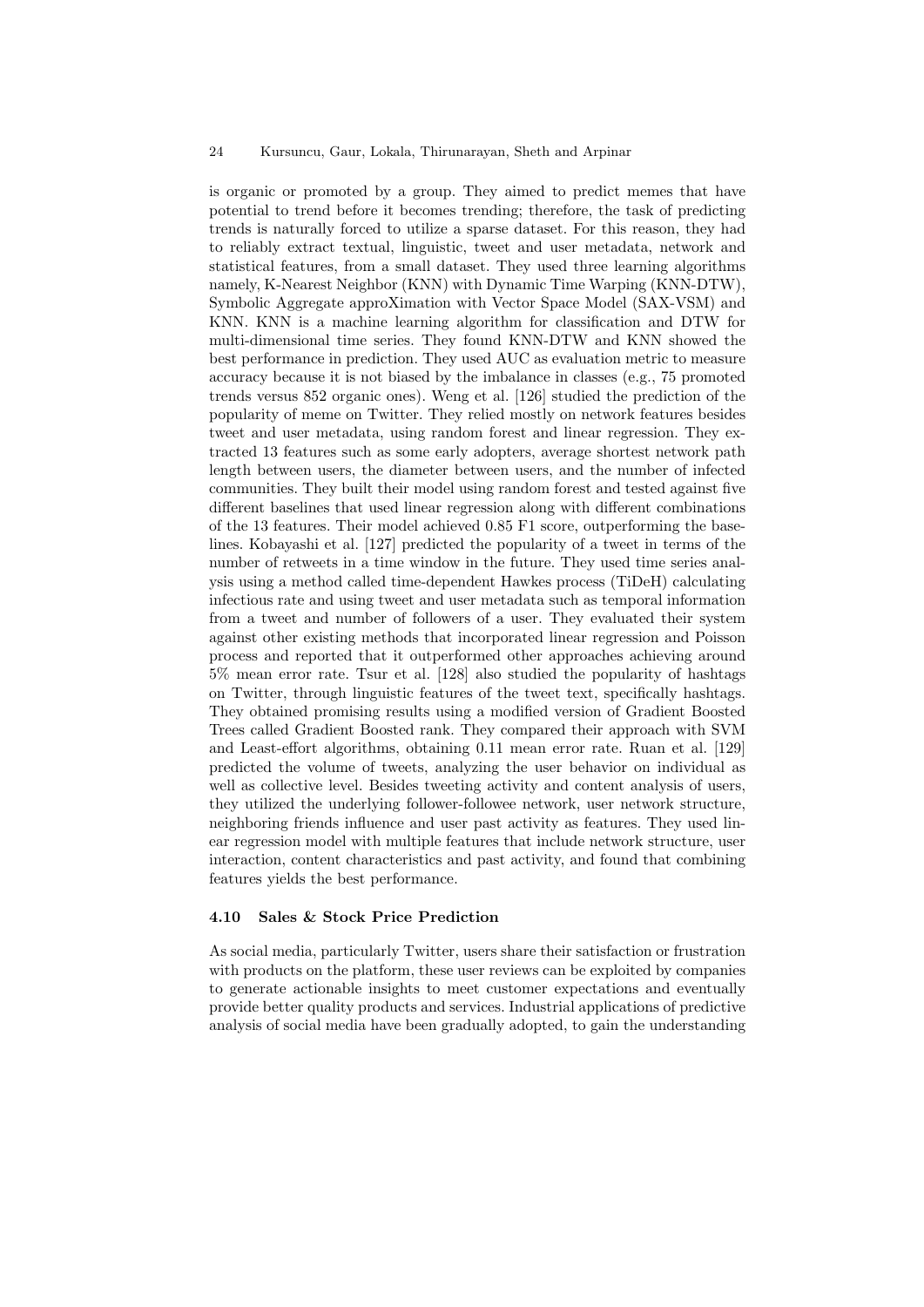|  |  |                                                  |  | <b>Table 1.</b> Comparative Analysis of Applications and their Evaluation. Acronyms for |  |
|--|--|--------------------------------------------------|--|-----------------------------------------------------------------------------------------|--|
|  |  | Algorithms and Features are described in Table 2 |  |                                                                                         |  |

| Ref. & Evaluation                                                                                                                                                                                                                                                                                           | Application                                                     | Algorithms                                                                                | Features                                                               |
|-------------------------------------------------------------------------------------------------------------------------------------------------------------------------------------------------------------------------------------------------------------------------------------------------------------|-----------------------------------------------------------------|-------------------------------------------------------------------------------------------|------------------------------------------------------------------------|
| [39]<br>$F1 = 0.88$<br>$F1 = 0.81$<br> 113 <br> 130 <br>$F1 = 0.59$<br> 131 <br>$F1 = 0.83$<br>[49]<br>$F1 = 0.77$<br> 132 <br>$Acc=0.82$<br> 89 <br>$Acc=0.92$<br> 90 <br>$F1 = \sim 0.75$<br>[114]<br>$F1 = 0.76$<br>$\text{AUC}=\sim0.7$<br> 54 <br> 15 <br>$AUC=0.8$<br>$Acc=0.84$<br>[108]             | User Profiling<br>User Classification                           | SVM<br>LinR<br><b>CNN</b><br>RF<br>NВ<br>LogR, LASSO                                      | UsM, TwM<br>Ling, Nw,<br>Stat, Txt<br>Vis                              |
| $\left[53\right]$<br>$Acc=0.72$<br>$[133]$<br>$F1 = 0.62$                                                                                                                                                                                                                                                   | User Attitude, Personality,<br>and Mood Prediction              | SVM, NB, RF                                                                               | TwM, Txt, Ling,<br>Nw, Stat                                            |
| 134 <br>$\text{AUC}=0.8$                                                                                                                                                                                                                                                                                    | Sales & Stock price prediction                                  | NB, RF, SVM                                                                               | TwM                                                                    |
| Med $error=0.32$<br> 59 <br>$F1 = 0.58$<br> 135  <br>$Acc=0.85$<br> 136 <br>$AUC=0.91$<br> 137                                                                                                                                                                                                              | Social and Political events,<br>Elections, Collective action    | PosR<br>NBR, SVM,<br>LogR, CNN, RF                                                        | TwM, UsM<br>Txt, Ling, Nw                                              |
| $AUC=0.95$<br> 34 <br>$F1 = 0.85$<br> 126 <br>[127] Mean err $\sim 0.179$<br>[128] Mean err $\approx 0.11$                                                                                                                                                                                                  | Popularity prediction                                           | KNN-DTW, SAX-VSM,<br>KNN, RF,<br>TiDeH, LinR, LogR<br>GrB, SVM                            | $_{\rm{Txt}}$<br>Nw and Stat.<br>$\text{TwM}$ and $\text{UsM}$<br>Ling |
| [25]<br>$Acc=0.89$<br>$AUC=0.95$<br> 34 <br>$AUC=0.73$<br> 119 <br> 118 <br>$F1 = 0.95$<br>$F1 = 0.99$<br> 138 <br>$[120]$<br>$AUC=0.95$<br>$[121]$<br>$F1 = 0.86$                                                                                                                                          | Spam bot detection<br>Troll detection<br>Credibility prediction | KNN-DTW, SAX-VSM,<br>KNN, LinR, DT<br>NB, GrB<br>RF, AdB,<br>BNet, RNN,<br>$SVM$ , $LogR$ | Text, Nw,<br>Ling, TwM, UsM<br>Stat, Vis                               |
| 17 <br>$Pre=\sim0.80$<br>$F1 = 0.77$<br> 16 <br>$F1 = 0.67$<br> 18 <br> 22 <br>$F1 = 0.60$<br>$\left[ 29\right]$<br>$F0.5=0.62$<br>$Acc=0.82$<br> 21 <br>$Acc=0.61$<br>[6]<br>Mean $error=0.071$<br> 139 <br>$Acc=\sim0.71$<br> 140 <br>$F0.5 = 0.76$<br> 141 <br> 64 <br>$F1 = 0.73$<br>$F1 = 0.79$<br> 26 | Sentiment analysis<br>Emotion Detection                         | NB, SVM, CRF,<br>LibLin, RBF-NN, AdB,<br>RT, REPTree,<br>BNet, LogR                       | Ling,<br>$\operatorname{Txt},$<br>$\text{TwM}$<br>and UsM              |
| $[101]$<br>$Acc=\sim0.83$<br>[142]<br>Mean $error=0.39$<br> 143 <br>$Acc=0.88$<br>$Acc=0.79$<br> 144                                                                                                                                                                                                        | Location Estimation<br>Traffic Estimation                       | NB, SVM, DT,<br>LinR, MxEnt                                                               | Ling, TwM, UsM<br>$_{\rm{Txt}}$                                        |
| $F1 = 0.70$<br> 145 <br>$Pre=0.86$<br> 146                                                                                                                                                                                                                                                                  | Finding Important Users,<br>Community Detection                 | RNN, SVM                                                                                  | Nw, UsM, Txt                                                           |
| $LFK-NMI=0.13$<br> 147 <br>$[148]$<br>$F1 = 0.63$                                                                                                                                                                                                                                                           | Topic Extraction,<br>Meme Extraction                            | HiCl, KM, LDA, SVM                                                                        | Txt, Ling, TwM, UsM<br>Nw                                              |
| $[149]$<br>$Acc=0.84$<br>$[150]$<br>$\text{AUC}=0.83$<br>$F = 0.8736$<br> 151 <br>$\left[83\right]$<br>$K$ Alpha $=$ 0.84                                                                                                                                                                                   | Public Health<br>$Health\text{-}\mathrm{care}$                  | NB,<br>SVM, RF<br>$LDA$ , ss $TOT$                                                        | Txt, Ling, TwM<br>Sentiment,                                           |
| 102 <br>$F1 = 0.81$<br>$[152]$<br>$R2 = 0.67$                                                                                                                                                                                                                                                               | Disaster Management                                             | LogR                                                                                      | Txt, Ling, UsM, TwM<br>Nw                                              |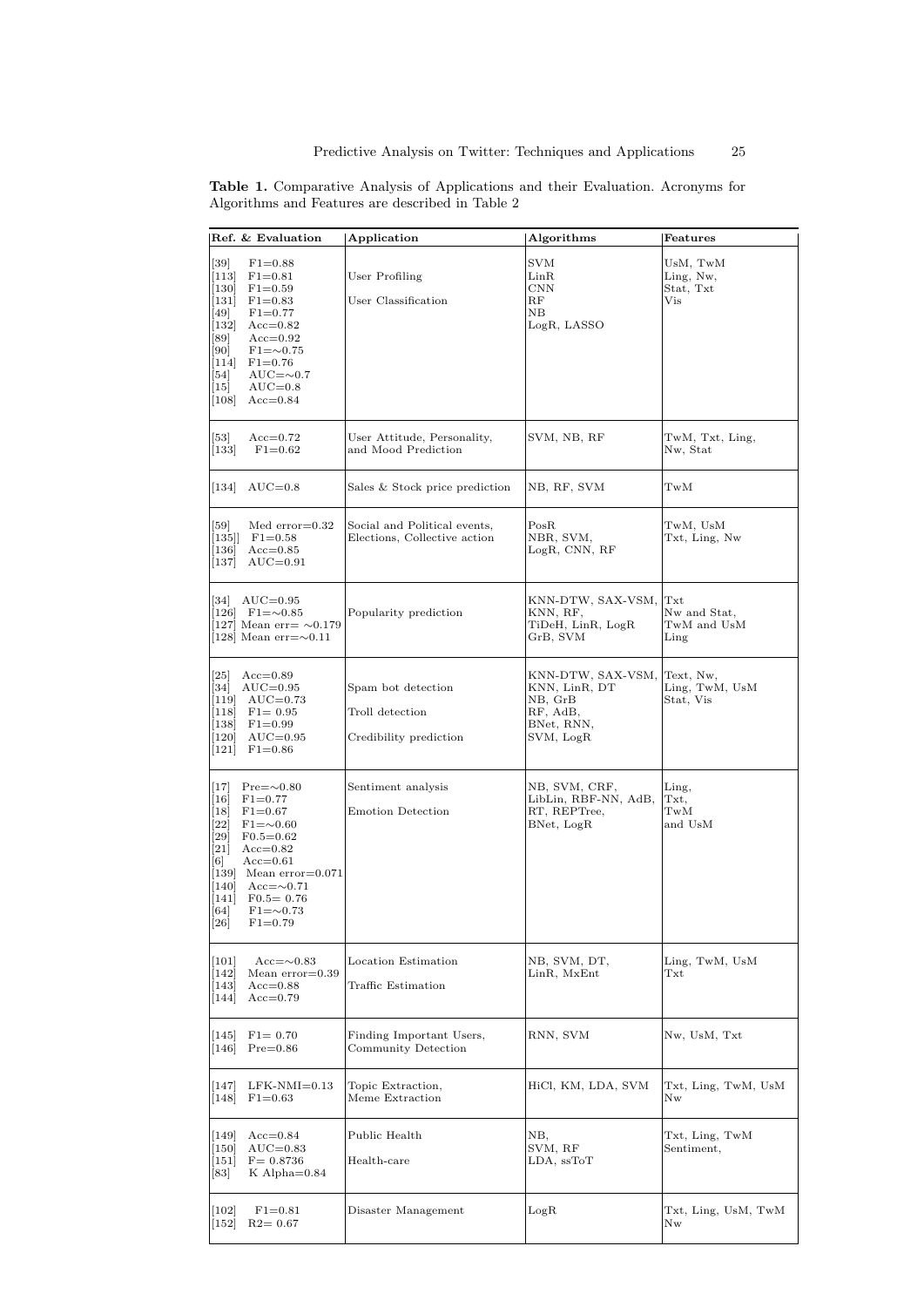of the market. Some of the use-cases that have adopted social media data for decision making are for:

- 1. Improvement of Customer Service: Delta Airline exploited social media to identify the reasons for customer frustration. For instance, lost luggage or poor service.
- 2. New Products Research and Development: JD Power quality assessment has determined that car company modify car seats based user sentiments on the social sphere [153].
- 3. Key Influencers: A cosmetics company L'Oreal uses social media followerfollowee network to find Influencers for promotions<sup>29</sup>.
- 4. Recommendations through deep learning: YouTube utilizes the deep neural network to enhance their recommendation system using implicit feedback by analyzing users comments and videos of interest [154].

Georgiev et al. [134] investigated the question of how the Olympic Games impacted the sales of businesses in London. They used Twitter posts along with the check-ins through Foursquare platform to extract mostly location-specific features from tweet text and tweet metadata, such as the distance of businesses to stadiums and sponsor businesses, transitions to entertainment places and social areas. They evaluated their work using AUC, for Nave Bayes, Random Forest, and SVM algorithms and reported that SVM performed best with 0.8 of AUC.

[155] employs feed-forward network (FF) for predicting the likelihood of a customer to buy a product. They restricted their dataset to tweets about mobile phones and cameras, expensive products that people often buy after doing some research online. Before predicting the likelihood of purchasing a product, they predicted whether a tweet represents the respective users purchasing behavior. Then they predict whether the user will purchase the product after 60 days time window of tweeting. They compared the performance of their approach with Long Short Term Memory (LSTM), Recurrent Neural Networks (RNNs) (with varying dropout rates) based implementation and observed that their approach with FF surpasses others by small margins. FF learning cycle involved RM-Sprop [156], sigmoid activations and negative log-likelihood function with batch training.

## 5 Conclusion

Twitter has positioned itself as an essential part of the social media environment becoming an emergent communication medium. This development has opened up new opportunities for researchers to gauge the pulse of the populace reliably and use that to study public opinion, form policies, understand the impact of events, and find newer ways to address certain problems. Social media data has already enabled researchers to predict the trends and outcomes of several critical real-world events, and its reliability and coverage can further be improved

 $^{29}$ https://www.socialmediatoday.com/special-columns/adhutchinson/2015-09-09/big-brandtheory-loreal-stays-connected-their-audience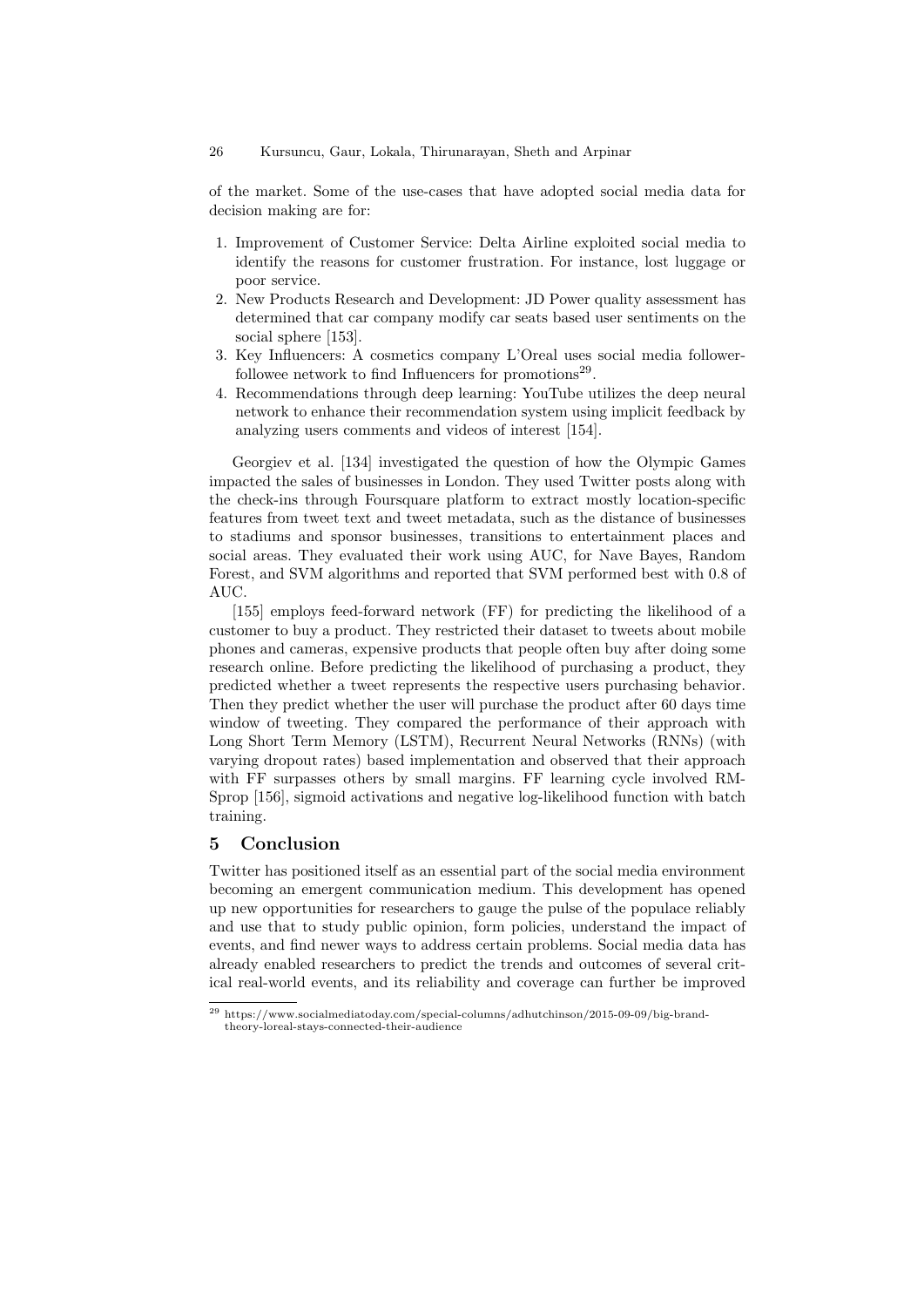by incorporating background knowledge [85, 20]. Specifically, monitoring the engagement and public opinion about ongoing events from temporal and spatial perspectives can foretell their evolution as well as the outcome. Moreover, this information can complement traditional surveys or polls that are conducted by non-government agencies to improve our confidence in the prediction, as traditional methods alone can be misleading or sluggish in reacting to rapidly changing events. In order to account for the complex decision making that requires consideration of a number of factors that can impact a situation or an event, incorporation of as many signals as possible in comprehending the big picture is necessary. We have explored a predictive analysis paradigm that comprises two levels of prediction, using coarse-grained analysis built upon fine-grained analysis. Such analysis have been conducted with creditable success for events such as elections, gun violence, drug misuse or illicit drug use [3].

In this chapter, we have discussed processes, algorithms, and applications concerning predictive analysis in different domains. We illustrated fine-grained analysis by customizing domain-independent approaches to extract signals such as sentiment, emotions, and topics through the application of machine learning models, and coarse-grained analysis by aggregating and cultivating the signals to make predictions. We have also provided details of related prominent studies in ten different domains such as healthcare, public health, political and social issues, disaster management, sales and stock prediction, and demographics. The following table summarizes related work describing various applications and methods used.

| Acronym | Algo. Description       | Acronym              | Feature Descr. |
|---------|-------------------------|----------------------|----------------|
| LinR    | Linear Regression       | UsM                  | User metadata  |
| RF      | Random Forest           | TwM                  | Tweet metadata |
| NB      | Nave Bayes              | Ling                 | linguistic     |
| LogR    | Logistic Regression     | Nw                   | Network        |
| PosR    | Poisson Regression      | Stat                 | Statistical    |
| NBR     | Negative Binomial Reg.  | $\operatorname{Txt}$ | Textual        |
| GB.     | Gradient Boosting       | Vis                  | Visual         |
| AdB     | AdaBoost                |                      |                |
| DT      | Decision Trees          |                      |                |
| BNet    | Bayes Net               |                      |                |
| LibLin  | LIBLINEAR.              |                      |                |
| HiCl    | Hierarchical Clustering |                      |                |
| KM      | K-Means                 |                      |                |
| RT      | Random Tree             |                      |                |

Table 2. The Acronyms used in the comparative table.

# 6 Acknowledgement

We are grateful to Amelie Gyrard, Mustafa Nural, Sanjaya Wijeratne, Shreyansh Bhatt, Ankita Saxena for their assistance with their reviews and comments that greatly improved this book chapter.

We acknowledge partial support from the National Science Foundation (NSF) award CNS-1513721: "Context-Aware Harassment Detection on Social Media",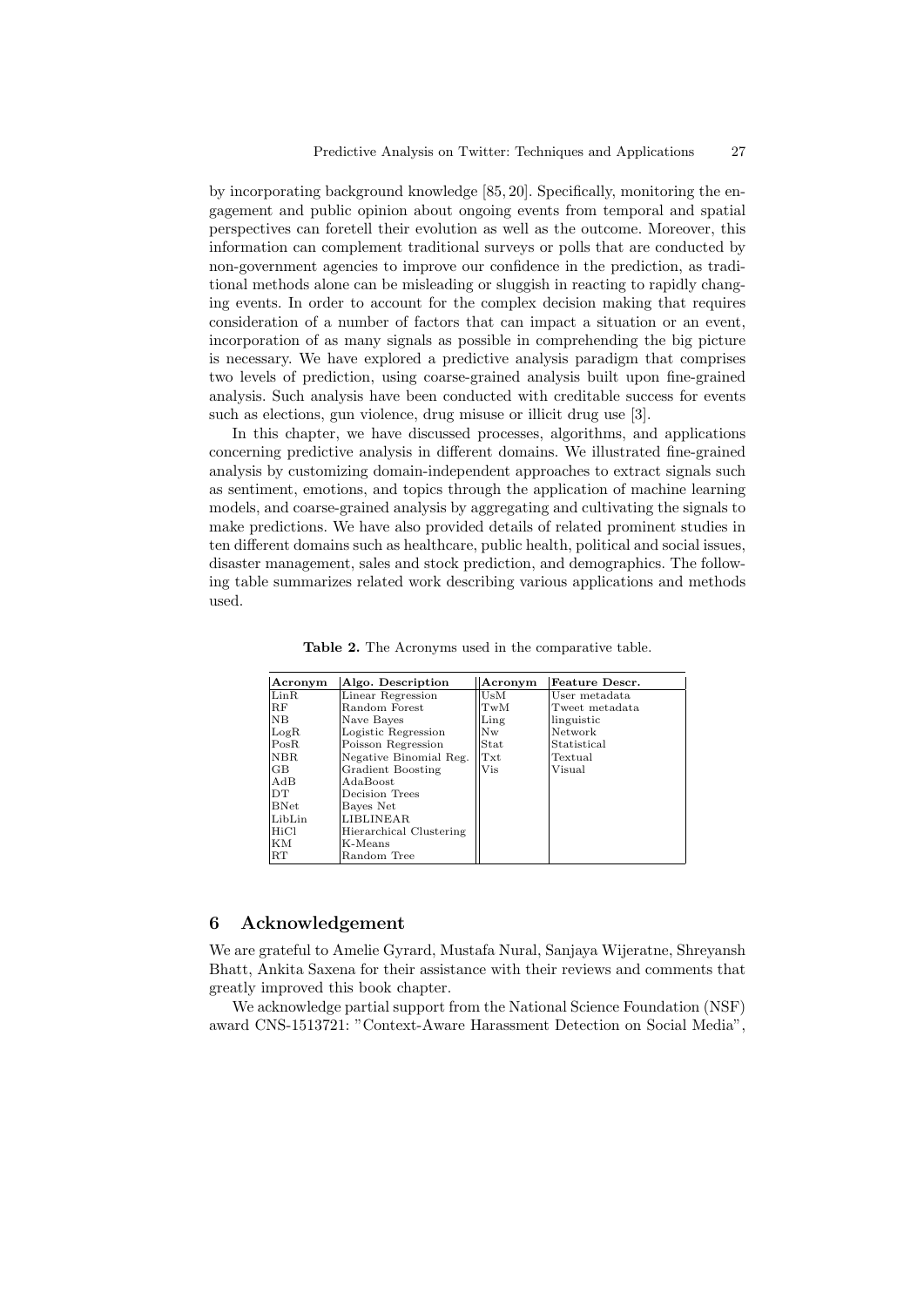National Institutes of Health (NIH) award: MH105384-01A1: "Modeling Social Behavior for Healthcare Utilization in Depression", NSF award EAR- 1520870 Hazards SEES: Social and Physical Sensing Enabled Decision Support for Disaster Management and Response, Community in Social Media : This work was supported by Army Research Office Grant No. W911NF-16-1-0300, National Institute on Drug Abuse (NIDA) Grant No. 5R01DA039454-02 Trending: Social media analysis to monitor cannabis and synthetic cannabinoid use. Any opinions, conclusions or recommendations expressed in this material are those of the authors and do not necessarily reflect the views of the NSF, NIH, NIDA or Army Research Office.

## References

- 1. H. Purohit and A. Sheth, "Twitris v3: From Citizen Sensing to Analysis, Coordination and Action," in ICWSM, 2013.
- 2. C. A. Davis, G. L. Ciampaglia, L. M. Aiello, K. Chung, M. D. Conover, E. Ferrara, A. Flammini, G. C. Fox, X. Gao, B. Gonçalves, P. A. Grabowicz, K. Hong, P.-M. Hui, S. Mccaulay, K. Mckelvey, M. R. Meiss, S. Patil, C. P. Kankanamalage, V. Pentchev, J. Qiu, J. Ratkiewicz, A. Rudnick, B. Serrette, P. Shiralkar, O. Varol, L. Weng, T.-L. Wu, A. J. Younge, and F. Menczer, "OSoMe: the IUNI observatory on social media," PeerJ Computer Science.
- 3. A. Sheth, H. Purohit, G. A. Smith, J. Brunn, A. Jadhav, P. Kapanipathi, C. Lu, and W. Wang, "Twitris: A System for Collective Social Intelligence," Encyclopedia of Social Network Analysis and Mining, 2018.
- 4. K. B. Penuel and M. Statler, Encyclopedia of disaster relief. Sage Publications, 2011.
- 5. J. Malilay, M. Heumann, D. Perrotta, A. F. Wolkin, A. H. Schnall, M. N. Podgornik, M. A. Cruz, J. A. Horney, D. Zane, R. Roisman, J. R. Greenspan, D. Thoroughman, H. A. Anderson, E. V. Wells, and E. F. Simms, "The Role of Applied Epidemiology Methods in the Disaster Management Cycle," American Journal of Public Health, vol. 104, no. 10, pp. 2092–2102, 2014.
- 6. W. Wang, L. Chen, K. Thirunarayan, and A. P. Sheth, "Harnessing Twitter 'Big Data' for Automatic Emotion Identification," in IEEE International Confernece on Social Computing (SocialCom), 2012.
- 7. F. R. Lamy, R. Daniulaityte, R. W. Nahhas, M. J. Barratt, A. G. Smith, A. Sheth, S. S. Martins, E. W. Boyer, and R. G. Carlson, "Increases in synthetic cannabinoids-related harms: Results from a longitudinal web-based content analysis," International Journal of Drug Policy, 2017.
- 8. A. Sheth and P. Kapanipathi, "Semantic Filtering for Social Data," IEEE Internet Computing, 2016.
- 9. P. Kapanipathi, F. Orlandi, A. Sheth, and A. Passant, "Personalized Filtering of the Twitter Stream," in SPIM Workshop at ISWC 2011, 2011.
- 10. P. Kapanipathi, P. Jain, C. Venkataramani, and A. Sheth, "User Interests Identification on Twitter Using a Hierarchical Knowledge Base," in European Semantic Web Conference, 2014.
- 11. D. Cameron, G. A. Smith, R. Daniulaityte, A. P. Sheth, D. Dave, L. Chen, G. Anand, R. Carlson, K. Z. Watkins, and R. Falck, "PREDOSE: A semantic web platform for drug abuse epidemiology using social media," Journal of Biomedical Informatics, vol. 46, pp. 985–997, 2013.
- 12. H. Saif, Semantic Sentiment Analysis in Social Streams, 2017.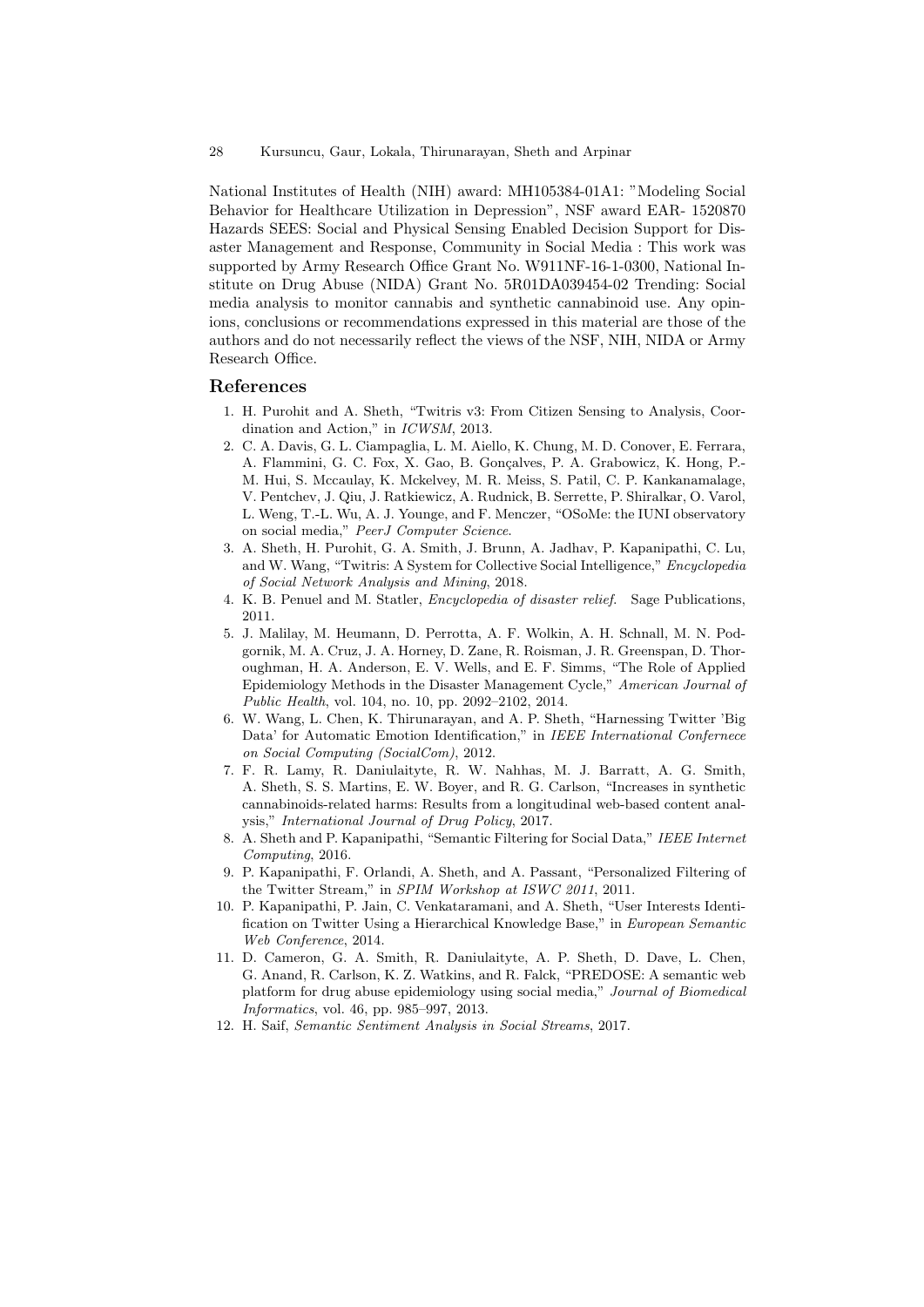- 13. S. Wijeratne, A. Sheth, S. Bhatt, L. Balasuriya, H. S. Al-Olimat, M. Gaur, A. H. Yazdavar, and K. Thirunarayan, "Feature Engineering for Twitter-based Applications," in Feature Engineering for Machine Learning and Data Analytics, 2017, p. 35.
- 14. K. Gimpel, N. Schneider, B. O 'connor, D. Das, D. Mills, J. Eisenstein, M. Heilman, D. Yogatama, J. Flanigan, and N. A. Smith, "Part-of-Speech Tagging for Twitter: Annotation, Features, and Experiments," Proceedings of ACL, 2011.
- 15. C. Wagner, S. Asur, and J. Hailpern, "Religious Politicians and Creative Photographers: Automatic User Categorization in Twitter," in SocialCom, 2013.
- 16. X. Wang, F. Wei, X. Liu, M. Zhou, and M. Zhang, "Topic Sentiment Analysis in Twitter: A Graph-based Hashtag Sentiment Classification Approach," in Proceedings of the 20th ACM international conference on Information and knowledge management. ACM, 2011.
- 17. D. Davidov, O. Tsur, and A. Rappoport, "Enhanced Sentiment Learning Using Twitter Hashtags and Smileys," in Proceedings of the 23rd international conference on computational linguistics. ACM, 2010, pp. 241–249.
- 18. E. Kouloumpis, T. Wilson, and J. Moore, "Twitter sentiment analysis: The good the bad and the omg!" Proceedings of the Fifth International AAAI Conference on Weblogs and Social Media (ICWSM 11), pp. 538–541, 2011.
- 19. D. M. Romero, B. Meeder, and J. Kleinberg, "Differences in the Mechanics of Information Diffusion Across Topics: Idioms, Political Hashtags, and Complex Contagion on Twitter," in Proceedings of the 20th international conference on World wide web., 2011.
- 20. F. Morstatter, J. Pfeffer, H. Liu, and K. M. Carley, "Is the Sample Good Enough? Comparing Data from Twitter's Streaming API with Twitter's Firehose," in ICWSM, 2013, pp. 400–408.
- 21. A. Go, R. Bhayani, and L. Huang, "Twitter Sentiment Classification using Distant Supervision," Tech. Rep., 2009.
- 22. A. Agarwal, B. Xie, and I. Vovsha, "Sentiment analysis of twitter data," in Proceedings of the Workshop on Language in Social Media (LSM 2011), no. June, 2011, pp. 30–38.
- 23. B. Suh, L. Hong, P. Pirolli, and E. H. Chi, "Want to be Retweeted? Large Scale Analytics on Factors Impacting Retweet in Twitter Network," in IEEE international conference on Social Computing Social computing (SocialCom), 2010.
- 24. N. Naveed, T. Gottron, J. Kunegis, and A. C. Alhadi, "Bad News Travel Fast : A Content-based Analysis of Interestingness on Twitter," in Proceedings of the 3rd International Web Science Conference. ACM, 2011.
- 25. K. Thomas, C. Grier, and V. Paxson, "Suspended Accounts in Retrospect: An Analysis of Twitter Spam," in Proceedings of the 2011 ACM SIGCOMM conference on Internet measurement, 2011.
- 26. K.-L. Liu, W.-J. Li, and M. Guo, "Emoticon Smoothed Language Models for Twitter Sentiment Analysis," in Proceedings of the Twenty-Sixth AAAI Conference on Artificial Intelligence, 2012.
- 27. C. Zhai, J. Lafferty, J. Lafferty, and C. Zhai, "A Study of Smoothing Methods for Language Models Applied to Information Retrieval," ACM Transactions on Information Systems, vol. 22, no. 2, pp. 179–214, 2004.
- 28. M. Boia and B. Faltings, "A :) Is Worth a Thousand Words: How People Attach Sentiment to Emoticons and Words in Tweets," in SocialCom, 2013.
- 29. A. Pak and P. Paroubek, "Twitter as a Corpus for Sentiment Analysis and Opinion Mining," LREc, vol. 10, 2010.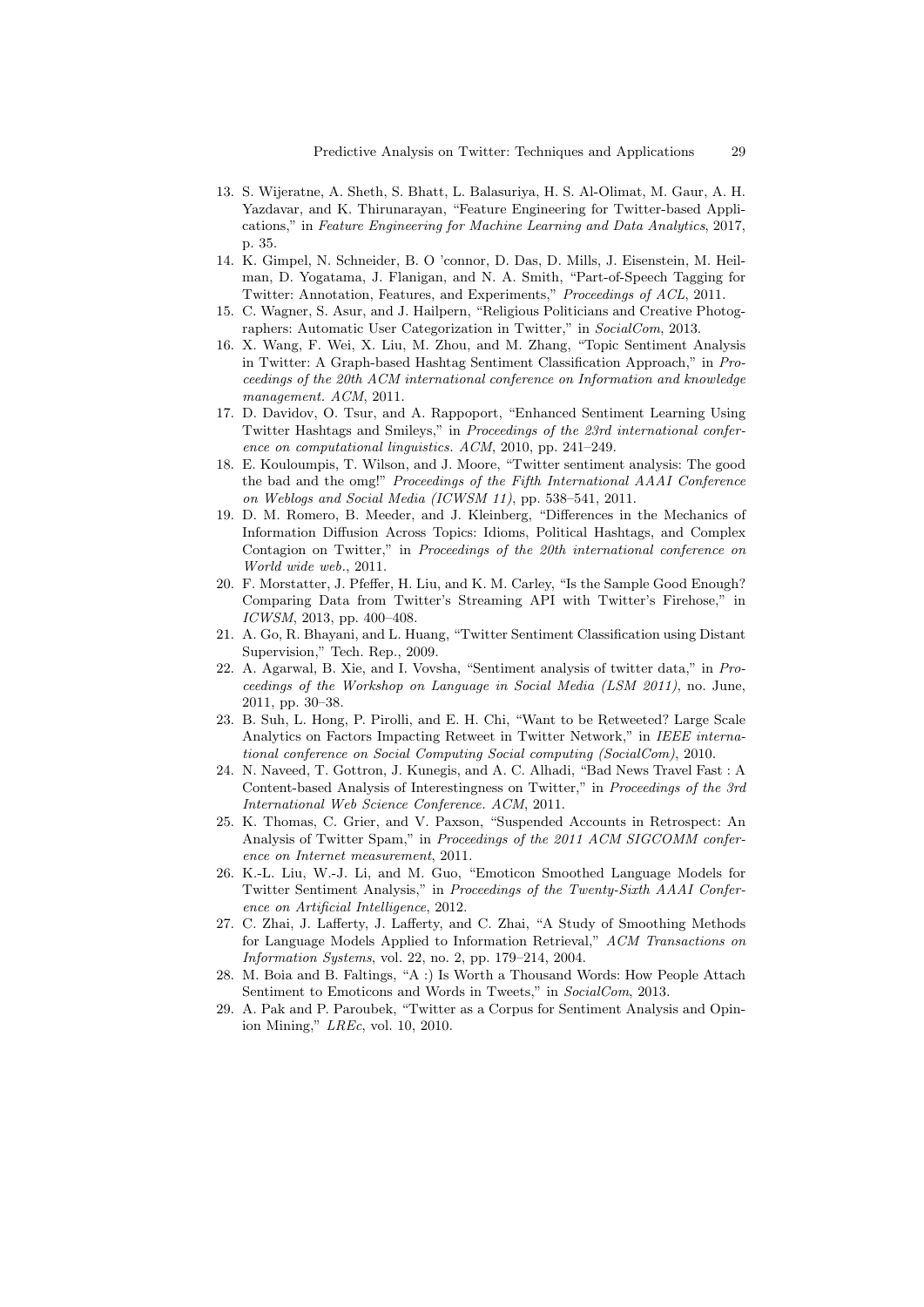- 30 Kursuncu, Gaur, Lokala, Thirunarayan, Sheth and Arpinar
- 30. R. Kelly and L. Watts, "Characterising the Inventive Appropriation of Emoji as Relationally Meaningful in Mediated Close Personal Relationships," Experiences of Technology Appropriation: Unanticipated Users, Usage, Circumstances, and Design, 2015.
- 31. P. K. Novak, J. Smailović, B. Sluban, and I. Mozetič, "Sentiment of Emojis," PLOS One, 2015.
- 32. H. Miller, J. Thebault-Spieker, S. Chang, I. Johnson, L. Terveen, and B. Hecht, "Blissfully happy or ready to fight: Varying Interpretations of Emoji," International AAAI Conference on Web and Social Media, no. ICWSM, pp. 259–268, 2016.
- 33. S. Wijeratne, L. Balasuriya, A. Sheth, and D. Doran, "EmojiNet: An Open Service and API for Emoji Sense Discovery," in ICWSM, 2017.
- 34. O. Varol, E. Ferrara, F. Menczer, and A. Flammini, "Early detection of promoted campaigns on social media," EPJ Data Science, vol. 6, no. 1, 2017.
- 35. L. C. Freeman, "Centrality in Social Networks Conceptual Clarification," Social Networks, vol. 179, pp. 215–239, 1978.
- 36. L. Freeman, "A set of measures of centrality based on betweenness," Sociometry, vol. 40, no. 1, pp. 35–41, 1977.
- 37. P. Bonacich, "Power and centrality : A family of measures," American Journal of Sociology, vol. 92, no. 5, pp. 1170–1182, 1987.
- 38. G. Lawyer, "Understanding the influence of all nodes in a network," Nature Scientific Reports, 2015.
- 39. M. Pennacchiotti and A.-M. Popescu, "Democrats, Republicans and Starbucks Afficionados: User Classification in Twitter," in Proceedings of the 17th ACM SIGKDD international conference on Knowledge discovery and data mining, 2011.
- 40. R. Irfan, C. K. King, D. Grages, S. Ewen, S. U. Khan, S. A. Madani, J. Kolodziej, L. Wang, D. Chen, A. Rayes, N. Tziritas, C.-Z. Xu, A. Y. Zomaya, A. S. Alzahrani, and H. L, "A Survey on Text Mining in Social Networks," The Knowledge Engineering Review, vol. 000, pp. 1–24, 2004.
- 41. A. K. Nassirtoussi, S. Aghabozorgi, T. Y. Wah, D. Chek, and L. Ngo, "Text mining for market prediction: A systematic review," EXPERT SYSTEMS WITH APPLICATIONS, vol. 41, pp. 7653–7670, 2014.
- 42. F. Franch, "(Wisdom of the Crowds) : 2010 UK Election Prediction with Social Media," Journal of Information Technology & Politics, vol. 10, no. 1, pp. 57–71, jan 2013.
- 43. F. Bravo-Marquez, D. Gayo-Avello, M. Mendoza, and B. Poblete, "Opinion Dynamics of Elections in Twitter," in Eighth Latin American Web Congress, 2012.
- 44. L. Hong, O. Dan, and B. Davison, "Predicting Popular Messages in Twitter," in WWW, 2011.
- 45. M. Sokolova, K. Huang, S. Matwin, J. Ramisch, V. Sazonova, R. Black, C. Orwa, S. Ochieng, and N. Sambuli, "Topic Modelling and Event Identification from Twitter Textual Data," ArXiv preprint, 2016.
- 46. S. T. Dumais, "Latent semantic analysis," Annual Review of Information Science and Technology, vol. 3, no. 11, p. 4356, 2008.
- 47. T. Mikolov, I. Sutskever, K. Chen, G. Corrado, and J. Dean, "Distributed Representations of Words and Phrases and their Compositionality," Advances in neural information processing systems, 2013.
- 48. S. Wijeratne, L. Balasuriya, D. Doran, A. Sheth, and A. Org, "Word Embeddings to Enhance Twitter Gang Member Profile Identification," in IJCAI Workshop on Semantic Machine Learning, 2016.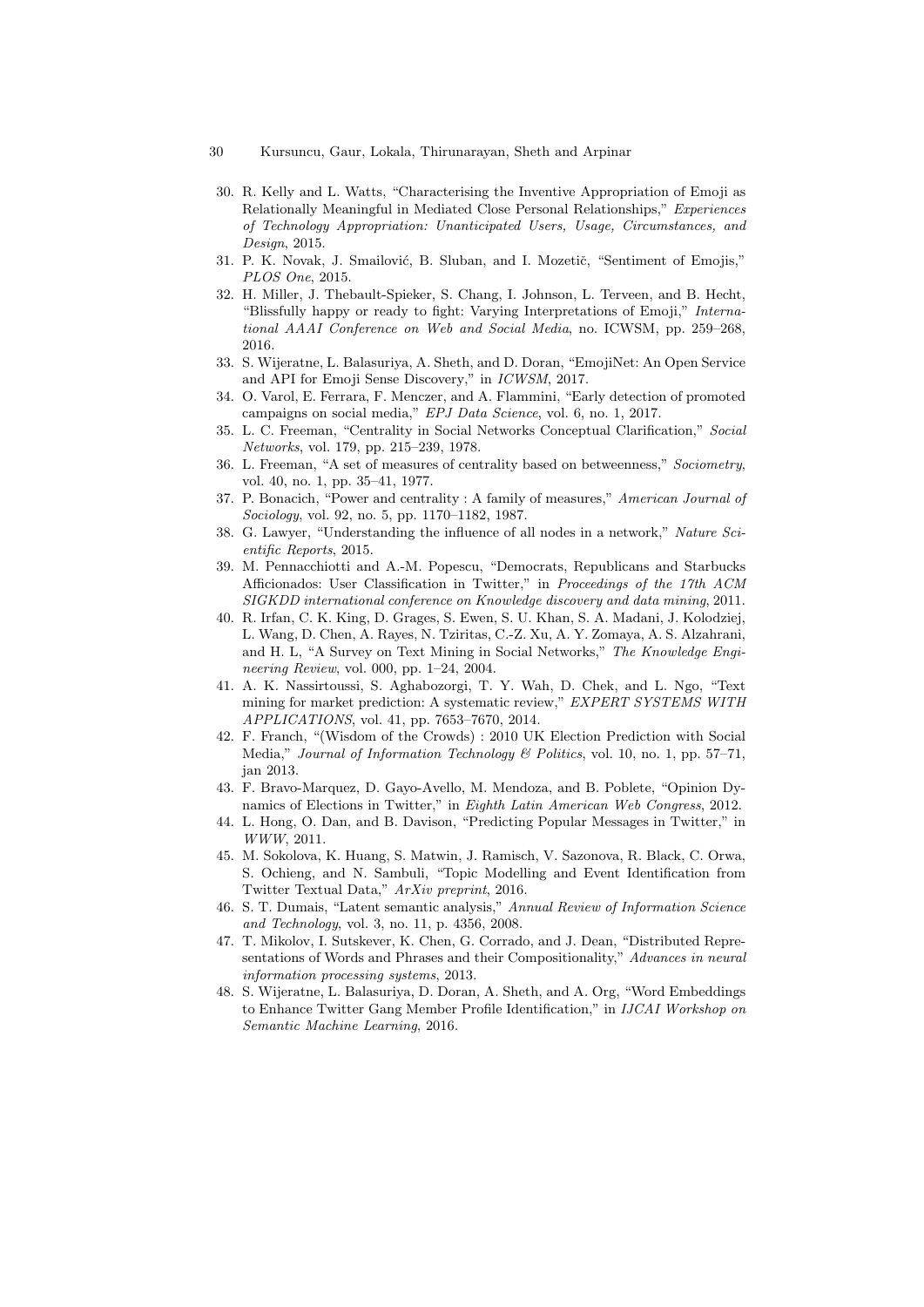- 49. L. Balasuriya, S. Wijeratne, D. Doran, and A. Sheth, "Finding Street Gang Members on Twitter," in ASONAM, 2016.
- 50. S. Sakaki, Y. Miura, X. Ma, K. Hattori, and T. Ohkuma, "Twitter User Gender Inference Using Combined Analysis of Text and Image Processing," in Proceedings of the 25th International Conference on Computational Linguistics, 2014, pp. 54– 61.
- 51. K. Bontcheva, L. Derczynski, A. Funk, M. a. Greenwood, D. Maynard, and N. Aswani, "TwitIE : An Open-Source Information Extraction Pipeline for Microblog Text," Proceedings of Recent Advances in Natural Language Processing, no. September, pp. 83–90, 2013.
- 52. T. Mitra and E. Gilbert, "CREDBANK: A Large-Scale Social Media Corpus with Associated Credibility Annotations," in ICWSM, 2016.
- 53. M. De Choudhury, M. Gamon, S. Counts, and E. Horvitz, "Predicting Depression via Social Media," in ICWSM, 2013.
- 54. Y. Lewenberg, Y. Bachrach, and S. Volkova, "Using emotions to predict user interest areas in online social networks," in Data Science and Advanced Analytics (DSAA), 2015.
- 55. H. Wang, D. Can, A. Kazemzadeh, F. Bar, and S. Narayanan, "A System for Real-time Twitter Sentiment Analysis of 2012 U.S. Presidential Election Cycle," in Proceedings of the 50th Annual Meeting of the Association for Computational Linguistics, 2012, pp. 115–120.
- 56. M. Ebrahimi, A. H. Yazdavar, and A. Sheth, "On the Challenges of Sentiment Analysis for Dynamic Events," IEEE Intelligent Systems, 2017.
- 57. S. Vieweg, A. L. Hughes, K. Starbird, and L. Palen, "Microblogging During Two Natural Hazards Events: What Twitter May Contribute to Situational Awareness," in CHI - Crisis Informatics, 2010.
- 58. L. Chen, W. Wang, and A. P. Sheth, "Are Twitter Users Equal in Predicting Elections? A Study of User Groups in Predicting 2012 U.S. Republican Presidential Primaries," in Social Informatics, 2012.
- 59. M. De Choudhury, S. Jhaver, B. Sugar, and I. Weber, "Social Media Participation in an Activist Movement for Racial Equality," in ICSWM, no. Icwsm, 2016, pp. 92–101.
- 60. H. Purohit, A. Hampton, V. L. Shalin, A. P. Sheth, J. Flach, and S. Bhatt, "What kind of  $\#$ conversation is Twitter? Mining  $\#$ psycholinguistic cues for emergency coordination," Computers in Human Behavior, vol. 29, pp. 2438–2447, 2013.
- 61. H. Purohit, A. Hampton, S. Bhatt, V. L. Shalin, A. P. Sheth, and J. M. Flach, "Identifying Seekers and Suppliers in Social Media Communities to Support Crisis Coordination," in *Computer Supported Cooperative Work (CSCW)*, 2014.
- 62. H. Purohit, S. Bhatt, A. Hampton, V. L. Shalin, and A. P. Sheth, "With Whom to Coordinate, Why and How in Ad- Hoc Social Media Communications during Crisis Response," in Proceedings of the 11 th International ISCRAM Conference, 2014, pp. 787–791.
- 63. Shreyansh Bhatt, Hemant Purohit, and Andrew Hampton, "Assisting Coordination during Crisis: A Domain Ontology based Approach to Infer Resource Needs from Tweets," in Web Science, 2014.
- 64. L. T. Nguyen, P. Wu, W. Chan, W. Peng, and Y. Zhang, "Predicting collective sentiment dynamics from time-series social media," in Proceedings of the First International Workshop on Issues of Sentiment Discovery and Opinion Mining  $(WISDOM)$ , 2012, pp. 6:1-6:8.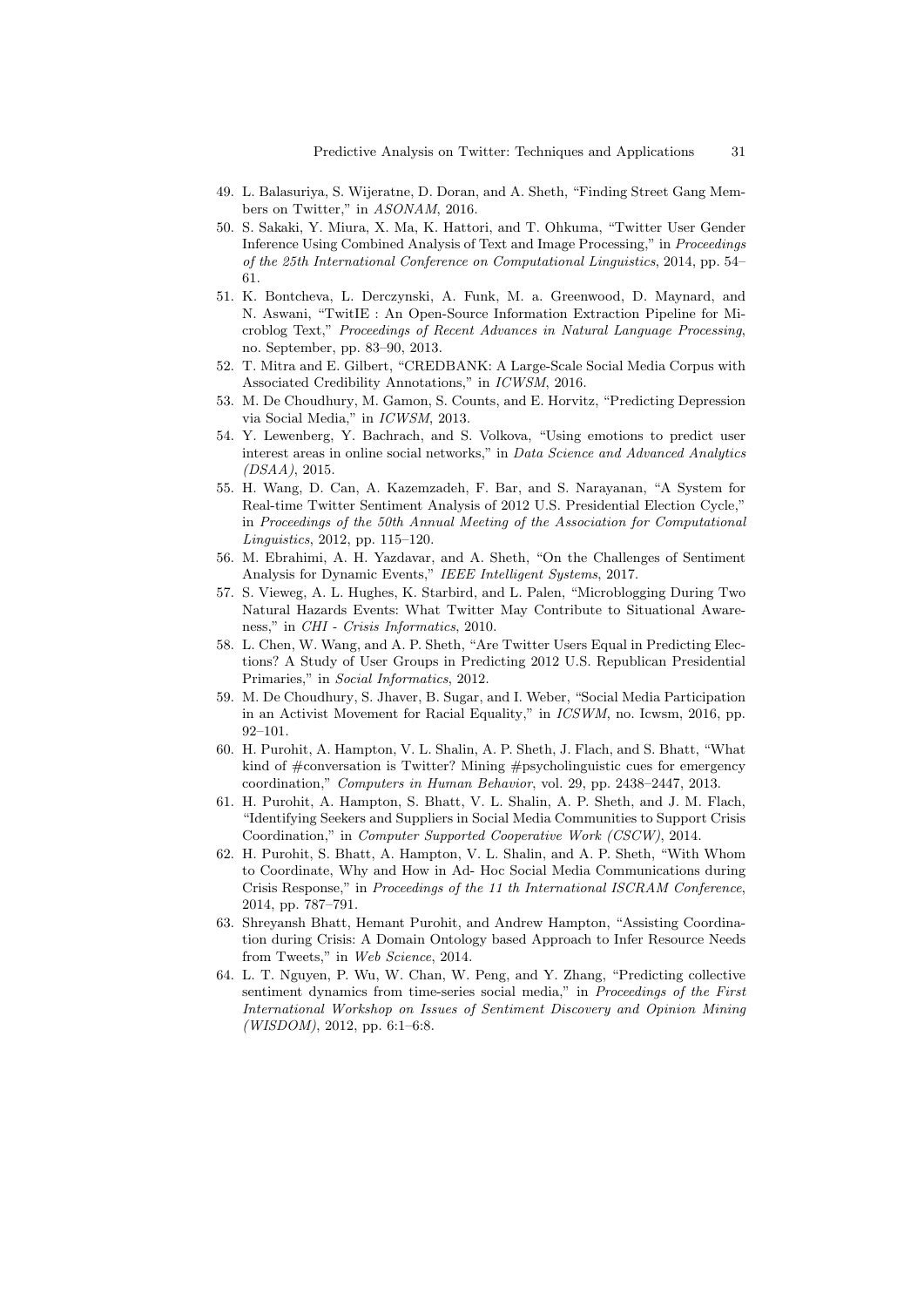- 32 Kursuncu, Gaur, Lokala, Thirunarayan, Sheth and Arpinar
- 65. D. Stojanovski, G. Strezoski, G. Madjarov, and I. Dimitrovski, "Finki at SemEval-2016 Task 4: Deep Learning Architecture for Twitter Sentiment Analysis," in Proceedings of SemEval, 2016, pp. 149–154.
- 66. A. Esuli, F. Sebastiani, C. Nazionale, and D. Ricerche, "Optimizing Text Quantifiers for Multivariate Loss Functions," ACM Transactions on Knowledge Discovery from Data ACM Trans. Knowl. Discov. Data. VV, vol. 26, 2015.
- 67. T. L. Griffiths, M. Steyvers, J. B. Tenenbaum, and T. Griffiths, "Topics in semantic representation Topics in semantic representation," Psychological review, 2007.
- 68. L. Chen, C. Org, W. Wang, W. Org, M. Nagarajan, S. Wang, A. P. Sheth, and A. Org, "Extracting Diverse Sentiment Expressions with Target-Dependent Polarity from Twitter," in Proceedings of the Sixth International AAAI Conference on Weblogs and Social Media, 2012.
- 69. L. Hong and B. D. Davison, "Empirical Study of Topic Modeling in Twitter," in 1st Workshop on Social Media Analytics (SOMA '10), 2010.
- 70. W. X. Zhao, J. Jiang, J. He, Y. Song, P. Achananuparp, E.-P. Lim, and X. Li, "Topical Keyphrase Extraction from Twitter," in Proceedings of the 49th Annual Meeting of the Association for Computational Linguistics, 2011, pp. 379–388.
- 71. X. Wang, M. S. Gerber, and D. E. Brown, "Automatic Crime Prediction using Events Extracted from Twitter Posts," in International conference on social computing, behavioral-cultural modeling, and prediction. Springer, 2012.
- 72. N. Bhattacharya, I. Arpinar, and U. Kursuncu, "Real Time Evaluation of Quality of Search Terms during Query Expansion for Streaming Text Data Using Velocity and Relevance," in Proceedings - IEEE 11th International Conference on Semantic Computing, ICSC 2017, 2017.
- 73. L. Phillips, C. Dowling, K. Shaffer, N. Hodas, and S. Volkova, "Using Social Media To Predict the Future: A Systematic Literature Review," in arXiv preprint, 2017.
- 74. J. M. Robillard, T. W. Johnson, C. Hennessey, B. L. Beattie, and J. Illes, "Aging 2.0: Health Information about Dementia on Twitter," Plos One, vol. 20, no. 87, 2013.
- 75. V. M. Prieto, S. Rgio Matos, M. Lvarez, F. Cacheda, J. L. Oliveira, and J. A. A˜n, "Twitter: A Good Place to Detect Health Conditions," PLoS ONE, vol. 9, no. 1, 2014.
- 76. A. H. Yazdavar, H. S. Al-Olimat, M. Ebrahimi, G. Bajaj, T. Banerjee, K. Thirunarayan, J. Pathak, and A. Sheth, "Semi-Supervised Approach to Monitoring Clinical Depressive Symptoms in Social Media," in Proceedings of the 2017 IEEE/ACM International Conference on Advances in Social Networks Analysis and Mining, 2017.
- 77. G. Coppersmith, M. Dredze, C. Harman, and K. Hollingshead Ihmc, "From ADHD to SAD: Analyzing the Language of Mental Health on Twitter through Self-Reported Diagnoses," in Proceedings of the 2nd Workshop on Computational Linguistics and Clinical Psychology: From Linguistic Signal to Clinical Reality, 2015, pp. 1–10.
- 78. T. H. Do, D. M. Nguyen, E. Tsiligianni, B. Cornelis, and N. Deligiannis, "Multiview Deep Learning for Predicting Twitter Users' Location," arXiv preprint, 2017.
- 79. J. H. Lau and T. Baldwin, "An Empirical Evaluation of doc2vec with Practical Insights into Document Embedding Generation," arXiv preprint, 2016.
- 80. A. Grover and J. Leskovec, "node2vec: Scalable Feature Learning for Networks," in Proceedings of the 22nd ACM SIGKDD international conference on Knowledge discovery and data mining, 2016.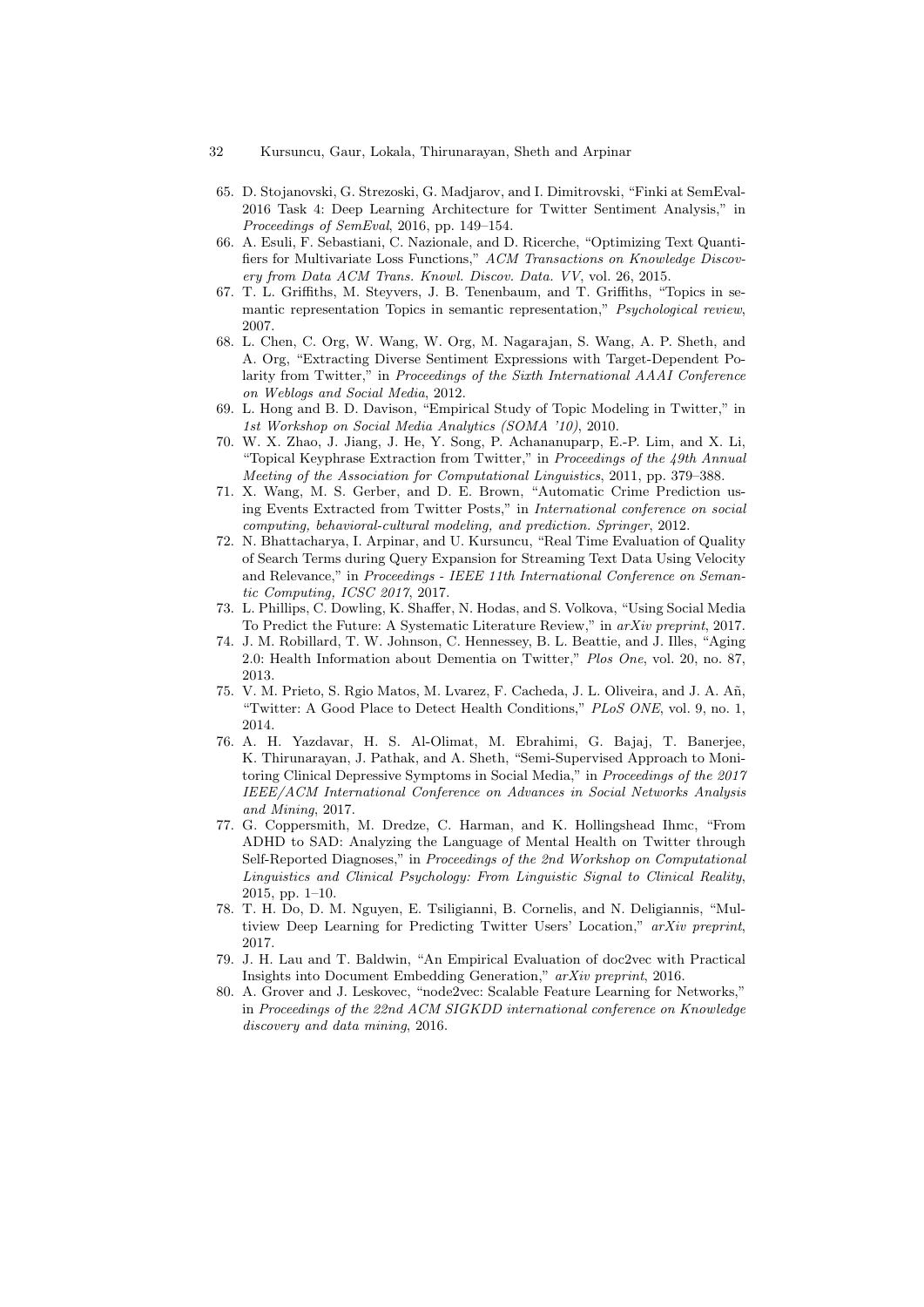- 81. H. Bo, P. Cook, T. Imoth, and B. Dw, "Geolocation Prediction in Social Media Data by Finding Location Indicative Words," in Proceedings of COLING 2012, 2012, pp. 1045–1062.
- 82. R. Daniulaityte, R. W. Nahhas, S. Wijeratne, R. G. Carlson, F. R. Lamy, S. S. Martins, E. W. Boyer, G. A. Smith, and A. Sheth, ""Time for dabs": Analyzing Twitter data on marijuana concentrates across the U.S. HHS Public Access,' Drug Alcohol Depend, vol. 155, pp. 307–311, 2015.
- 83. F. R. Lamy, R. Daniulaityte, A. Sheth, R. W. Nahhas, S. S. Martins, E. W. Boyer, and R. G. Carlson Francois R Lamy, ""Those edibles hit hard": Exploration of Twitter data on cannabis edibles in the U.S HHS Public Access," Drug Alcohol Depend, vol. 1, no. 164, pp. 64–70, 2016.
- 84. P. N. Howard, M. Hussain, and W. Mari, "Opening Closed Regimes What Was the Role of Social Media During the Arab Spring?" 2011.
- 85. Z. Tufekci, "Big Questions for Social Media Big Data: Representativeness, Validity and Other Methodological Pitfalls," in ICWSM, 2014.
- 86. I. Arpinar, U. Kursuncu, and D. Achilov, "Social media analytics to identify and counter islamist extremism: Systematic detection, evaluation, and challenging of extremist narratives online," in Proceedings - 2016 International Conference on Collaboration Technologies and Systems, CTS 2016, 2016.
- 87. G. Haciyakupoglu and W. Zhang, "Social Media and Trust during the Gezi Protests in Turkey," Journal of Computer-Mediated Communication, vol. 20, no. 4, pp. 450–466, 2015.
- 88. H. Allcott and M. Gentzkow, "Social Media and Fake News in the 2016 Election," Journal of Economic PerspectivesVolume, vol. 31, no. 2Spring, pp. 211–236, 2017.
- 89. T.-A. Hoang, W. W. Cohen, E.-P. Lim, D. Pierce, and D. P. Redlawsk, "Politics, Sharing and Emotion in Microblogs," in ASONAM, 2013.
- 90. A. Makazhanov and D. Rafiei, "Predicting Political Preference of Twitter Users," Social Network Analysis and Mining, 2014.
- 91. R. Cohen and D. Ruths, "Classifying Political Orientation on Twitter: It's Not Easy!" in *ICWSM*, 2013.
- 92. J.-M. Xu, K.-S. Jun, X. Zhu, and A. Bellmore, "Learning from Bullying Traces in Social Media," in 2012 Conference of the North American Chapter of the Association for Computational Linguistics: Human Language Technologies, 2012, pp. 656–666.
- 93. Y. Chen, S. Zhu, Y. Zhou, and H. Xu, "Detecting Offensive Language in Social Media to Protect Adolescent Online Safety," in Privacy, Security, Risk and Trust (PASSAT), 2012 International Conference on and 2012 International Confernece on Social Computing (SocialCom), 2012.
- 94. V. Edupuganti, "Harassment Detection on Twitter using Conversations," Ph.D. dissertation, 2017.
- 95. R. Kandakatla, "Identifying Offensive Videos on YouTube," Ph.D. dissertation, 2016.
- 96. S. Wijeratne, D. Doran, A. Sheth, and J. L. Dustin, "Analyzing the Social Media Footprint of Street Gangs," in Intelligence and Security Informatics (ISI), 2015.
- 97. T. Blevins, R. Kwiatkowski, J. Macbeth, K. Mckeown, D. Patton, and O. Rambow, "Automatically Processing Tweets from Gang-Involved Youth: Towards Detecting Loss and Aggression," in Proceedings of COLING 2016, the 26th International Conference on Computational Linguistics: Technical Papers, 2016, pp. 2196–2206.
- 98. B. Bushman and L. Huesmann, "Short-term and long-term effects of violent media on aggression in children and adults," Arch Pediatr Adolesc Med, 2006.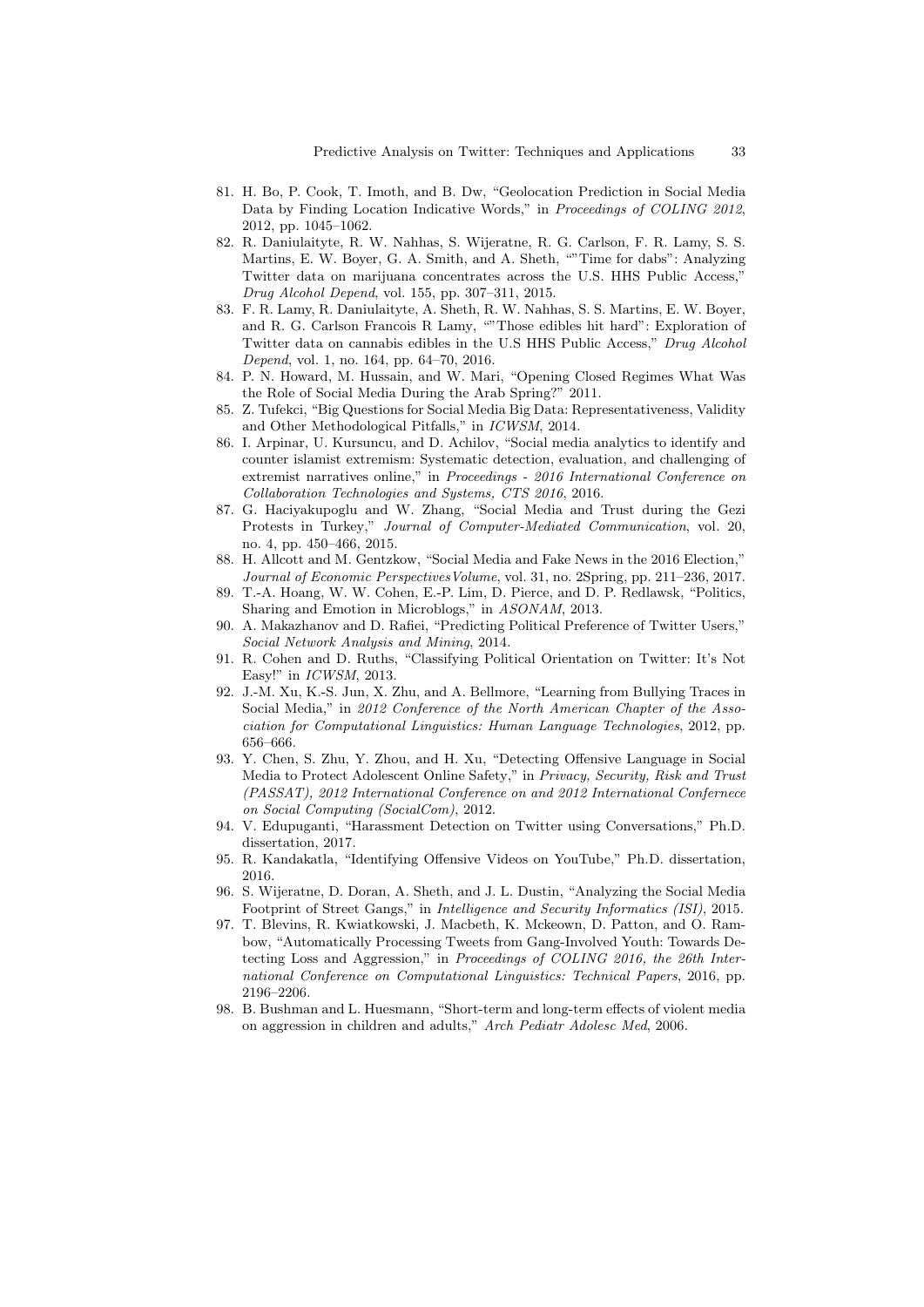- 34 Kursuncu, Gaur, Lokala, Thirunarayan, Sheth and Arpinar
- 99. M. Ni, Q. He, and J. Gao, "Using Social Media to Predict Traffic Flow under Special Event Conditions," in The 93rd Annual Meeting of Transportation Research Board, 2014.
- 100. R. Krishnamurthy, P. Kapanipathi, A. P. Sheth, K. Thirunarayan, and A. Sheth, "Location Prediction of Twitter Users using Wikipedia," 2014.
- 101. J. Mahmud, J. Nichols, and C. Drews, "Where Is This Tweet From? Inferring Home Locations of Twitter Users," in ICWSM, 2012.
- 102. H. S. Al-Olimat, K. Thirunarayan, V. Shalin, and A. Sheth, "Location Name Extraction from Targeted Text Streams using Gazeeer-based Statistical Language Models," arxiv preprint, vol. 11, no. 17, 2017.
- 103. M. Haklay and P. Weber, "Openstreetmap: User-generated street maps," IEEE Pervasive Computing, 2008.
- 104. D. Ahlers, "Assessment of the accuracy of geonames gazetteer data," in GIR, 2013.
- 105. J. Lehmann, R. Isele, M. Jakob, A. Jentzsch, D. Kontokostas, P. N. Mendes, S. Hellmann, M. Morsey, P. van Kleef, S. Auer, and C. Bizer, "Dbpedia a largescale, multilingual knowledge base extracted from wikipedia," Semantic Web, vol. 1, pp. 1–5, 2012.
- 106. M. D. Lee and M. N. Lee, "The relationship between crowd majority and accuracy for binary decisions," Judgment and Decision Making, vol. 12, no. 4, pp. 328–343, 2017.
- 107. S. Bhatt, B. Minnery, S. Nadella, B. Bullemer, V. Shalin, and A. Sheth, "Enhancing crowd wisdom using measures of diversity computed from social media data," in Proceedings of the International Conference on Web Intelligence, 2017.
- 108. A. Smith and M. Gaur, "What's my age?: Predicting Twitter User's Age using Influential Friend Network and DBpedia," arxiv preprint, 2018.
- 109. P. Refaeilzadeh, L. Tang, and H. Liu, "Cross-Validation," Encyclopedia of Database Systems. Springer, 2009.
- 110. D. Nguyen, N. A. Smith, and C. P. Rosé, "Author Age Prediction from Text using Linear Regression," in Proceedings of the 5th ACL-HLT Workshop on Language Technology for Cultural Heritage, Social Sciences, and Humanities. Association for Computational Linguistics, 2011.
- 111. C. Chen, Y. Chang, K. Ricanek, and Y. Wang, "Face age estimation using model selection," 2010 IEEE Computer Society Conference on Computer Vision and Pattern Recognition - Workshops, pp. 93–99, 2010.
- 112. A. Culotta, N. Kumar Ravi, and J. Cutler, "Predicting Twitter User Demographics using Distant Supervision from Website Traffic Data," Journal of Artificial Intelligence Research, vol. 55, pp. 389–408, 2016.
- 113. J. Zhang, X. Hu, Y. Zhang, and H. Liu, "Your age is no secret: Inferring microbloggers' ages via content and interaction analysis," Proceedings of the 10th International Conference on Web and Social Media, ICWSM 2016, no. Icwsm, pp. 476–485, 2016.
- 114. D. Nguyen, R. Gravel, D. Trieschnigg, and T. Meder, ""How Old Do You Think I Am?": A Study of Language and Age in Twitter," in ICWSM, 2013.
- 115. D. Bamman, J. Eisenstein, and T. Schnoebelen, "GENDER IN TWITTER: STYLES, STANCES, AND SOCIAL NETWORKS," CoRR, 2012.
- 116. W. Li and M. Dickinson, "Gender Prediction for Chinese Social Media Data," in Proceedings of Recent Advances in Natural Language Processing, 2017, pp. 438– 445.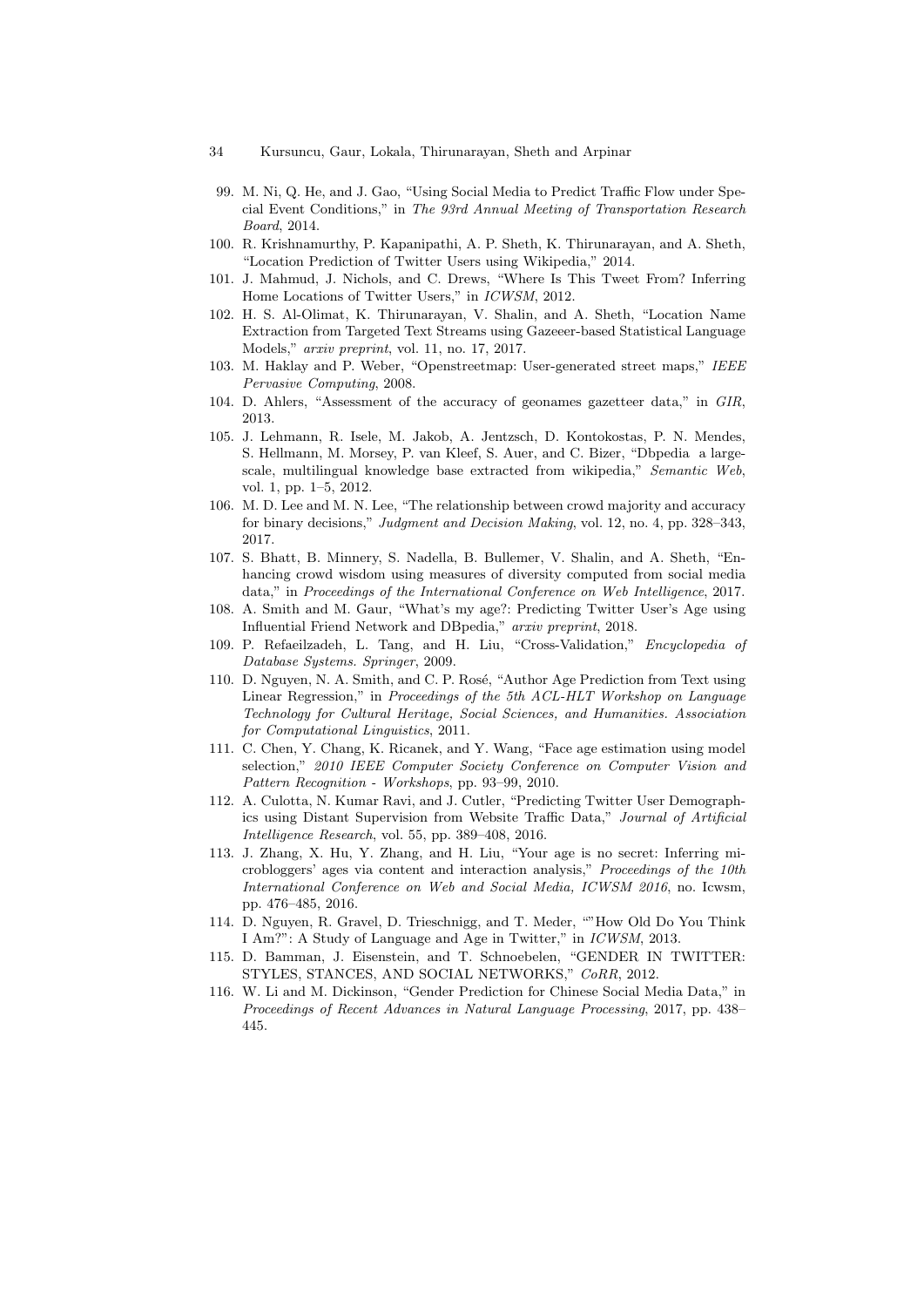- 117. L. Li, M. Sun, and Z. Liu, "Discriminating Gender on Chinese Microblog: A Study of Online Behaviour, Writing Style and Preferred Vocabulary," in 10th International Conference on Natural Computation (ICNC), 2014.
- 118. S. Volkova and E. Bell, "Identifying Effective Signals to Predict Deleted and Suspended Accounts on Twitter across Languages," in ICWSM, Association for the Advancement of Artificial Intelligence, no. Icwsm, 2017, pp. 290–298.
- 119. J. P. Dickerson, V. Kagan, and V. S. Subrahmanian, "Using Sentiment to Detect Bots on Twitter: Are Humans more Opinionated than Bots?" in ASONAM, 2014.
- 120. O. Varol, E. Ferrara, C. A. Davis, F. Menczer, and A. Flammini, "Online Human-Bot Interactions: Detection, Estimation, and Characterization," in ICWSM, 2017.
- 121. B. Poblete, C. Castillo, and M. Mendoza, "Information Credibility on Twitter," pp. 45–59, 2011.
- 122. J. Ross and K. Thirunarayan, "Features for Ranking Tweets Based on Credibility and Newsworthiness," in International Conference on Collaboration Technologies and Systems, 2016.
- 123. A. Gupta, P. Kumaraguru, C. Castillo, and P. Meier, "TweetCred: A RealtimeWeb-based System for Assessing Credibility of Content on Twitter," Lecture Notes in Computer Science (including subseries Lecture Notes in Artificial Intelligence and Lecture Notes in Bioinformatics), vol. 8851, no. November, 2014.
- 124. A. Gupta and P. Kumaraguru, "Credibility Ranking of Tweets during High Impact Events," in PSOSM, 2012.
- 125. A. Gupta, H. Lamba, P. Kumaraguru, and A. Joshi, "Faking Sandy: Characterizing and Identifying Fake Images on Twitter during Hurricane Sandy," in WWW, 2013.
- 126. L. Weng, F. Menczer, and Y.-Y. Ahn, "Predicting Successful Memes using Network and Community Structure," in IC, 2014, pp. 535–544.
- 127. R. Kobayashi and R. Lambiotte, "TiDeH: Time-Dependent Hawkes Process for Predicting Retweet Dynamics," no. ICWSM, 2016, pp. 191–200.
- 128. O. Tsur and A. Rappoport, "Don't Let Me Be #Misunderstood: Linguistically Motivated Algorithm for Predicting the Popularity of Textual Memes," in ICWSM, Ninth International AAAI Conference on Web and Social Media, 2015, pp. 426–435.
- 129. Y. Ruan, H. Purohit, D. Fuhry, S. Parthasarathy, A. P. Sheth, and A. Sheth, "Prediction of Topic Volume on Twitter," in 4th International ACM Conference on Web Science, 2012, pp. 397–402.
- 130. N. Pattisapu, M. Gupta, P. Kumaraguru, and V. Varma, "Medical Persona Classification in Social Media," in ASONAM, 2017.
- 131. Z. Gilani, E. Kochmar, and J. Crowcroft, "Classification of Twitter Accounts into Automated Agents and Human Users," in ASONAM, 2017.
- 132. J. S. Alowibdi, U. A. Buy, P. S. Yu, and L. Stenneth, "Detecting Deception in Online Social Networks," in ASONAM, 2014.
- 133. J. Mahmud, G. Fei, A. Xu, A. Pal, and M. Zhou, "Predicting Attitude and Actions of Twitter Users," in Proceedings of the 21st International Conference on Intelligent User Interfaces - IUI '16. ACM Press, 2016, pp. 1–6.
- 134. P. Georgiev, A. Noulas, and C. Mascolo, "Where Businesses Thrive: Predicting the Impact of the Olympic Games on Local Retailers through Location-based Services Data," in ICWSM, 2014, pp. 151–160.
- 135. X. Yang, R. Mccreadie, C. Macdonald, and I. Ounis, "Transfer Learning for Multilanguage Twitter Election Classification," in ASONAM, 2017.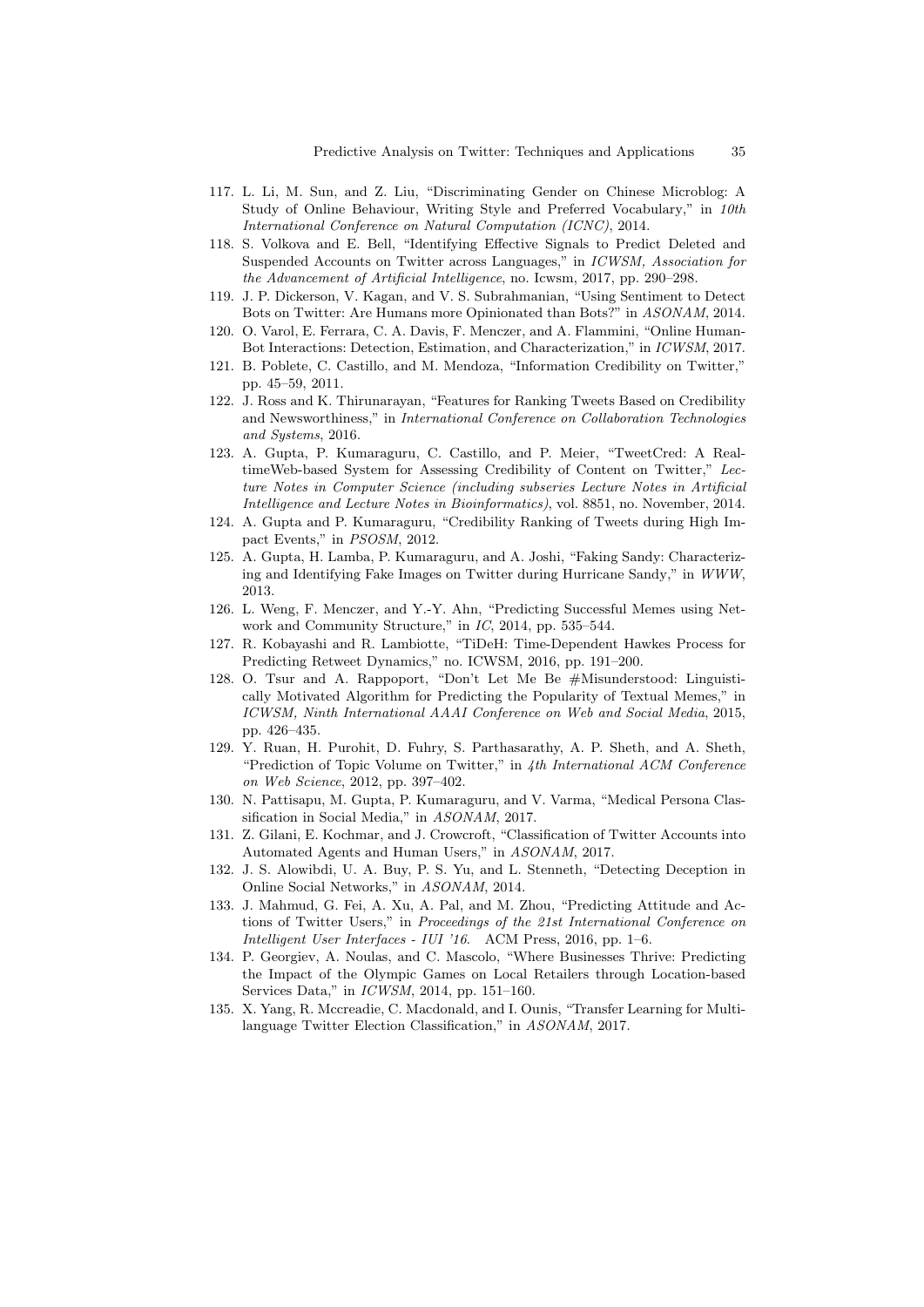- 36 Kursuncu, Gaur, Lokala, Thirunarayan, Sheth and Arpinar
- 136. R. Korolov, D. Lu, J. Wang, G. Zhou, C. Bonial, C. Voss, L. Kaplan, W. Wallace, J. Han, and H. Ji, "On Predicting Social Unrest Using Social Media," in IEEE/ACM International Conference on Advances in Social Networks Analysis and Mining (ASONAM), 2016.
- 137. N. Kallus, "Predicting Crowd Behavior with Big Public Data," arXiv preprint. 2014.
- 138. J. Echeverria and S. Zhou, "Discovery, Retrieval, and Analysis of the 'Star Wars' Botnet in Twitter," in ASONAM, 2017.
- 139. W. Gao and F. Sebastiani, "Tweet Sentiment: From Classification to Quantification," in ASONAM, 2015.
- 140. A. Hassan, A. Abbasi, and D. Zeng, "Twitter Sentiment Analysis: A Bootstrap Ensemble Framework," in SocialCom, 2013.
- 141. A. Kothari, W. Magdy, K. Darwish, A. Mourad, and A. Taei, "Detecting Comments on News Articles in Microblogs," in ICWSM, 2013.
- 142. T. Georgiou, A. E. Abbadi, X. Yan, and J. George, "Mining Complaints for Traffic-Jam Estimation: A Social Sensor Application," in ASONAM, 2015.
- 143. A. J. Aiswal, W. Peng, and T. Sun, "Predicting Time-sensitive User Locations from Social Media," in ASONAM, 2013.
- 144. D. Rout, D. Preoiuc-Pietro, K. Bontcheva, and T. Cohn, "Where's @wally? A Classification Approach to Geolocating Users Based on their Social Ties," in 24th ACM Conference on Hypertext and Social Media, Paris, France, 2013.
- 145. B. Rath, W. Gao, J. Ma, and J. Srivastava, "From Retweet to Believability: Utilizing Trust to Identify Rumor Spreaders on Twitter," in ASONAM, 2017.
- 146. I. Bizid, N. Nayef, P. Boursier, S. Faiz, and J. Morcos, "Prominent Users Detection during Specific Events by Learning On-and Off-topic Features of User Activities," in ASONAM, 2015.
- 147. E. Ferrara, M. Jafariasbagh, O. Varol, V. Qazvinian, F. Menczer, and A. Flammini, "Clustering Memes in Social Media," in ASONAM, 2013.
- 148. S. Yamamoto and T. Satoh, "Hierarchical Estimation Framework of Multi-Label Classifying: A Case of Tweets Classifying into Real Life Aspects," in ICWSM, 2015.
- 149. A. Beykikhoshk, O. Arandjelovi, D. Phung, and S. Venkatesh, "Data-Mining Twitter and the Autism Spectrum Disorder: A Pilot Study," in ASONAM, 2014.
- 150. Z. Yin, Y. Chen, D. Fabbri, J. Sun, and B. Malin, "#PrayForDad: Learning the Semantics Behind Why Social Media Users Disclose Health Information," in ICWSM, 2016.
- 151. R. Daniulaityte, L. Chen, F. R. Lamy, R. G. Carlson, K. Thirunarayan, and A. Sheth, "When Bad' is Good': Identifying Personal Comm unication and Sentiment in Drug-Related Tweets," JMIR PUBLIC HEAL TH AND SURVEIL-LANCE, 2016.
- 152. Y. Hu, S. Farnham, and K. Talamadupula, "Predicting User Engagement on Twitter with Real-World Events," in ICWSM, 2015.
- 153. J. S. Kessler, M. Eckert, L. Clark, and N. J. Nicolov Power, "The ICWSM 2010 JDPA Sentiment Corpus for the Automotive Domain," in 4th International AAAI Conference on Weblogs and Social Media Data Workshop Challenge (ICWSM-DWC), 2010.
- 154. P. Covington, J. Adams, and E. Sargin, "Deep Neural Networks for YouTube Recommendations," in Proceedings of the 10th ACM Conference on Recommender Systems, 2016.